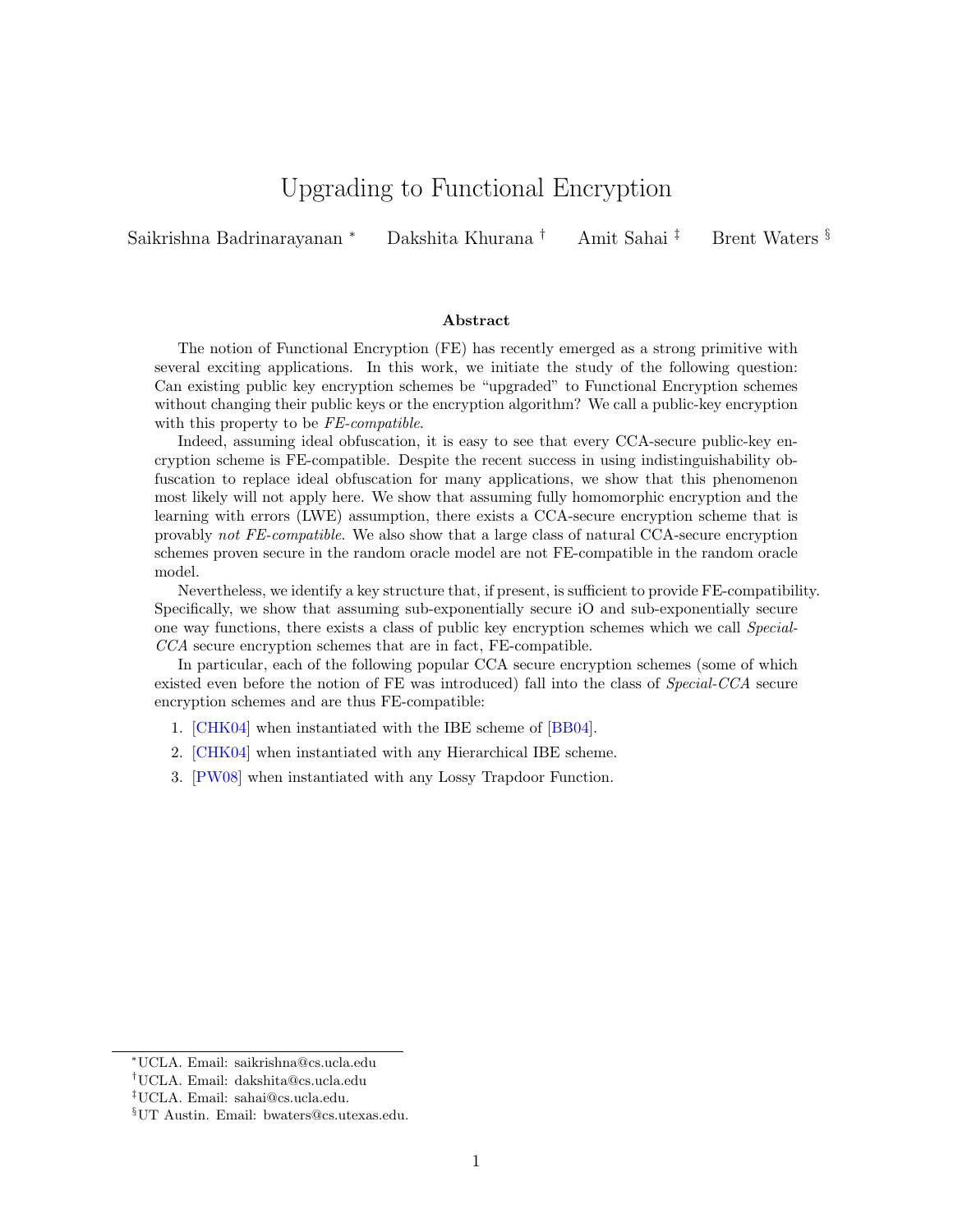# Contents

| 1                | Introduction                                                                                                                    | $\overline{\mathbf{4}}$                |  |  |  |  |  |  |  |
|------------------|---------------------------------------------------------------------------------------------------------------------------------|----------------------------------------|--|--|--|--|--|--|--|
| $\mathbf 2$      | <b>Technical Overview</b><br>$2.1\,$                                                                                            |                                        |  |  |  |  |  |  |  |
| 3                | <b>Preliminaries</b>                                                                                                            |                                        |  |  |  |  |  |  |  |
| 4                | <b>Defining Functional Encryption Compatibility</b><br>4.1<br>4.2<br>4.2.1<br>4.3                                               | 11<br>11<br>12<br>12<br>13             |  |  |  |  |  |  |  |
| $\bf{5}$         | <b>An Impossibility Result</b><br>5.1<br>5.2<br>5.3                                                                             | 13<br>15<br>16<br>-19                  |  |  |  |  |  |  |  |
| $\boldsymbol{6}$ | On the Difficulty of Proving Functional Encryption Compatibility for Fujisaki-<br><b>Okamoto and RSA-OAEP</b><br>6.1<br>6.2     | 22<br>22<br>23                         |  |  |  |  |  |  |  |
| $\overline{7}$   | <b>Building FE-Compatible Encryption Schemes</b><br>7.1<br>7.2<br>7.3<br>7.4<br>7.4.1                                           | 24<br>24<br>26<br>27<br>27<br>29       |  |  |  |  |  |  |  |
| 8                | <b>Acknowledgements</b>                                                                                                         | 35                                     |  |  |  |  |  |  |  |
|                  | A Security Notions for Public Key Encryption                                                                                    | 38<br>38<br>38                         |  |  |  |  |  |  |  |
| B                | <b>Further Preliminaries</b><br>B.1<br>B.2<br><b>B.3</b><br><b>B.3.1</b><br><b>B.3.2</b><br>C Proof of Security for Special-CCA | 38<br>38<br>39<br>40<br>40<br>40<br>41 |  |  |  |  |  |  |  |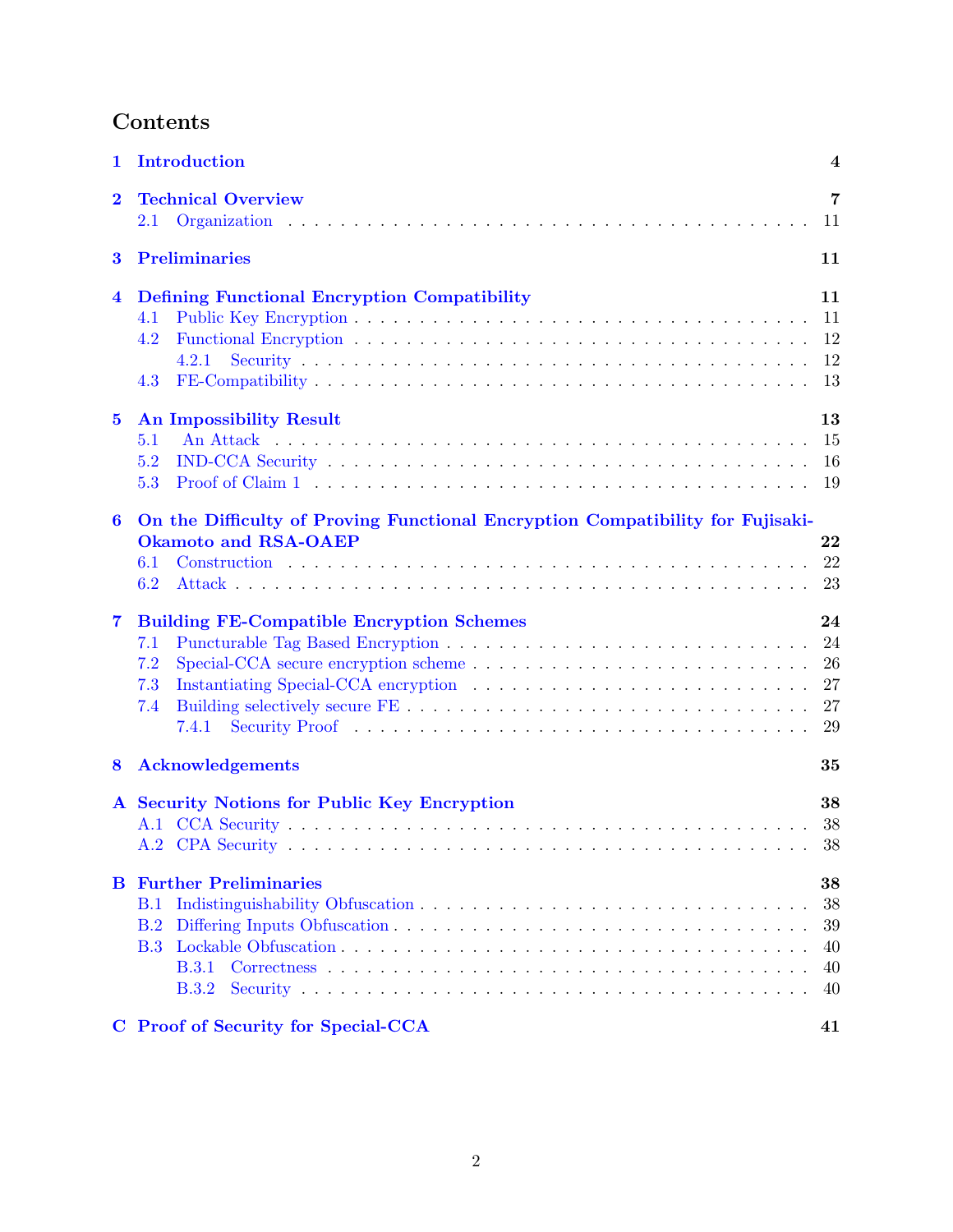|                             | D Examples of Special-CCA Secure Encryption Schemes |  |  |  |  |  |  |  |  |  |  |
|-----------------------------|-----------------------------------------------------|--|--|--|--|--|--|--|--|--|--|
|                             |                                                     |  |  |  |  |  |  |  |  |  |  |
|                             |                                                     |  |  |  |  |  |  |  |  |  |  |
|                             |                                                     |  |  |  |  |  |  |  |  |  |  |
|                             |                                                     |  |  |  |  |  |  |  |  |  |  |
| E Key Only FE-Compatibility |                                                     |  |  |  |  |  |  |  |  |  |  |
|                             |                                                     |  |  |  |  |  |  |  |  |  |  |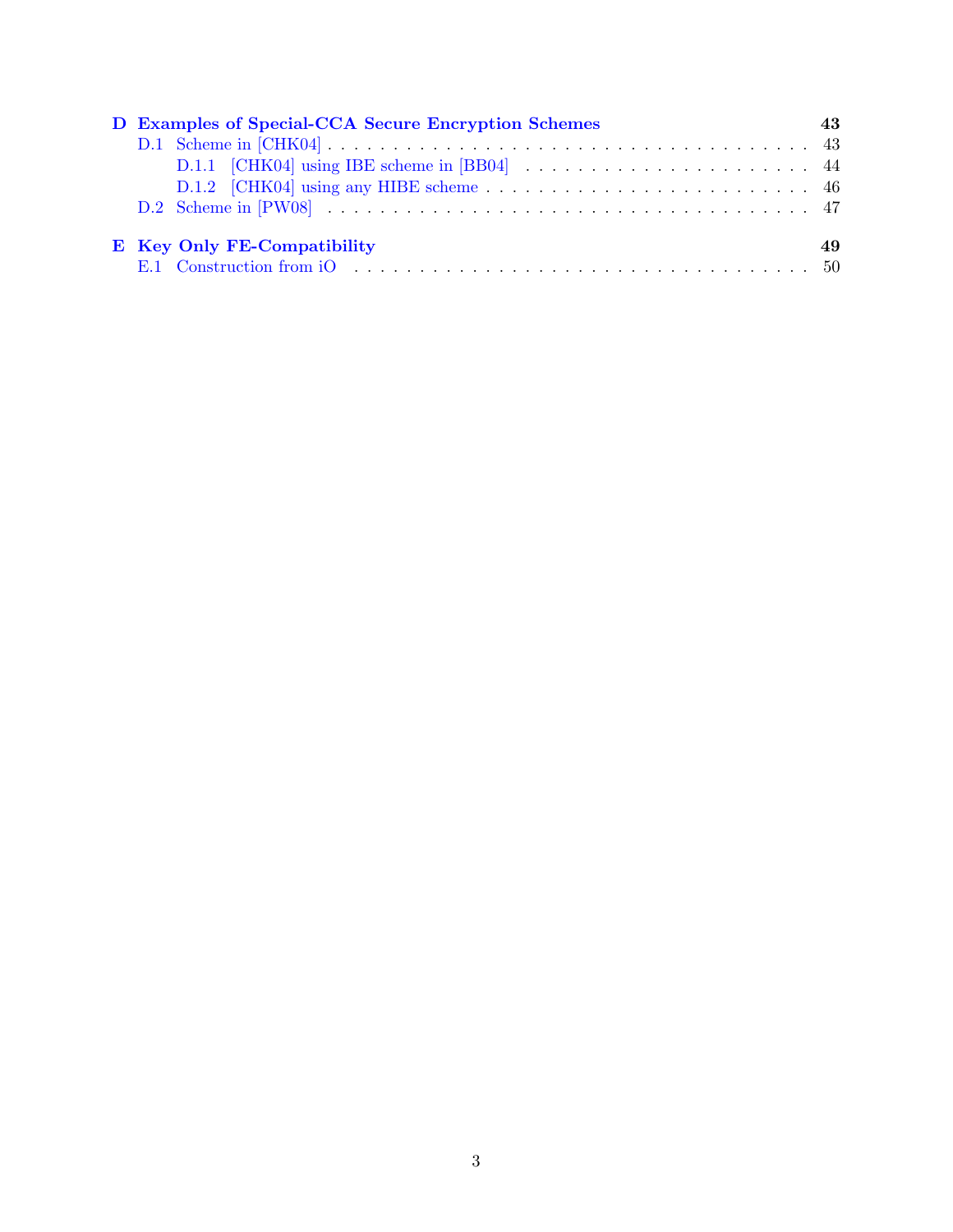## <span id="page-3-0"></span>1 Introduction

Functional Encryption (FE) [\[SW05,](#page-36-1) [SW08\]](#page-36-2) is a powerful framework that significantly expands the scope of public-key encryption. In an ordinary public-key encryption scheme, a user Alice first chooses a public key PK and a corresponding secret key SK using a (master) setup algorithm Setup. Then, any other user Bob can use Alice's public key to encrypt a message  $m$  to obtain a ciphertext  $c = \text{Enc}(\text{PK}, m)$ . Alice can decrypt this ciphertext using her secret key, yielding  $m = \text{Dec}(\text{SK}, c)$ .

In a functional encryption scheme, we give Alice key delegation capabilities: Alice can use a new key generation algorithm KeyGen to generate a functional key  $SK_f = FE$ . KeyGen(SK, f) for a function f that is, say, described by a circuit. Then Alice can hand this functional key  $SK_f$ to an associate Charlie, and Charlie can use this functional key together with a new decryption algorithm to only learn  $f(m) = \mathsf{FE}.\mathsf{Dec}(\mathsf{SK}_f, c)$  when given the ciphertext c. Intuitively speaking, nothing<sup>[1](#page-3-1)</sup> beyond  $f(m)$  should be learned by Charlie when given  $SK_f$  and c. This notion was fully formalized by [\[BSW11\]](#page-35-1) in the setting where many functional keys and ciphertexts may be given to an adversary. The first work achieving functional encryption for general functions was  $[GGH<sup>+</sup>13]$  $[GGH<sup>+</sup>13]$ , using the power of indistinguishability obfuscation.

The work of [\[BSW11\]](#page-35-1) gave several compelling applications of functional encryption. For instance, Alice may want to store her e-mail in encrypted form, but she wants her cloud provider to be able to execute a phishing-detection circuit C on her email prior to sending it to her for decryption. She could accomplish this goal by providing her cloud provider with a functional key for  $SK_C$ , and the only thing the cloud provider would learn is whether any email received by Alice satisfies the phishing-detection circuit.

Applications of functional encryption become even more compelling when we think of Alice as representing a large organization or company. In such a scenario, the threat that functional encryption helps to address cryptographically is the insider threat. For example, consider an organization like a government tax authority, that regularly handles extremely sensitive information, but where individuals within the organization should only have access to limited digests or snippets of this sensitive information. For example, an analyst Dave at the tax authority may need only to compute statistical summaries of tax returns filed by a large set of people. Functional encryption would allow Dave to obtain a functional key  $\mathsf{SK}_T$ , where T is the description of a function that produces statistical summaries of tax returns. The security of functional encryption would guarantee that even if Dave goes rogue, Dave's functional key would only allow him to learn and exfiltrate statistical summaries, and not any more personal information about individual tax returns beyond what could be deduced from the statistical summary.

Contrast this to the case where only ordinary public-key encryption is used to encrypt tax information. In this case, Dave would need the (master) secret key SK in order to decrypt tax information before processing it to obtain statistical summaries. And therefore a rogue Dave could exfiltrate the personal details of any person's tax return that was an input to the statistical summary he was supposed to compute. This is just one example, illustrative of many such scenarios where functional encryption could be beneficial for security.

Upgrading to Functional Encryption. Suppose that some time in the future, an organization, upon hearing about the advantages of functional encryption, wishes to "upgrade" to use functional encryption. Such an organization may face many challenges. First, the organization may already have infrastructure in place where partners and clients use an existing public-key encryption scheme

<span id="page-3-1"></span>Slightly more formally, functional encryption requires that encryptions of two messages  $m_0$  and  $m_1$  should be indistinguishable when given functional keys corresponding to any functions f that satisfy  $f(m_0) = f(m_1)$ . See [Section 4](#page-10-2) for more details.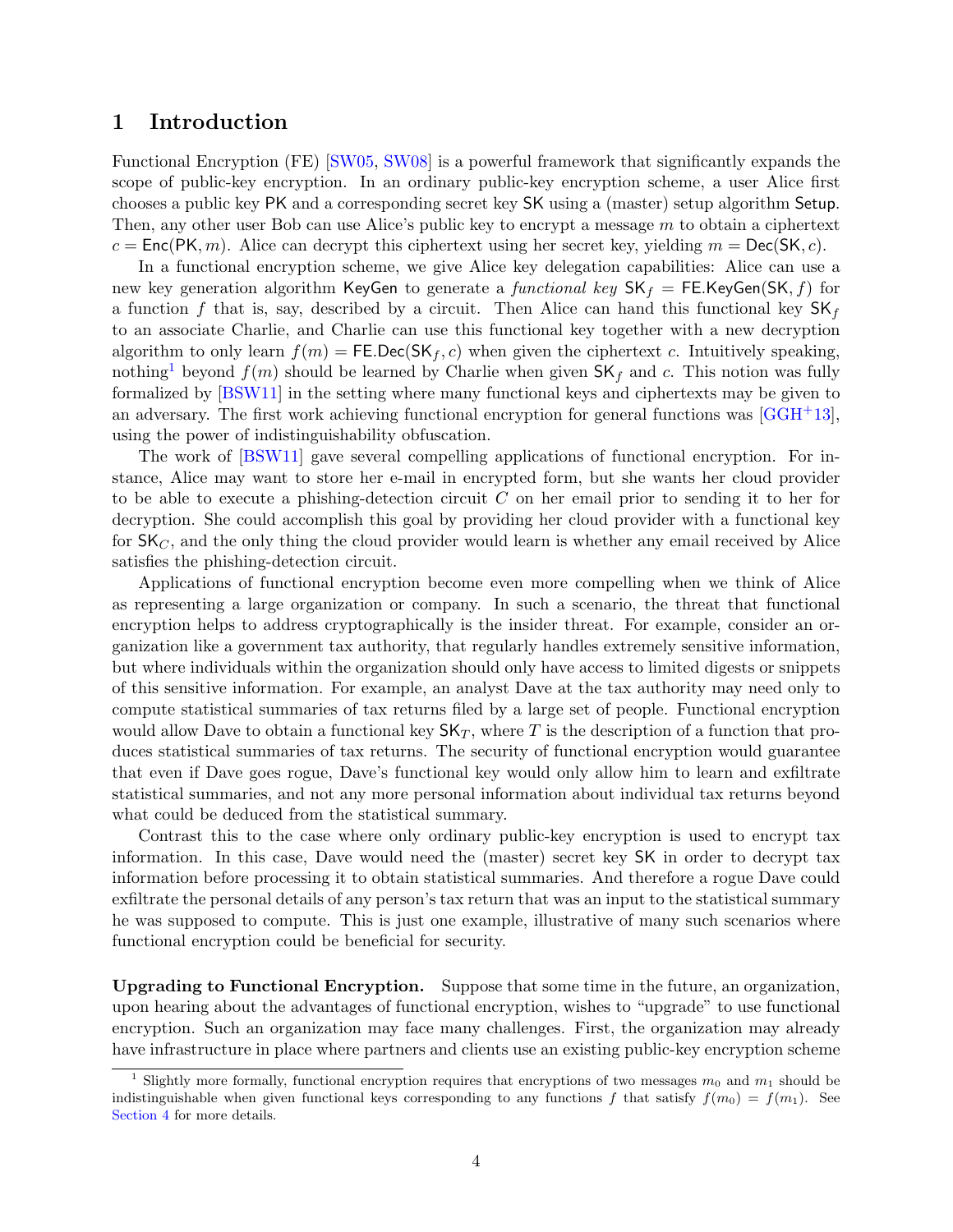to communicate with the organization. As such, the organization may have already amassed large amounts of encrypted data using a legacy public-key encryption system. Second, the organization may face regulatory burdens like HIPAA or other future regulations, that require the organization to use a particular encryption algorithm. Third, it could be that, even in this future time, existing key generation algorithms for general-purpose functional encryption (which typically currently use indistinguishability obfuscation) are too slow, but the organization wants to be ready for the day when such algorithms become practical.

In light of these concerns, what public-key encryption algorithm should the organization use now? While these are mostly societal challenges, security must exist in the context of human societies with traditions, rules, and regulations. And in this case, these concerns give rise to an intriguing theoretical question:

What (existing) public-key encryption algorithms can be "upgraded" to become functional encryption schemes, without changing the encryption algorithm or the public keys?

Our paper initiates the systematic study of this question. To formalize this, we say that a public-key encryption scheme  $E$  is  $FE$ -compatible if there exist new key generation and decryption algorithms that, when combined with the original setup and encryption algorithms of  $E$ , yield a (selectively) secure functional encryption scheme. (See [Section 4](#page-10-2) for details.)

Necessary Conditions. The technical starting point for our work is the folklore observation that any functional encryption scheme must satisfy a certain level of non-malleability. To see why, consider a functional encryption scheme for encrypting  $(n + 1)$ -bit messages m, and consider the function  $f_1$  that on input m simply outputs the first n bits of m. Suppose that we obtain a functional key  $\mathsf{SK}_{f_1}$  for this function. Then functional encryption guarantees that encryptions of any two messages with identical  $n$ -bit prefixes should still be indistinguishable from each other.

But suppose there was a way for an adversary to modify any encryption  $\mathsf{FE}.\mathsf{Enc}(m)$  to obtain FE.Enc $(m')$  where m' swapped the first and last bits of m. This would, for example, easily be possible if one tried to encrypt the message bit-by-bit. Then, by applying the functional key  $SK<sub>f<sub>1</sub></sub>$ to FE. Enc $(m')$ , the adversary would learn the last bit of m, and break the security that is supposed to be guaranteed by functional encryption.

Indeed, it is not hard to see that the above argument generalizes to guarantee a type of security against chosen-ciphertext attacks. Thus, (a form of) CCA-security is a necessary requirement for an encryption scheme to be FE-compatible.

Universal Functional Encryption? At this point, it might be tempting to consider the possibility that CCA-security is also a *sufficient* condition for being FE-compatible. Indeed, this would be true if we had ideal obfuscation<sup>[2](#page-4-0)</sup>  $[\text{Had}00]$  – that is, obfuscation that creates the equivalent of a virtual black box. It is not difficult to see why: To create a functional key  $SK_f$ , simply obfuscate the function that uses  $SK$  as a hardwired constant to decrypt the input ciphertext c to obtain the message m, and then simply output  $f(m)$ . If the obfuscation is ideal, then this functional key can easily be simulated as a black box just by using the CCA-decryption oracle for decryption. Thus, given ideal obfuscation, every CCA-secure public-key encryption scheme is FE-compatible. In this sense, we could hope to have a kind of universal functional encryption (in the sense of universal deniable encryption [\[SW14\]](#page-36-4) or universal signature aggregators [\[HKW15\]](#page-36-5)), where the key generation construction above could be applied to any CCA-secure encryption scheme.

<span id="page-4-0"></span><sup>&</sup>lt;sup>2</sup>Note that ideal obfuscation is impossible to build.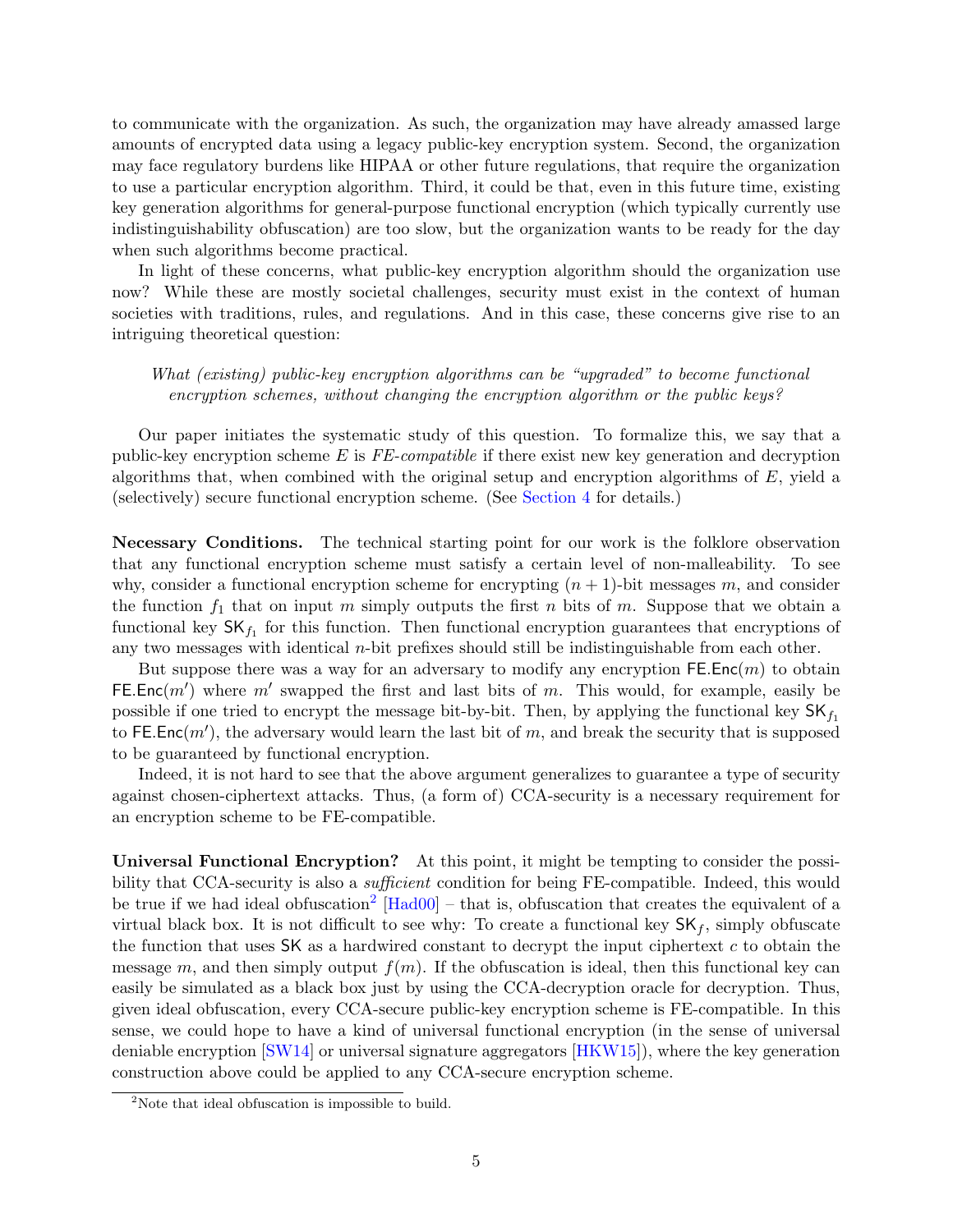Recently our field has had remarkable success in achieving results using indistinguishability obfuscation that were previously known to be possible only using ideal obfuscation, especially using the punctured programming paradigm of [\[SW14\]](#page-36-4). Is this just a matter of applying enough " $i\mathcal{O}$  gymnastics" to make this work?

Our Results. In our first result, somewhat surprisingly, we show that in this case, the intuition based on ideal obfuscation is wrong. Specifically, we show the following:

Informal Theorem 1. Assuming CCA-secure public-key encryption, fully homomorphic encryption (FHE) and LWE, there exists a CCA-secure public-key encryption scheme that is provably not FE-compatible.

The construction we give in the impossibility result above is quite contrived, like most impossibility results of this type. Could it be that all "natural" CCA-secure public-key encryption schemes are FE-compatible? Sadly, we do not know how to answer, or even formally define, this question. Nevertheless, one natural setting in which to consider this question is the well-studied random oracle model; this model allows for very simple and intuitive proofs of CCA-security, via the popular Fujisaki-Okamoto [\[FO99\]](#page-35-3) transformation. In the random oracle model, however, we show an even stronger negative result: Every public-key encryption scheme, when converted into a CCA-secure encryption scheme in the random oracle model via the Fujisaki-Okamoto transformation, is provably not FE-compatible in the random oracle model. Thus, in the random oracle model, we obtain a large family of natural CCA-secure schemes <sup>[3](#page-5-0)</sup> that are not FE-compatible. <sup>[4](#page-5-1)</sup>

In light of the impossibility results above, we believe that a systematic study of FE-compatibility will need to proceed in a "bottom-up" manner, by looking at existing classes of CCA-secure encryption schemes and seeing if they can indeed be FE-compatible. We initiate this line of study by identifying a key structure that, if present, is sufficient to provide FE-compatibility. Specifically, we show the following:

Informal Theorem 2. Assuming sub-exponentially secure iO and sub-exponentially secure one way functions, there exists a class of public key encryption schemes which we call Special-CCA secure encryption schemes that are FE-compatible.

We then note that several existing CCA-secure encryption schemes fall into the class of *Special*-CCA secure encryption schemes. As a result, we get the following theorem:

Informal Theorem 3. Assuming sub-exponentially secure indistinguishability obfuscation and sub-exponentially secure one way functions, each of the following existing CCA-secure encryption schemes are FE-compatible:

- $[CHK04]$  $[CHK04]$  $[CHK04]$  when instantiated with the IBE scheme of  $[BBO4]$ .
- [[CHK04](#page-35-0)] when instantiated with any Hierarchical IBE scheme.
- [[PW08](#page-36-0)] when instantiated with any Lossy Trapdoor Function.

<span id="page-5-1"></span><span id="page-5-0"></span><sup>&</sup>lt;sup>3</sup>We believe similarly structured transformation such as RSA-OAEP [\[BR94\]](#page-35-4) will have the same issues.

<sup>4</sup> Interestingly, if the scheme is instantiated with a particular hash function family it might actually be FEcompatible. This is somewhat the opposite of a typical RO infeasibility results where one usually finds a scheme is provably secure in the RO model, but is insecure under any concrete instantiation. Unfortunately, it is unclear how to argue positive security of any such concrete FO instantiations as the usual RO heuristic is now off limits.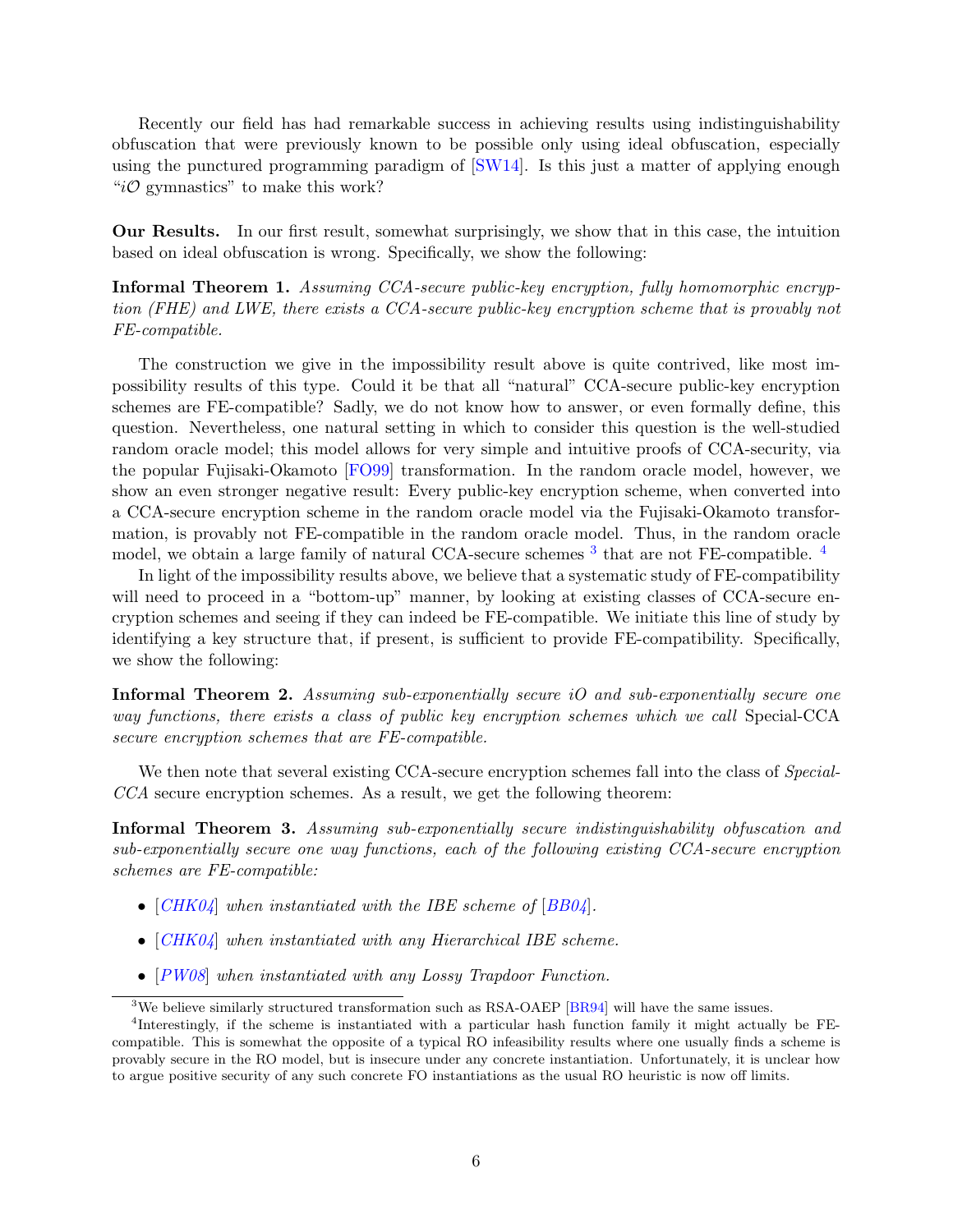It is interesting to note that the above CCA-secure encryption schemes are each at least 9 years old, and yet they can be used to build functional encryption schemes without changing the encryption mechanism. Contrast this to existing functional encryption schemes before our work, most of which have specifically designed encryption methods using " $i\mathcal{O}\text{-}$  friendly" tools.

Finally, we also consider a weaker notion called key-only FE-compatibility where we retain only the public key and secret key of the public key encryption scheme and design new encryption, function secret key generation and decryption algorithms to "upgrade" it to a FE scheme. In the common random string model, we show that assuming polynomially hard iO, every public key encryption scheme is key-only FE compatible - that is, it can be upgraded to a selectively secure FE scheme for any function family.

Open problems and future work. It would be interesting to understand if there exists other classes of encryption schemes that are FE-compatible. More generally, an interesting open problem would be to study what is the exact type of CCA-security needed for an encryption scheme to be FE-compatible.

While it is known that general purpose functional encryption implies indistinguishability obfuscation, another interesting direction would be to weaken the security requirement of functional encryption (for example, bounded-key secure FE) and understand what class of encryption schemes can be upgraded without the use of indistinguishability obfuscation. A solution in this setting might also be practical in today's world. Going in the other direction, an interesting feasibility question is whether we can upgrade existing encryption schemes to achieve general purpose multi-input functional encryption [\[GGG](#page-35-5)+14, [BGJS15\]](#page-35-6).

Finally, we observe that in our positive result, on upgrading the CCA secure encryption schemes into an FE scheme, it may potentially lose the CCA property. It is an interesting open problem to define and achieve FE-CCA compatibility<sup>[5](#page-6-1)</sup>.

## <span id="page-6-0"></span>2 Technical Overview

The question at the core of this paper is: what kinds of public-key encryption schemes can be "upgraded" to yield functional encryption schemes? Informally speaking, we say that a publickey encryption scheme PKE is FE-compatible if a functional encryption scheme can be generated where the setup and encryption algorithms of the functional encryption scheme are the same as the public-key encryption scheme. Namely, we have  $FE$ . Setup = PKE. Setup and FE. Enc = PKE. Enc. Thus, only the functional encryption key generation and decryption algorithms are allowed to be newly specified.

As already noted, the technical starting point for our work is the folklore observation that any functional encryption scheme must satisfy a certain level of non-malleability. To remind ourselves why, consider a functional encryption scheme for encrypting  $(n + 1)$ -bit messages m, and consider the function  $f_1$  that on input m simply outputs the first n bits of m. Suppose that we obtain a functional key  $\mathsf{SK}_{f_1}$  for this function. Then functional encryption guarantees that encryptions of any two messages with identical  $n$ -bit prefixes should still be indistinguishable from each other.

But suppose there was a way for an adversary to modify any encryption  $\mathsf{FE}.\mathsf{Enc}(m)$  to obtain FE.Enc $(m')$  where m' swapped the first and last bits of m. This would, for example, easily be possible if one tried to encrypt the message bit-by-bit. Then, by applying the functional key  $\mathsf{SK}_{f_1}$ to FE. Enc $(m')$ , the adversary would learn the last bit of m, and break the security that is supposed to be guaranteed by functional encryption.

<span id="page-6-1"></span><sup>5</sup>Note that our negative result would still hold in this stronger model of FE-CCA compatibility.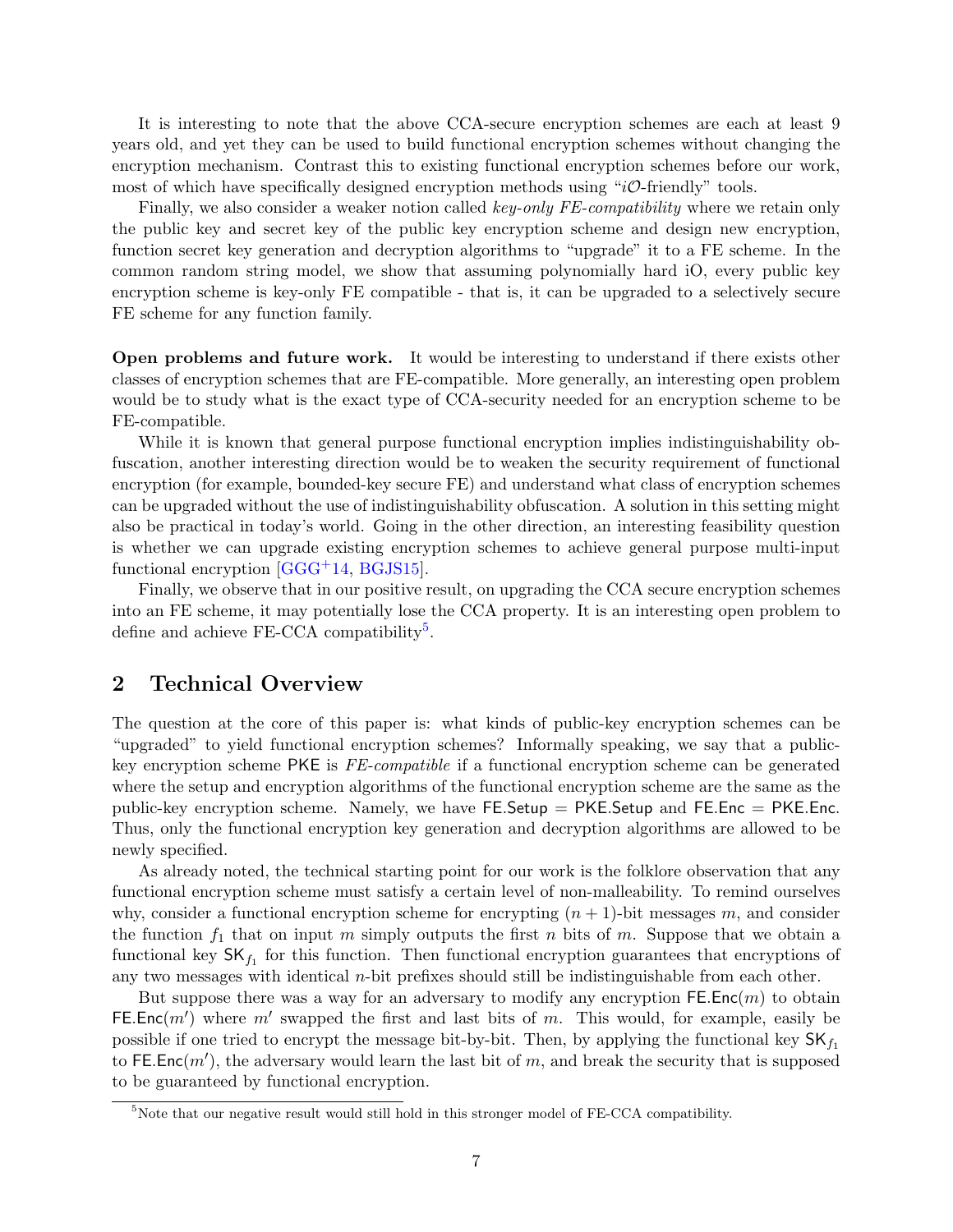An impossibility result. The most natural question to ask, then, is whether CCA-security is also a sufficient condition for FE-compatibility. In our first result, we prove that this is indeed not the case: we construct a counterexample public-key encryption scheme that satisfies CCA-security, but provably is not FE-compatible.

Let us build some intuition for how our impossibility result will proceed. The main difference between the CCA security game and the FE security game is that in the CCA security game, there is a decryption oracle, whereas in the FE security game, the adversary can actually obtain a circuit that will (at least partially) decrypt ciphertexts. This is reminiscent of the situation underlying the impossibility result of Barak et al.  $[**BGI** + 01]$  for virtual black-box obfuscation: There, the ideal model gave oracle access to the function to be obfuscated, whereas the real model gave the adversary an actual circuit implementing that function. Indeed, we draw inspiration from  $[BGI^+01]$  $[BGI^+01]$ in devising our negative result, although we differ from it in almost every technical respect.

The idea behind our negative result will be to take an arbitrary CCA-secure encryption scheme  $(Setup_{CCA}, Enc_{CCA}, Dec_{CCA})$  and somehow "damage" it to make it FE-incompatible, without disturbing its CCA security. This "damaged scheme" must somehow make use of the fact that an FE-adversary will be able to ask for and obtain a functional key  $\mathsf{SK}_{f_1}$ , let us say for the same prefixrevealing function  $f_1$  that we defined above. This functional key  $\mathsf{SK}_{f_1}$  enables the FE-adversary to compute a prefix-decryption circuit  $D$  that outputs the first  $n$  bits of the message corresponding to any ciphertext.

Our first idea (which conceptually dates back to  $[\text{BGI}^+01]$ ) is to use fully homomorphic encryption (FHE) to help us take advantage of this situation. We first choose a random n-bit string  $\alpha$ , and encrypt it  $c = \text{Enc}_{\text{CCA}}(\alpha||0)$  using the CCA-secure encryption scheme. But then we re-encrypt this  $c' = \text{FHE}(c)$  using the fully homomorphic encryption scheme. We reveal c' as part of the public key of the "damaged scheme," but crucially both  $\alpha$  and  $c$  are kept hidden.

Why does this help? Because now an FE-adversary that obtains the prefix-decryption circuit D can compute  $FHE.Eval(D, c') = FHE(\alpha)$ . While it is not yet clear that this is useful for any attack, we observe that, at least intuitively, a CCA-attacker has no obvious way to obtaining  $FHE(\alpha)$  from the public key and the decryption oracle (though formally proving this will be the main technical challenge of our impossibility result, as we will discuss shortly). This is because the only information that the CCA-attacker has about  $\alpha$  is contained in c', but c' is an encryption under FHE and the decryption oracle only decrypts ciphertexts validly encrypted using  $Enc_{CCA}$ .

To enable a real attack, then, we also add to the public key an obfuscation of a program P that takes as input an FHE ciphertext e, decrypts it, and checks whether this decryption is equal to  $\alpha$ . If so, it outputs the secret key needed for executing Dec<sub>CCA</sub>, otherwise it outputs ⊥. Because the FE-attacker can obtain  $FHE(\alpha)$  as noted above, it can then use the obfuscated program to obtain the full secret key for executing  $Dec_{CCA}$ , breaking the security of the FE scheme.

Why these changes preserve CCA security. The changes above – adding the FHE ciphertext  $c'$  and the obfuscated program P to the public key – only provide an impossibility result if CCA security is preserved even after these two objects are added to the public key. While it is not obvious how a CCA-attacker could use these objects to break security, in order to prove CCA security, intuitively we will need to remove the dependence of  $c'$  on  $\alpha$ . But  $c' = \text{FHE}(\text{Enc}_{\text{CCA}}(\alpha||0)),$ and the obfuscated program P contains the secret key for FHE. But in order to remove these secret keys from P, intuitively we need to remove the "trigger" point  $FHE(\alpha)$  from the code of P, for which we first need to remove the dependence of  $c'$  on  $\alpha$ . This chicken-and-egg situation is the primary technical obstacle that we need to overcome to finish the proof.

To deal with this problem, we draw inspiration from the work of Myers and Shelat [\[MS09\]](#page-36-6) and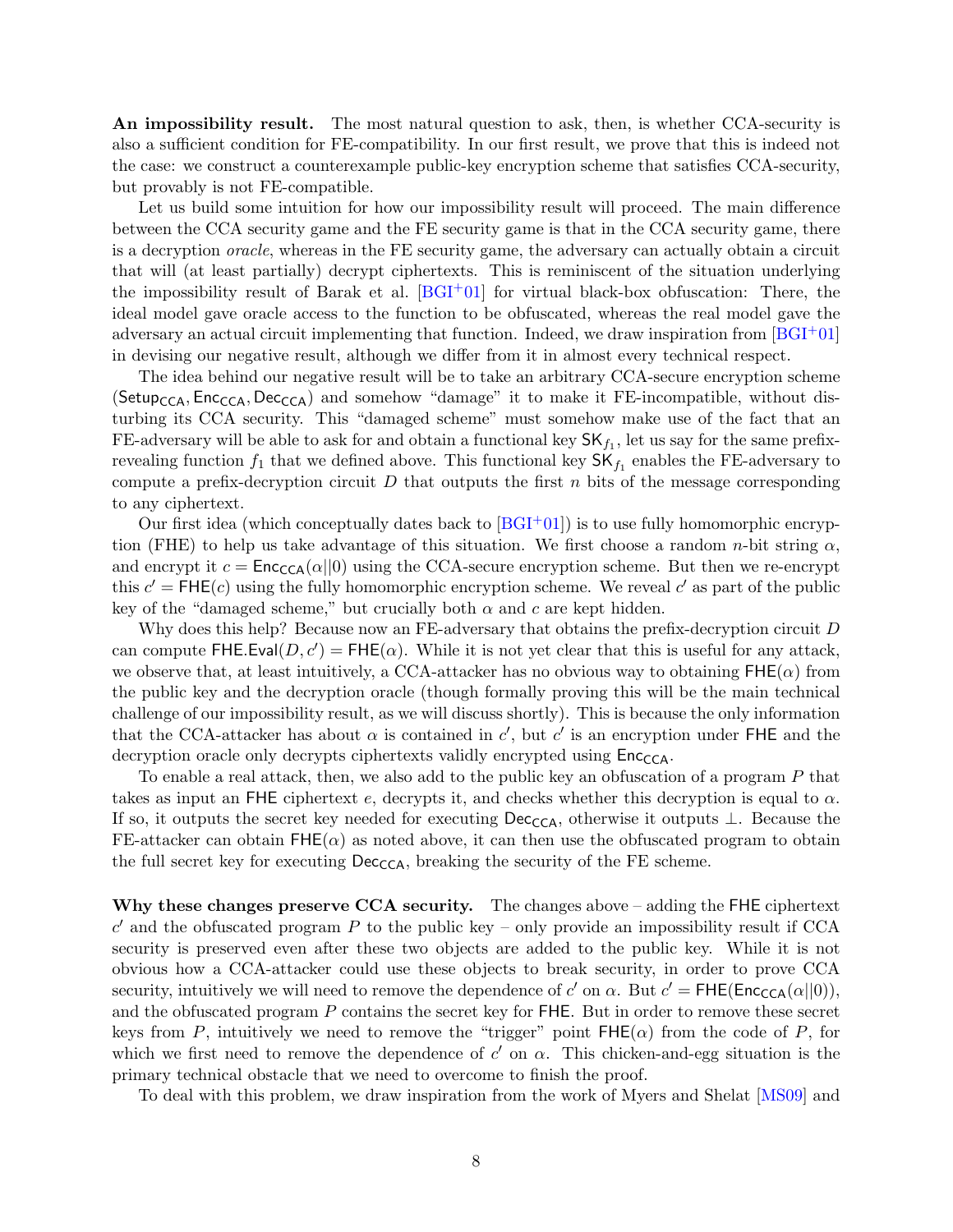Hohenberger, Lewko and Waters [\[HLW12\]](#page-36-7) that considered the seemingly very different problem of converting any CCA-secure encryption scheme for single-bit messages into a CCA-secure encryption scheme for multi-bit messages. However, to implement our inspiration, we will need to make a technical change to the encryption system. Instead of using  $\mathsf{Enc}_{\mathsf{CCA}}$  to encrypt the entire  $n+1$ -bit message, we will use the CCA-secure encryption schemes to encrypt the first  $n$  bits of the message, and use a separate encryption scheme  $Enc_{CPA}$  to encrypt the last bit of the message. (In fact, we will use  $Enc_{CCA}$  to jointly encrypt the first n bits of the message and the ciphertext produced by Enc<sub>CPA</sub>. But we will ignore this detail for the purpose of this overview.) Finally, we will change our obfuscated program  $P$  to output just the secret key for executing  $\text{Dec}_{CPA}$  to decrypt the last bit. This way, the secret key for executing  $\text{Dec}_{\text{CCA}}$  is independent of the program P. Now, we will define a Bad Event to be when a CCA-attacker queries its decryption oracle on the ciphertext  $c = \text{Enc}_{\text{CCA}}(\alpha)$ . Looking ahead, we will first consider the situation when this Bad Event does not happen. Then, we will show that indeed the Bad Event can only occur with negligible probability.

Suppose that we know that the Bad Event cannot happen. Then, the decryption oracle given to the CCA-attacker is equivalent to a decryption oracle that would be given to a CCA-attacker if  $c = \text{Enc}_{\text{CCA}}(\alpha)$  was the "challenge" ciphertext on which the attacker is not allowed to query. Note that in this case, the CCA security of  $\mathsf{Enc}_{\mathsf{CCA}}$  already guarantees that  $c = \mathsf{Enc}_{\mathsf{CCA}}(\alpha)$  is indistinguishable from  $c = \text{Enc}_{\text{CCA}}(0^n)$ , even to an adversary that is given the obfuscated program P as auxiliary information about  $\alpha$ . Thus, we can already remove the dependence of c' on  $\alpha$ .

Now, the only part of the public key that depends on  $\alpha$  is the obfuscated program P, and we just need to get rid of it. This could be accomplished via  $i\mathcal{O}$  using the fact that  $\alpha$  is a uniformly random string, but in fact our job is made even easier due to the recent works on "lockable obfuscation" of Goyal et al. [\[GKW17\]](#page-35-8) and Wichs and Zirdelis [\[WZ17\]](#page-37-5). These works consider obfuscating programs  $C(x)$  whose structure is exactly such that, for some circuit Test if Test $(x) = \alpha$ , then some secret  $\beta$ is revealed, and otherwise the output is  $\perp$ . Lockable obfuscation states that if  $\alpha$  is chosen uniformly (and, for our setting, no auxiliary information about  $\alpha$  is revealed), then such obfuscated programs are indistinguishable from obfuscated programs that always output ⊥ and have no secrets within them whatsoever. Furthermore, such lockable obfuscation is possible to construct just assuming LWE for suitable parameters. Thus, applying the security of lockable obfuscation, we are able to replace the obfuscated program P with a program that always outputs  $\perp$ , thereby completely removing any information about the secret keys of any encryption scheme and about  $\alpha$ . This shows that the new scheme is CCA-secure, under the assumption that the Bad Event does not occur.

All that remains to be done is to prove that the Bad Event does not occur. Counterintuitively, we first observe that the lockable obfuscation argument above already shows that the Bad Event cannot occur if the ciphertext c had been  $c = \text{Enc}_{\text{CCA}}(0^n)$  instead of  $c = \text{Enc}_{\text{CCA}}(\alpha)$ . In other words, if  $c = \text{Enc}_{\text{CCA}}(0^n)$ , then the adversary never queries the decryption oracle with c. Now, suppose for sake of contradiction, that the adversary does query c with noticeable probability if  $c = \text{Enc}_{\text{CCA}}(\alpha)$ . Then, we can use this to break CCA-security of  $\mathsf{Enc}_{\mathsf{CCA}}$ ; take as a challenge ciphertext c that is either  $c = \text{Enc}_{\text{CCA}}(\alpha)$  or  $c = \text{Enc}_{\text{CCA}}(0^n)$ . Then run the adversary until it attempts to query the oracle on c. If it ever does this, we can conclude that  $c = \text{Enc}_{\text{CCA}}(\alpha)$ . If it doesn't, then we can output a random guess. This will give us an nontrivial advantage in determining whether  $c = \textsf{Enc}_{\textsf{CCA}}(\alpha)$  or  $c = \textsf{Enc}_{\textsf{CCA}}(0^n)$ .

This completes the impossibility proof. Full details can be found in [Section 5.](#page-12-1)

For the impossibility result that applies to CCA secure encryption schemes built using the Fujisaki-Okamoto transformation in the random oracle model, we refer the reader to [Section 6](#page-21-0) for the techniques used.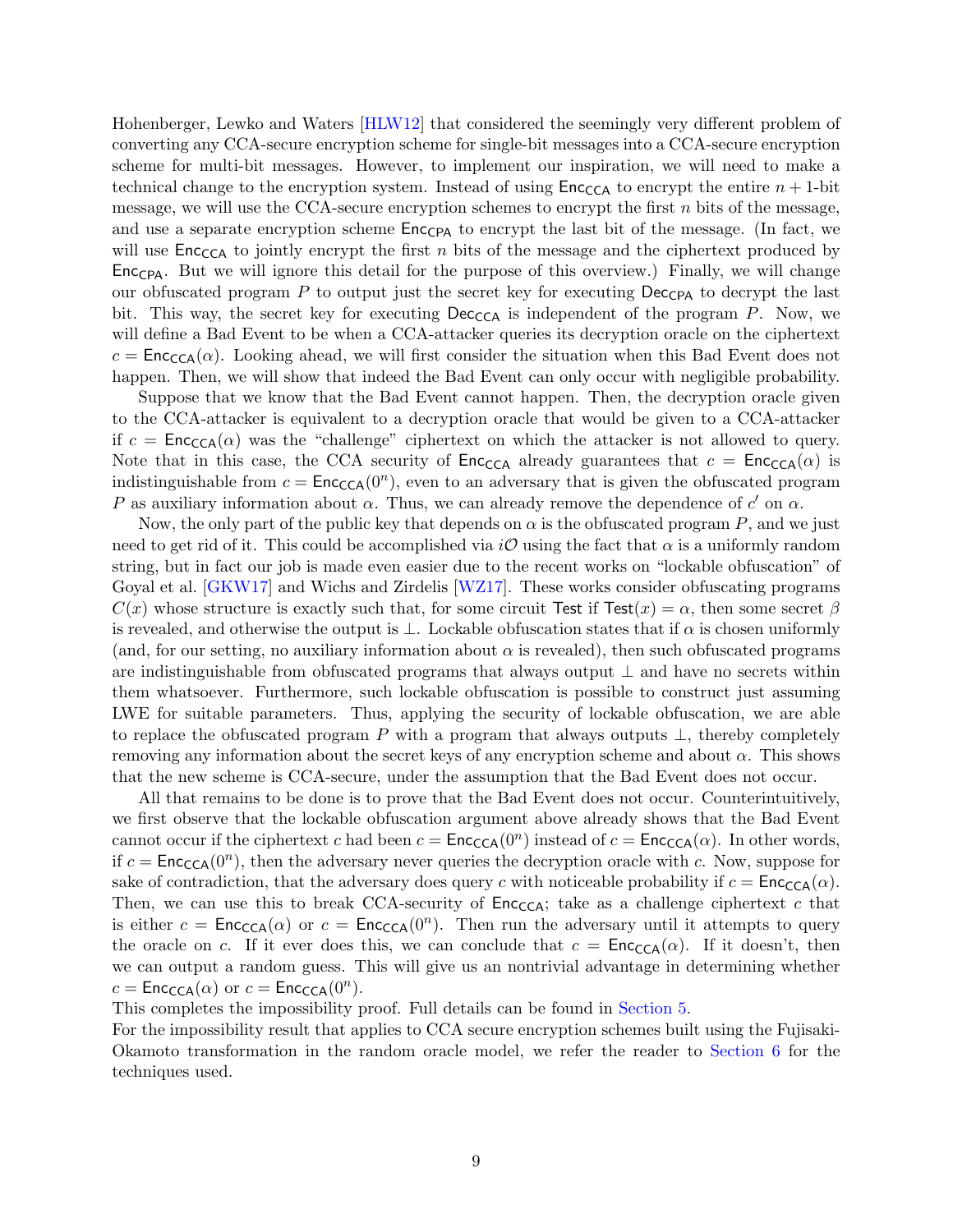**Positive Results for FE-compatibility.** Our impossibility result shows that CCA security is not a sufficient condition for an encryption scheme to be FE-compatible. On the other hand, unfortunately positive results on FE in the literature (e.g.  $[GGH<sup>+13</sup>, Watt14]$  $[GGH<sup>+13</sup>, Watt14]$ ) typically construct specialpurpose encryption methods that are atypical for achieving CCA security. For instance, even though the original general-purpose FE scheme of [\[GGH](#page-35-2)+13] follows the Naor-Yung paradigm [\[NY90,](#page-36-8) [Sah99\]](#page-36-9), instead of using a simulation-sound NIZK in the encryption, it uses a special object introduced in [\[GGH](#page-35-2)+13] called a statistically simulation-sound NIZK. Recall that our goal is to find existing CCA-secure encryption schemes that are already FE-compatible, rather than design special-purpose (sometimes called " $i\mathcal{O}$  friendly") primitives that would enable FE.

How can we go about this? Let us try to see if there are encryption mechanisms that were useful in achieving CCA-security that can also be sufficient for achieving FE.

Our key observation is that the notion of a punctured decryption key, which has implicitly been used for building CCA-security for over a decade, since (at least) the work of [\[CHK04\]](#page-35-0), can also be useful for building FE functional keys. Roughly speaking, we consider the notion of a tag-based encryption, where every ciphertext is associated with a tag. Then, a punctured decryption key  $SK_{tag*}$  should allow a user to decrypt every ciphertext with  $tag \neq tag^*$ , but messages encrypted under tag tag<sup>∗</sup> should still be semantically secure. Intuitively, such punctured keys have been useful for building CCA-secure encryption because a punctured decryption key would allow the implementation of a decryption oracle that would still not be able to decrypt a challenge message that was encrypted under tag tag<sup>∗</sup> . In the literature, such schemes are combined with one-time signature schemes, where the tag is set to be the verification key of such a one-time signature scheme, and then the ciphertext is signed in a way that verifies with this key.

How can we use this idea for building FE functional keys? At a high level, we start with the most basic idea for building a functional key for a function  $f$ . We can simply obfuscate a program that has the decryption key built in, uses this decryption key to decrypt the message  $m$ , and then outputs  $f(m)$ . Now, we need to argue that the encryption of  $m_0$  and the encryption of  $m_1$  should be indistinguishable as long as  $f(m_0) = f(m_1) = y$ . The first idea is to fix the verification key VK<sup>\*</sup> in advance that will be used as the tag for the challenge ciphertext  $c^*$ . Now, we can reformulate the obfuscated program to first check whether the input ciphertext is equal to  $c^*$ , in which case the program should output  $y$ , but otherwise it should just use the decryption key to decrypt the message m, and then output  $f(m)$  as before. This program is functionally equivalent to the previous one, and therefore indistinguishability of obfuscated programs follows from  $i\mathcal{O}$ .

Now, our goal will be to replace the decryption key within the program with the punctured decryption key SK<sub>VK</sub>∗. However, note that we cannot do that immediately, because there are many valid ciphertexts for various messages m that could be signed under verification key  $VK^*$ , on which the program is supposed to output  $f(m)$ . However, we know that it should be hard for the adversary to actually find such valid ciphertexts, because of the security of the one-time signature scheme. Here, we can use sub-exponentially secure  $i\mathcal{O}$  to complete the argument: Roughly speaking, the work of [\[BCP14\]](#page-34-2) shows that if an  $i\mathcal{O}$  scheme is secure against time  $T \cdot \text{poly}(n)$  adversaries, then  $i\mathcal{O}(P_1)$  and  $i\mathcal{O}(P_2)$  are indistinguishable as long as: (1) they only differ on at most T inputs, and (2) these inputs are hard to find even if given the code of both  $P_1$  and  $P_2$ , even for machines whose running time far exceed  $T$ . By using this, assuming also sub-exponentially secure onetime signatures (which follow from sub-exponentially strong one-way functions), we can replace the program with one that first checks whether the input ciphertext is equal to  $c^*$ , in which case the program outputs y, but otherwise it uses the *punctured* decryption key  $SK_{VK^*}$  to decrypt the message m, and then output  $f(m)$  as before.

Now, since only this punctured decryption key  $SK_{VK^*}$  is used, we can argue that an encryption of  $m_0$  under tag VK<sup>\*</sup> is indistinguishable from an encryption of  $m_1$  under tag VK<sup>\*</sup>. Thus, we show how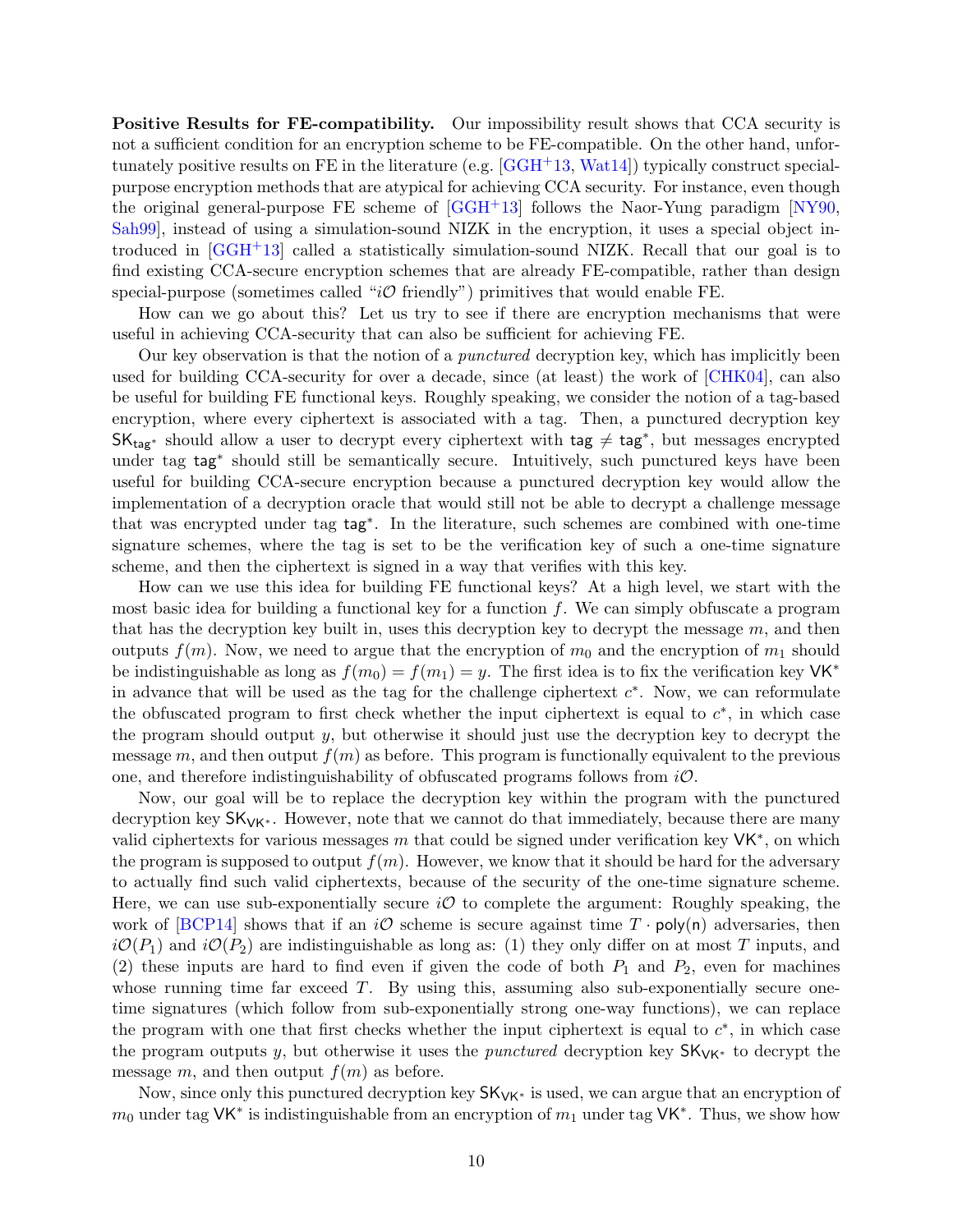to bootstrap punctured decryption keys as an existing method for building CCA-secure encryption, into a method for constructing functional keys without needing to change the underlying encryption scheme. Interestingly, the security of the encryption given a punctured decryption key needs to hold only against polynomial-time adversaries, as in standard proofs of CCA-security.

We observe that at least three different existing CCA-secure schemes from the literature, some dating back over a decade, already follow the punctured key approach to building CCA-secure encryption, and therefore are FE-compatible. Full details can be found in [Section 7.](#page-23-0)

#### <span id="page-10-0"></span>2.1 Organization

In [Section 3,](#page-10-1) we define some preliminaries. This is followed by the definition of FE-compatibility in [Section 4.](#page-10-2) In [Section 5](#page-12-1) we show the impossibility result. This is followed by the impossibility result in the random oracle model in [Section 6.](#page-21-0) Finally, in [Section 7,](#page-23-0) we show the constructions of FE-compatible CCA secure encryption schemes. In [Appendix E,](#page-48-0) we discuss the weaker notion of Key Only FE-Compatibility.

## <span id="page-10-1"></span>3 Preliminaries

We define the following primitives in Appendix  $B$ : indistinguishability obfuscation, differing inputs obfuscation, lockable obfuscation. We refer the reader to [\[Gen09,](#page-35-9) [Gen10\]](#page-35-10) for a definition of fully homomorphic encryption.

## <span id="page-10-2"></span>4 Defining Functional Encryption Compatibility

Throughout, let the security parameter be denoted by n. Let  $\mathcal{X} = {\mathcal{X}_n}_{n \in \mathbb{N}}$  and  $\mathcal{Y} = {\mathcal{Y}_n}_{n \in \mathbb{N}}$ denote ensembles where each  $\mathcal{X}_n$  and  $\mathcal{Y}_n$  is a finite set. Let  $\mathcal{F} = {\{\mathcal{F}_n\}}_{n\in\mathbb{N}}$  denote an ensemble where each  $\mathcal{F}_n$  is a finite collection of functions, and each function  $f \in \mathcal{F}_n$  takes as input a string  $x \in \mathcal{X}_n$  and outputs  $f(x) \in \mathcal{Y}_n$ .

We first define public key encryption in the next subsection. This is followed by the definition of functional encryption(FE) in the subsequent subsection and then finally, we define what it means for a public key encryption scheme to be FE-Compatible.

#### <span id="page-10-3"></span>4.1 Public Key Encryption

A public key encryption scheme PKE = (PKE.Setup, PKE.Enc, PKE.Dec) for a family of message spaces  $\{\mathcal{X}_n\}$  consists of the following algorithms:

• PKE.Setup $(1^n)$ :

Given the security parameter n, it generates a public key PK and a secret key SK.

 $\bullet$  PKE.Enc(PK, m):

Given a message  $m \in \mathcal{X}_n$  and the public key PK as input, the encryption algorithm outputs a ciphertext CT.

• PKE.Dec(MSK, CT):

Given a ciphertext CT and the secret key SK as input, the decryption algorithm outputs a string  $y \in \mathcal{X}_n$  or  $\perp$ .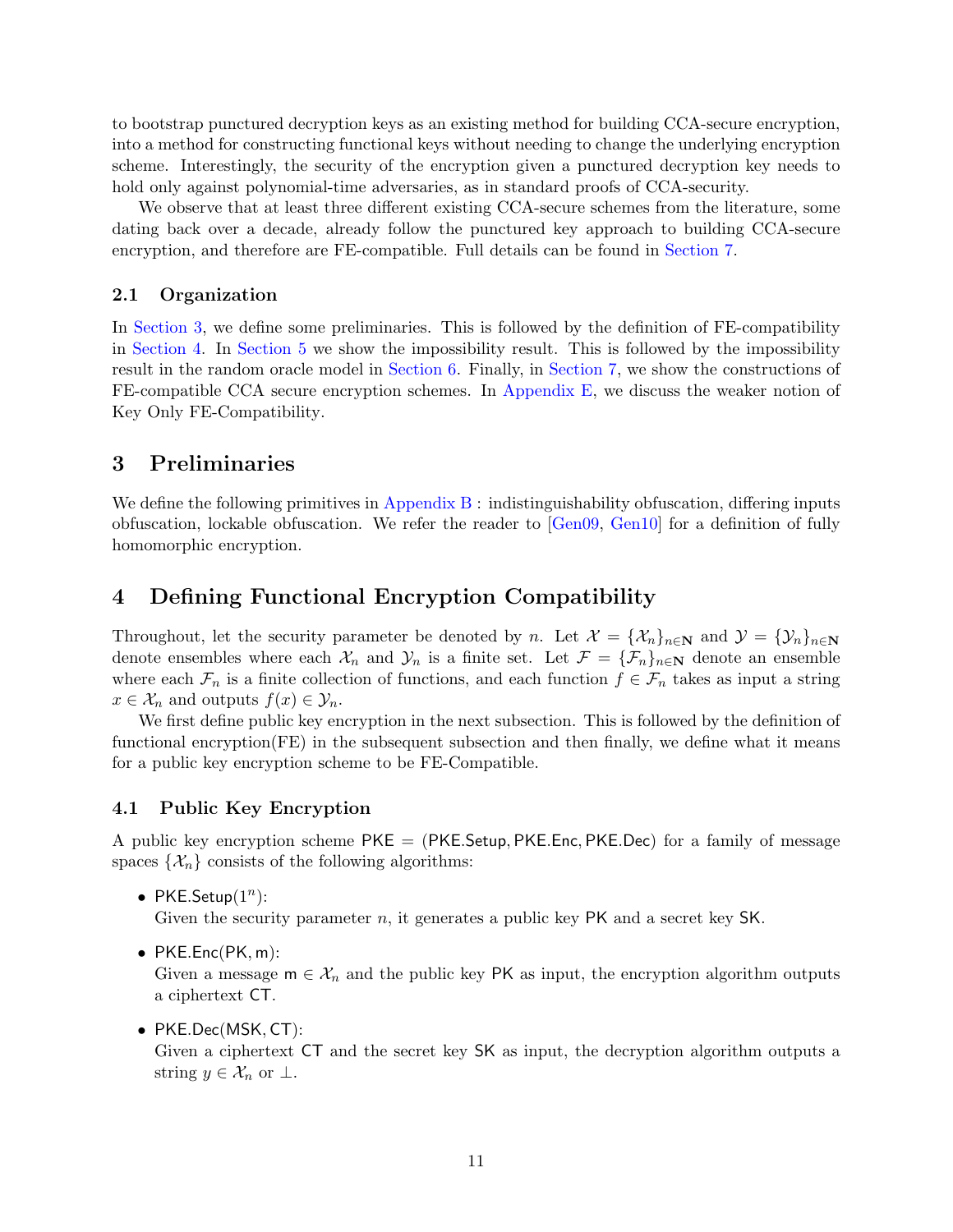**Correctness:** A public key encryption scheme PKE is correct if for all messages  $m \in \mathcal{X}_n$ 

$$
\Pr\left[\begin{array}{c}(\mathsf{PK},\!\mathsf{SK})\leftarrow\mathsf{PKE}.\mathsf{Setup}(1^n)\\ \mathsf{PKE}.\mathsf{Dec}(\mathsf{SK},\mathsf{PKE}.\mathsf{Enc}(\mathsf{PK},m))=m\end{array}\right]=1
$$

The probability is over the randomness used in the setup, encryption and decryption algorithms above.

Security Notions: We consider two notions of security namely IND-CPA security and IND-CCA security. We define them formally in [Appendix A.](#page-37-0) It is well known that any IND-CCA secure public key encryption scheme is also IND-CPA secure.

#### <span id="page-11-0"></span>4.2 Functional Encryption

A functional encryption scheme  $FE = (FE. Setup, FE. Enc, FE. Keygen, FE. Dec)$  for a family of message spaces  $\{\mathcal{X}_n\}$ , a family of output spaces  $\{\mathcal{Y}_n\}$  and a family of functions F consists of the following polynomial time algorithms:

- FE. Setup( $1^n$ ). The setup algorithm takes as input the security parameter n and outputs a master public key-secret key pair (MPK, MSK).
- FE.Enc(MPK,  $x$ )  $\rightarrow$  CT. The encryption algorithm takes as input a message  $x \in \mathcal{X}_n$  and the master public key MPK. It outputs a ciphertext CT.
- FE.Keygen(MSK, f)  $\rightarrow$  SK<sub>f</sub>. The key generation algorithm takes as input a function  $f \in \mathcal{F}_n$ and the master secret key MSK. It outputs a function secret key  $SK_f$ .
- FE.Dec(SK<sub>f</sub>, CT)  $\rightarrow y$ . The decryption algorithm takes as input a secret key SK<sub>f</sub> and a ciphertext CT. It outputs a string  $y \in \mathcal{Y}_n$  or  $\perp$ .

**Definition 1.** (Correctness) A functional encryption scheme FE for F is correct if for all  $f \in \mathcal{F}_n$ and all  $x \in \mathcal{X}_n$ 

$$
\Pr\left[\begin{array}{c}(\mathsf{MPK,MSK}) \leftarrow \mathsf{FE}.\mathsf{Setup}(1^n)\\ \mathsf{SK}_f \leftarrow \mathsf{FE}.\mathsf{Keygen}(\mathsf{MSK},f)\\ \mathsf{FE}.\mathsf{Dec}(\mathsf{SK}_f,\mathsf{FE}.\mathsf{Enc}(\mathsf{MPK},x)) = f(x)\end{array}\right] = 1
$$

where the probability is over the random coins of FE.Setup, FE.Enc, FE.Keygen and FE.Dec.

#### <span id="page-11-1"></span>4.2.1 Security

We define the security notion for a functional encryption scheme using the following game (Adaptive − IND) between a challenger and an adversary.

Setup Phase: The challenger generates  $(MPK, MSK) \leftarrow FE.Setup(1^n)$  and then hands over the master public key MPK to the adversary.

Key Query Phase 1: The adversary makes function secret key queries by submitting functions  $f \in \mathcal{F}_n$ . The challenger responds by giving the adversary the corresponding function secret key  $SK_f \leftarrow FE.KeyGen(MSK, f).$ 

**Challenge Phase:** The adversary chooses two messages  $(m_0, m_1)$  of the same size (each in  $\mathcal{X}_n$ ) such that for all queried functions f in the key query phase, it holds that  $f(m_0) = f(m_1)$ . The challenger selects a random bit  $b \in \{0,1\}$  and sends a ciphertext  $CT \leftarrow F. Enc(MPK, m_b)$  to the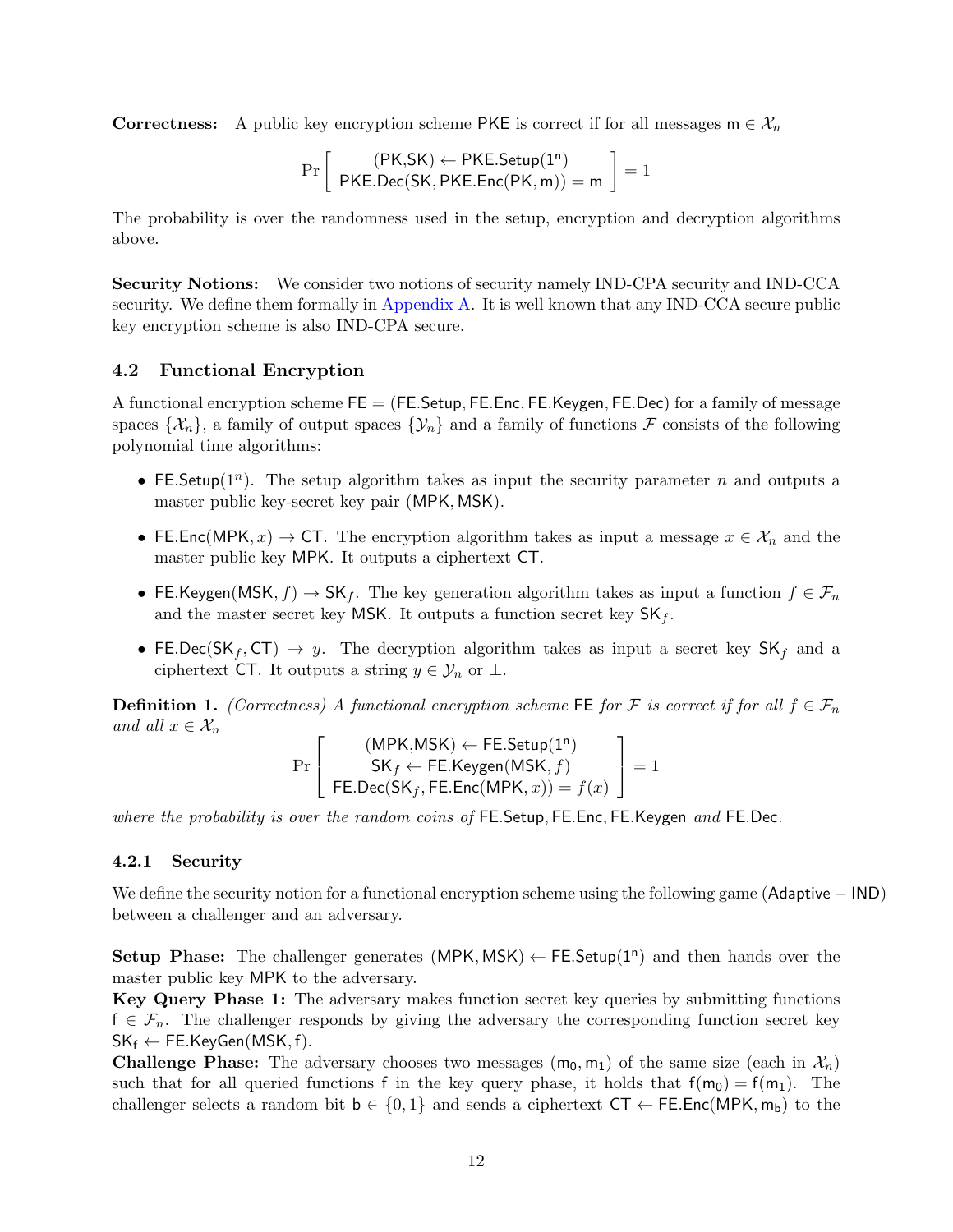adversary.

Key Query Phase 2: The adversary may submit additional key queries  $f \in \mathcal{F}_n$  as long as they do not violate the constraint described above. That is, for all queries  $f$ , it must hold that  $f(m_0) = f(m_1)$ .

Guess: The adversary submits a guess b' and wins if  $b' = b$ . The adversary's advantage in this game is defined to be  $2 * |Pr[b = b'] - 1/2|$ .

We also define the *selective* security game, which we call (Selective − IND) where the adversary outputs the challenge message pair even before seeing the master public key.

**Definition 2.** A functional encryption scheme FE is selective/adaptive secure if all PPT adversaries have at most a negligible advantage in the Selective  $-$  IND/Adaptive  $-$  IND security game.

We can also parameterize by the number of function secret key queries the adversary can make in the security game.

Compactness[\[AJ15\]](#page-34-3) : A functional encryption scheme is said to be compact if the size of the ciphertext does not depend on the size of the functions that the scheme can handle. That is, let  $p(\cdot)$  be a polynomial. Now, any functional encryption scheme FE for a class of functions F is said to be compact if  $|FEEinc(MPK, x)| = p(n, |x|)$  where *n* is the security parameter.

## <span id="page-12-0"></span>4.3 FE-Compatibility

In this section, we define a property called FE-Compatibility for any public key encryption scheme.

**Definition 3.** A public key encryption scheme  $PKE = (PKE \cdot Setup, PKE \cdot Ene)$  is said to be selective/adaptive FE-Compatible relative to a family of functions  $\mathcal F$  if there exists two algorithms (FE.Keygen, FE.Dec) such that (FE.Setup, FE.Enc, FE.Keygen, FE.Dec) is a selectively/adaptively secure functional encryption scheme for the family  $\mathcal F$  where:

- FE. Setup(n) = PKE. Setup(n). In particular, if PKE. Setup(n) outputs (PK, SK), the output of FE.Setup $(n)$  is  $(MPK = PK, MSK = SK)$ .
- FE.Enc(MPK,  $m$ ) = PKE.Enc(PK,  $m$ ).

Moreover, any such FE scheme is also compact because the size of the ciphertext is determined by the scheme PKE and doesn't depend on the size of the functions being queried.

## <span id="page-12-1"></span>5 An Impossibility Result

In this section, we will construct an IND-CCA secure encryption scheme that is not FE-Compatible according to [Definition 11.](#page-48-1) Consider a function  $f_1$  that on any input x of length  $(n+1)$  bits, outputs the first  $n$  bits of  $x$ . Formally, we prove the following theorem:

<span id="page-12-2"></span>Theorem 1. Assuming the existence of lockable obfuscation, fully homomorphic encryption and  $IND-CCA$  secure public key encryption, the scheme PKE = (PKE.Setup, PKE.Enc, PKE.Dec) described below is an IND-CCA secure public key encryption scheme that is not selective FE-Compatible even for a single function secret key query for any function family F such that  $f_1 \in \mathcal{F}$ .

We know how to construct lockable obfuscation with perfect correctness from the learning with errors (LWE) assumption[\[GKW17,](#page-35-8) [WZ17\]](#page-37-5). As a result, we get the following corollary: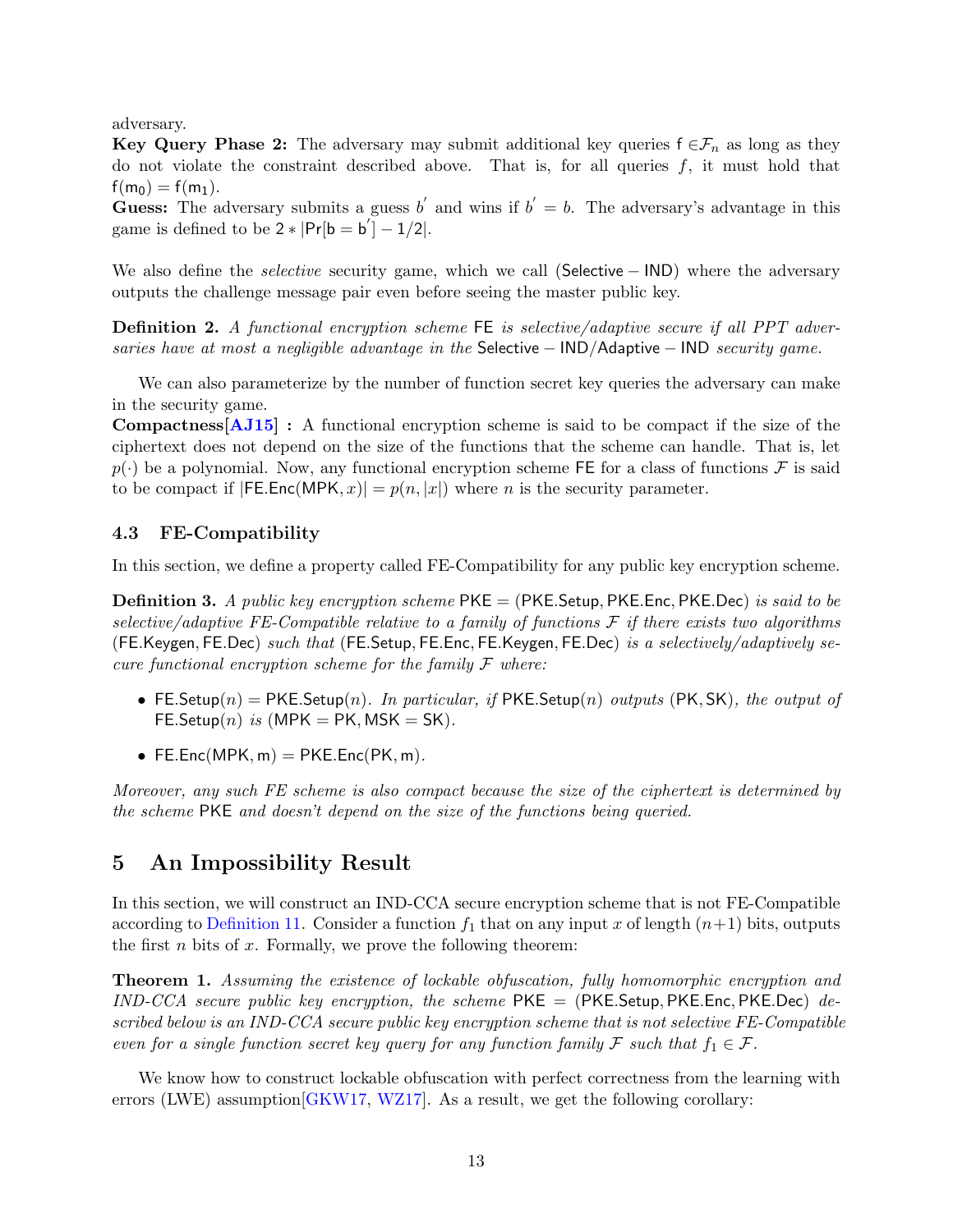Corollary 2. Assuming LWE, fully homomorphic encryption and the existence of IND-CCA secure public key encryption, the scheme  $PKE = (PKE \cdot Setup, PKE \cdot Enc, PKE \cdot Dec)$  described below is an IND-CCA secure public key encryption scheme that is not selective FE-Compatible even for a single function secret key query for any function family F such that  $f_1 \in \mathcal{F}$ .

**Notation:** Let the security parameter be n. Let (Setup<sub>CPA</sub>, Enc<sub>CPA</sub>, Dec<sub>CPA</sub>) be an IND-CPA secure encryption scheme that encrypts 1 bit messages and produces ciphertexts of length  $l_1(n)$ , (Setup<sub>CCA</sub>, Enc<sub>CCA</sub>, Dec<sub>CCA</sub>) be a CCA secure encryption scheme that encrypts messages of length  $(n+1+l_1(n))$  and produces ciphertexts of size  $l_2(n)$ . Let FHE = (FHE.Setup, FHE.Enc, FHE.DecFHE.Eval) be a fully homomorphic encryption scheme that encrypts messages of length  $(l_1(n) + l_2(n))$  and can evaluate any  $Poly(n)$ -sized circuit. Let  $(\mathcal{O}, \text{Eval})$  be a secure lockable obfuscator for all  $Poly(n)$ sized circuits that take inputs of size  $l_2(n)$  and produce outputs of size n. Our scheme PKE = (PKE. Setup, PKE. Enc, PKE. Dec) that encrypts messages of length  $(n + 1)$  is as follows:

- PKE.Setup $(1^n)$ :
	- 1. Compute  $(\mathsf{PK}_{\mathsf{CPA}},\mathsf{SK}_{\mathsf{CPA}}) \leftarrow \mathsf{Setup}_{\mathsf{CPA}}(1^n), (\mathsf{PK}_{\mathsf{CCA}},\mathsf{SK}_{\mathsf{CCA}}) \leftarrow \mathsf{Setup}_{\mathsf{CCA}}(1^n)$  and  $(\mathsf{PK}_{\mathsf{FHE}},\mathsf{SK}_{\mathsf{FHE}}) \leftarrow$ FHE.Setup $(1^n)$ .
	- 2. Choose a random string  $\alpha \in \{0,1\}^n$ .
	- 3. Compute  $CT'_{CPA}$  =  $Enc_{CPA}(PK_{CPA}, 0)$  and  $CT'_{CCA}$  =  $Enc_{CCA}(PK_{CCA}, \alpha||0||CT'_{CPA})$ . Let  $CT' = (CT'_{CCA}, CT'_{CPA})$ . (In fact,  $CT'$  is an encryption of  $(\alpha||0)$  using the encryption algorithm PKE.Enc described next).
	- 4. Compute  $\mathsf{CT}'_{\mathsf{FHE}} = \mathsf{FHE}.\mathsf{Enc}(\mathsf{PK}_{\mathsf{FHE}},\mathsf{CT}')$ .
	- 5. Generate  $\tilde{P} = \mathcal{O}(n, P, \mathsf{SK}_{\mathsf{CPA}}, \alpha)$  using the tester program P described in [Figure 1](#page-14-1) where n is the security parameter, P is the program,  $SK_{CPA}$  is the message and  $\alpha$  is the lock value. In particular, the functionality of the obfuscated program  $\ddot{P}$  is described in [Figure 2.](#page-14-2) Note that [Figure 2](#page-14-2) is just for intuition and does not correspond to a formal specification.
	- 6. Output the public key as  $PK = (PK_{CPA}, PK_{CCA}, PK_{FHE}, CT'_{FHE}, \tilde{P})$ . The secret key of the scheme is  $SK = SK_{CCA}$ .
- PKE.Enc(PK, m):
	- 1. Given an  $(n + 1)$  bit message m, let p be the last bit of m.
	- 2. Compute  $CT_{CPA} = Enc_{CPA}(PK_{CPA}, p)$ .
	- 3. Compute  $CT_{CCA} = Enc_{CCA} (PK_{CCA}, m||CT_{CPA}).$
	- 4. Output the ciphertext  $CT = (CT_{CCA}, CT_{CPA}).$
- PKE.Dec(SK, CT):
	- 1. Parse  $CT = (CT_{CCA}, CT_{CPA})$ . Recall that  $SK = SK_{CCA}$ .
	- 2. Let  $(m||y) = Dec_{\text{CCA}}(SK_{\text{CCA}},\text{CT}_{\text{CCA}})$ .
	- 3. If the above decryption outputs  $\perp$  or if  $y \neq$  CT<sub>CPA</sub>, output  $\perp$ .
	- 4. Else, output the message m.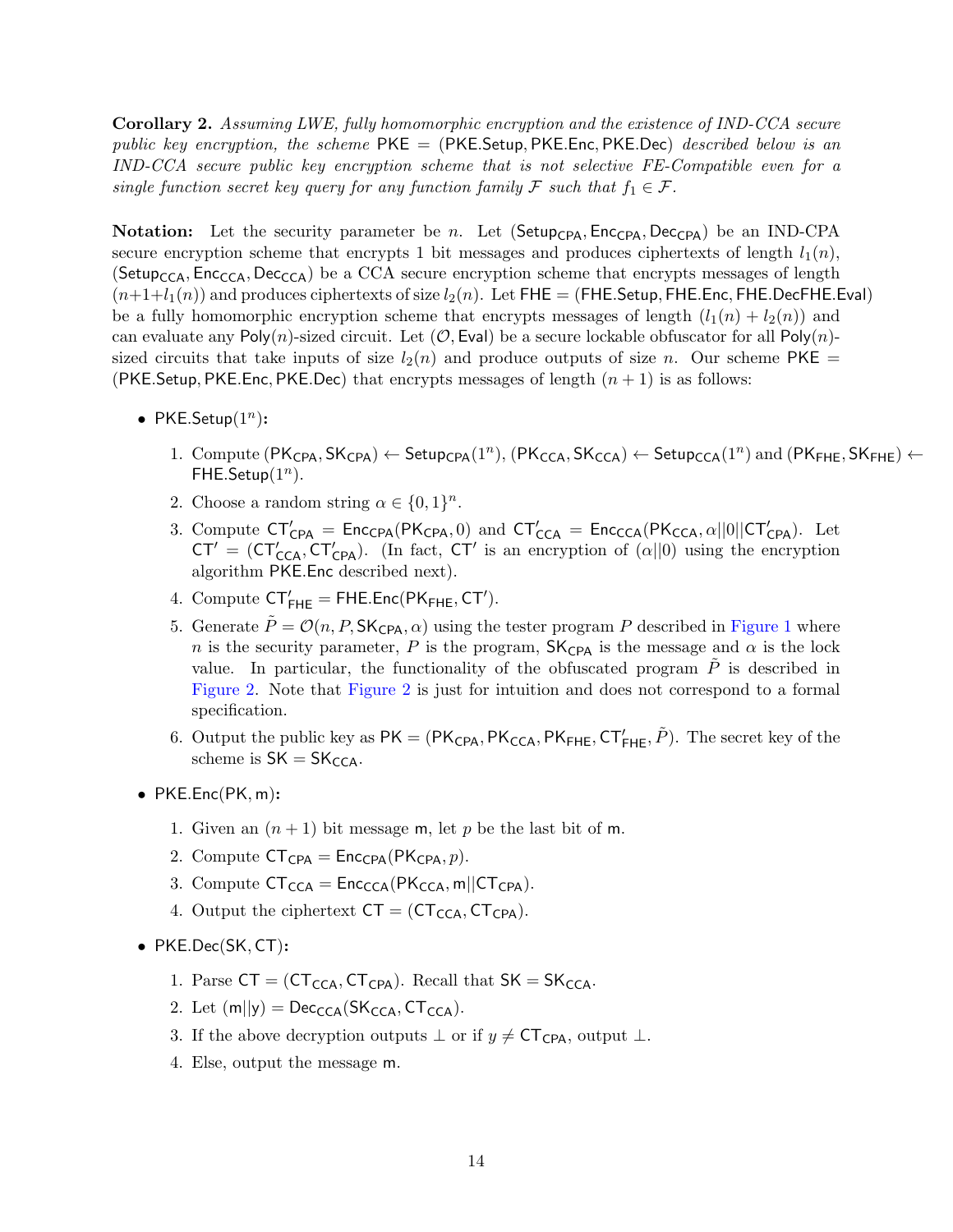Program P

<span id="page-14-1"></span> $Input: FHE ciphertext CT_{FHE}$ Constants : SK<sub>FHE</sub>

1. Output  $FHE.Dec(SK_{FHE}, CT_{FHE}).$ 

Figure 1: Tester Program (as in lockable obfuscation notation - see [Appendix B\)](#page-37-3)

Program  $\tilde{P}$ 

<span id="page-14-2"></span> $Input: FHE ciphertext CT_{FHE}$ Constants :  $SK_{\text{FHE}}, \alpha, SK_{\text{CPA}}$ 

1. Compute  $y \leftarrow$  FHE.Dec(SK<sub>FHE</sub>, CT<sub>FHE</sub>).

2. If y =  $\alpha$ , output SK<sub>CPA</sub>. Else, output  $\perp$ .

Figure 2: Functionality of lockable obfuscated tester program

We now prove [Theorem 1.](#page-12-2)

**Correctness:** It can be easily observed that if the schemes ( $Setupp_{CPA}$ ,  $Enc_{CPA}$ ,  $Dec_{CPA}$ ) and ( $Setupp_{CCA}$ ,  $Enc_{CCA}$ ,  $Dec_{CA}$ ) are correct except with negligible probability, then PKE is correct except with negligible probability. That is, PKE.Dec(PKE.Enc(PK, m), SK) = m for any message  $m \in \{0,1\}^{(n+1)}$ .

To prove our theorem we need to show two things. First, we will show that any candidate functional encryption scheme that includes a "all but last bit reveal" functionality which shares the setup and encrypt algorithms with the above public key encryption scheme must be insecure. Second, we show that the scheme PKE actually does have IND-CCA security under certain assumptions. Putting these together will yield our theorem.

## <span id="page-14-0"></span>5.1 An Attack

In this section, assuming the correctness of the encryption schemes used and correctness of the obfuscator, we show that the above scheme PKE is not FE-Compatible. Suppose it is indeed FE-Compatible. We will arrive at a contradiction. Formally, we prove the following lemma.

**Lemma 1.** Any scheme FE = (FE.Setup, FE.Enc, FE.Keygen, FE.Dec) where FE.Setup(.) = PKE.Setup(.) and FE.Enc(.) = PKE.Enc(.) is not selectively secure even for just 1 function secret key query for any function family F such that  $f_1 \in \mathcal{F}$ .

*Proof.* Consider a FE adversary  $\mathcal A$  who interacts with a FE challenger in the selective IND-security game as follows:

1. In the first round, A submits two messages  $m_0 = (0^n||0)$  and  $m_1 = (0^n||1)$ .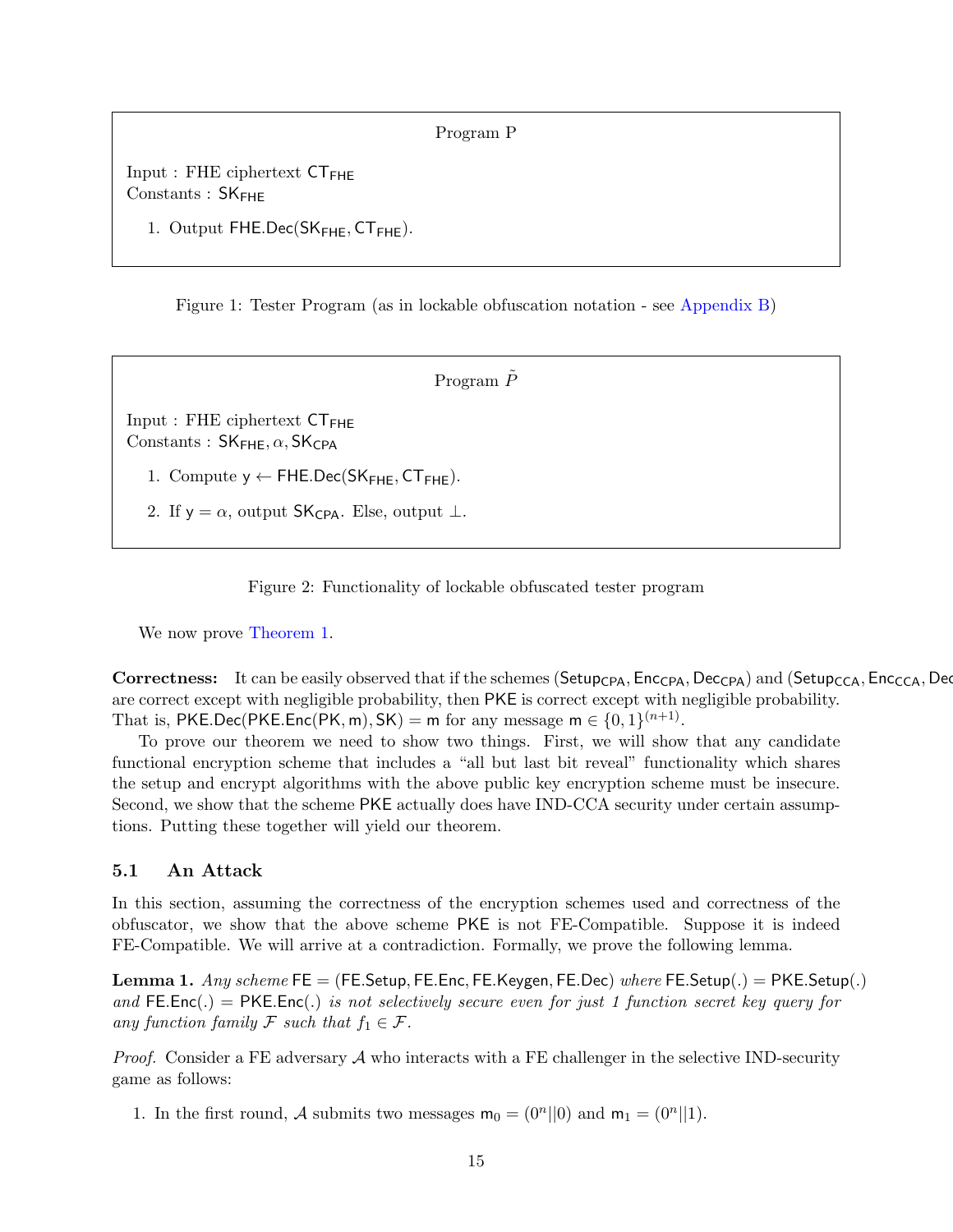- 2. A asks for a function secret key corresponding to the following function  $f_1$ : on input x of length  $(n + 1)$  bits,  $f_1(x)$  outputs the first n bits of x. Note that since the first n bits of  $m_0$ and  $m_1$  are equal, this is a valid function secret key query.
- 3. The challenger runs the setup algorithm and generates PK, SK. He gives PK to the adversary along with the function secret key  $SK_{f_1}$ . Also, the challenger picks a bit b at random and sends  $CT^* = PKE.Enc(PK, m_b)$ .
- 4. Let the challenge ciphertext be  $CT^* = (CT^*_{CCA}, CT^*_{CPA})$ . The adversary computes a FHE ciphertext  $CT_{\text{FHE}}$  = FHE.Eval(FE.Dec(SK<sub>f</sub>, .),  $CT'_{\text{FHE}}$ ) using the ciphertext  $CT'_{\text{FHE}}$  in the public key and the function secret key  $SK_f$ . A then runs the obfuscated program  $\tilde{P}$  on input  $CT_{FHE}$ . That is, run Eval $(\tilde{P}, CT_{FHE})$  to receive output  $SK'_{CPA}$ . It then computes  $b' = \mathsf{Dec}_{\mathsf{CPA}}(\mathsf{SK}_{\mathsf{CPA}}', \mathsf{CT}^*_{\mathsf{CPA}})$  and outputs  $b'$  to the challenger.

Analysis: We now show why the adversary's guess  $b'$  is equal to the challenger's random bit  $b$ except with negligible probability. From the correctness of the FE scheme,  $SK_{f_1}$  must be a correct function secret key for the function  $f_1$ . First, from the correctness of the FHE scheme, observe that  $CT_{FHE} = FHE.Eval(SK_f, CT'_{FHE})$  is an encryption of the random string  $\alpha$  using the algorithm FHE.Enc. Now, notice that when this ciphertext  $CT_{FHE}$  is a correct encryption of  $\alpha$ . So, when it is fed as input to the program  $P$ , from the correctness of lockable obfuscation, the program outputs the secret key of the IND-CPA secure encryption scheme -  $SK<sub>CPA</sub>$  (which we denoted as  $SK'_{CPA}$ ). Therefore, now the adversary's strategy easily follows. A uses  $SK_{CPA}$  to decrypt  $CT^*_{CPA}$ and from the correctness of the IND-CPA secure encryption scheme, this decrypts to give the value b correctly, which is the adversary's output.

Hence, the adversary can break the selective IND-security of the FE scheme which is a contradiction. Note that the negligible error comes from the fact that the IND-CPA secure encryption scheme, the FE scheme, the lockable obfuscation scheme and the FHE scheme are all correct except with negligible probability.

 $\Box$ 

### <span id="page-15-0"></span>5.2 IND-CCA Security

We now prove that the scheme is IND-CCA secure. Our proof strategy is organized along the lines around detecting a bad query event which follows the work of Myers and Shelat[\[MS09\]](#page-36-6) and Hohenberger, Lewko and Waters<sup>[\[HLW12\]](#page-36-7)</sup> who proved multibit CCA security from the existence of 1-bit CCA security. Formally, we prove the following lemma:

**Lemma 2.** Assuming the hardness of learning with errors (LWE), (Setup<sub>CPA</sub>, Enc<sub>CPA</sub>, Dec<sub>CPA</sub>) is an IND-CPA secure public key encryption scheme and ( $\mathsf{Setup_{CCA}}, \mathsf{Enc_{CCA}}, \mathsf{Dec_{CA}})$  is an IND-CCA secure public key encryption scheme,  $PKE = (PKE. Setup, PKE. Enc, PKE. Dec)$  is an IND-CCA secure public key encryption scheme.

Proof. We begin our proof by defining a "Bad-Query" event that is defined within the context of the attacker playing the IND-CCA security game on the encryption scheme PKE.

**Definition 4.** (Bad Query Event): Let PK be the public key of the scheme PKE that is given to the adversary. We say that a bad query event has occurred during an execution of the IND-CCA security game between the adversary A and the challenger if A makes a decryption query of the form  $CT = (CT_1, CT_2)$  such that  $CT_1 = CT'_{CCA}$ , where  $CT'_{CCA}$  was created by the setup algorithm PKE.Setup.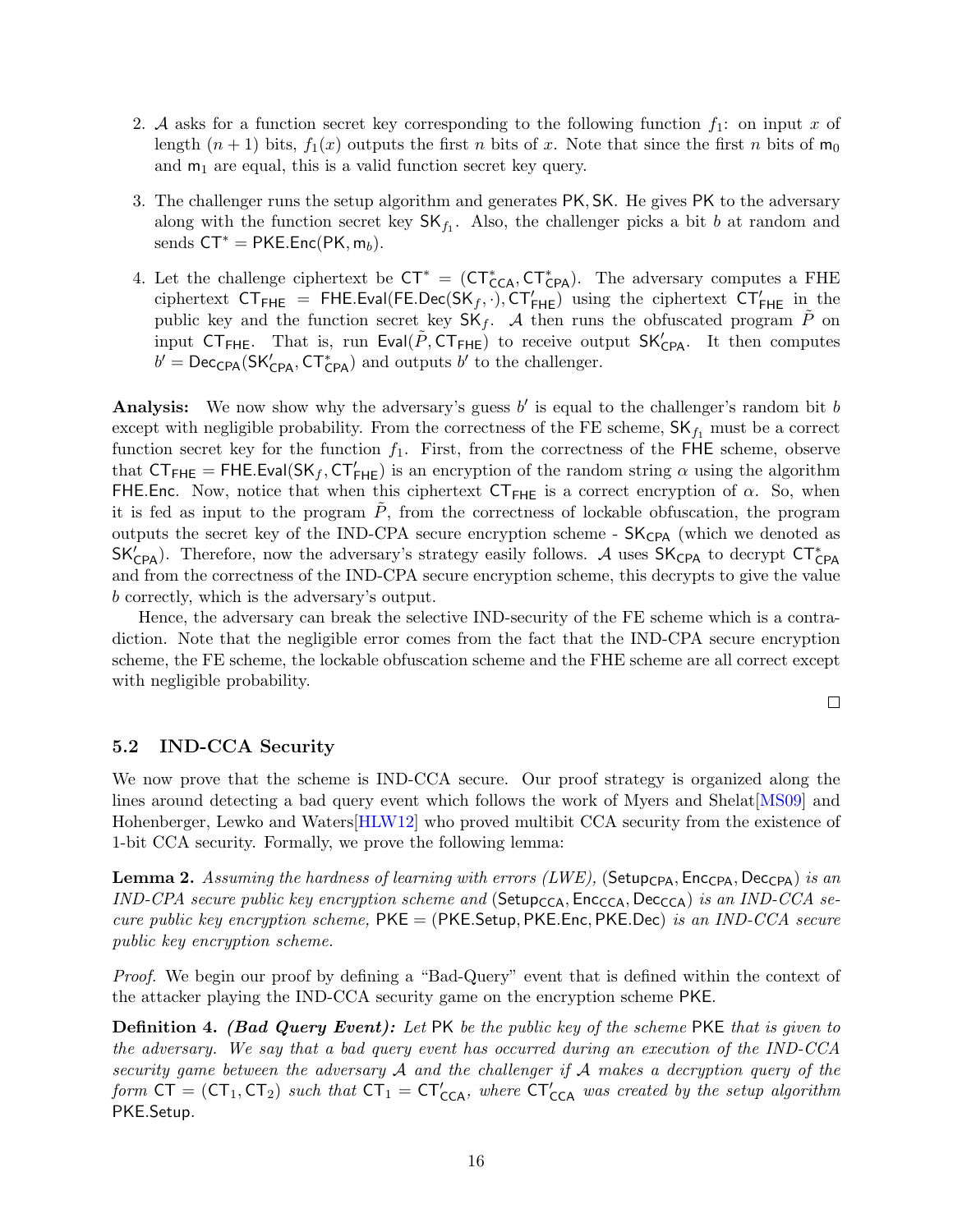In order to prove IND-CCA security of our scheme, we will rely on the following claim :

<span id="page-16-0"></span>Claim 1. A Bad Query Event does not take place except with negligible probability in n, where the probability is taken over the coins of the adversary and the challenger playing the IND-CCA security game.

We defer the proof of this claim to the next section. Here, we show that our scheme is IND-CCA secure assuming the claim holds true. We will prove this via a series of hybrid experiments where we show that every successive pair of hybrids is computationally indistinguishable and the final hybrid is independent of the challenge bit  $b$  and hence the attacker's advantage will be 0 in the final hybrid.

- $Hyb_1$ : This is the real world experiment with challenge bit b chosen randomly. The challenge ciphertext is  $CT^* = (CT^*_{CCA}, CT^*_{CPA}).$
- Hyb<sub>2</sub>: This hybrid is identical to the previous hybrid except that now, the decryption oracle rejects<sup>[6](#page-16-1)</sup> for any ciphertext query  $CT = (CT_1, CT_2)$  if  $CT_1 = CT'_{CCA}$ . Note that the oracle also continues to reject the challenge ciphertext as before.
- Hyb<sub>3</sub>: This hybrid is identical to the previous hybrid except that during setup,  $CT'_{CCA}$  is now computed as  $CT'_{CCA} = \text{Enc}_{CCA}(PK_{CCA}, 0^{n+1}||CT'_{CPA}).$
- Hyb<sub>4</sub>: This hybrid is identical to the previous hybrid except that in the public key,  $\tilde{P}$  is replaced with the simulated obfuscated program - i.e  $\textsf{Sim}(n, 1^{|P|}, 1^{|SK_{CPA}|})$  where  $\textsf{Sim}$  is the simulator of the lockable obfuscation scheme.
- $Hyb_5$ : This hybrid is identical to the previous hybrid except that in the challenge ciphertext  $CT^* = (CT^*_{CCA}, CT^*_{CPA}), CT^*_{CPA}$  is now computed independent of the bit b as follows:  $CT^*_{CPA}$  =  $Enc_{CPA}(PK_{CPA}, 0)$ .
- $Hyb_6$ : This hybrid is identical to the previous hybrid except that now, the decryption oracle also rejects any ciphertext query  $CT = (CT_1, CT_2)$  if  $CT_1 = CT^*_{CCA}$ .
- Hyb<sub>7</sub>: This hybrid is identical to the previous hybrid except that in the challenge ciphertext,  $CT^*_{\text{CCA}}$  is now computed independent of the bit b as follows:  $CT^*_{\text{CCA}} = \text{Enc}_{\text{CPA}}(PK_{\text{CCA}}, 0^{n+1}||CT^*_{\text{CPA}})$ .

Observe that in this last hybrid, the challenge ciphertext is created independent of the bit b. Hence, the attacker's advantage in this hybrid is negligible.

We will now show the indistinguishability of every successive pair of hybrids.

Claim 2. Assuming [Claim 1](#page-16-0) holds,  $Hyb<sub>1</sub>$  is computationally indistinguishable from  $Hyb<sub>2</sub>$ .

*Proof.* The only difference between the two hybrids is that in  $Hyb_2$ , the decryption oracle rejects queries of the form  $CT = (CT_1, CT_2)$  where  $CT_1 = CT'_{CCA}$  while such queries are not rejected by the oracle in Hyb<sub>1</sub>. However, [Claim 1](#page-16-0) essentially proves that such queries (which we have defined as the occurrence of a bad query event) are never made by the adversary except with negligible probability. Therefore, if [Claim 1](#page-16-0) holds,  $Hyb<sub>1</sub>$  is computationally indistinguishable from  $Hyb<sub>2</sub>$ .

Claim 3. Assuming that (Setup<sub>CCA</sub>, Enc<sub>CCA</sub>, Dec<sub>CCA</sub>) is an IND-CCA secure encryption scheme,  $Hyb<sub>2</sub>$  is computationally indistinguishable from  $Hyb<sub>3</sub>$ .

<span id="page-16-1"></span> $6$ Throughout the paper, we use rejecting an input and producing output  $\perp$  for the input interchangeably.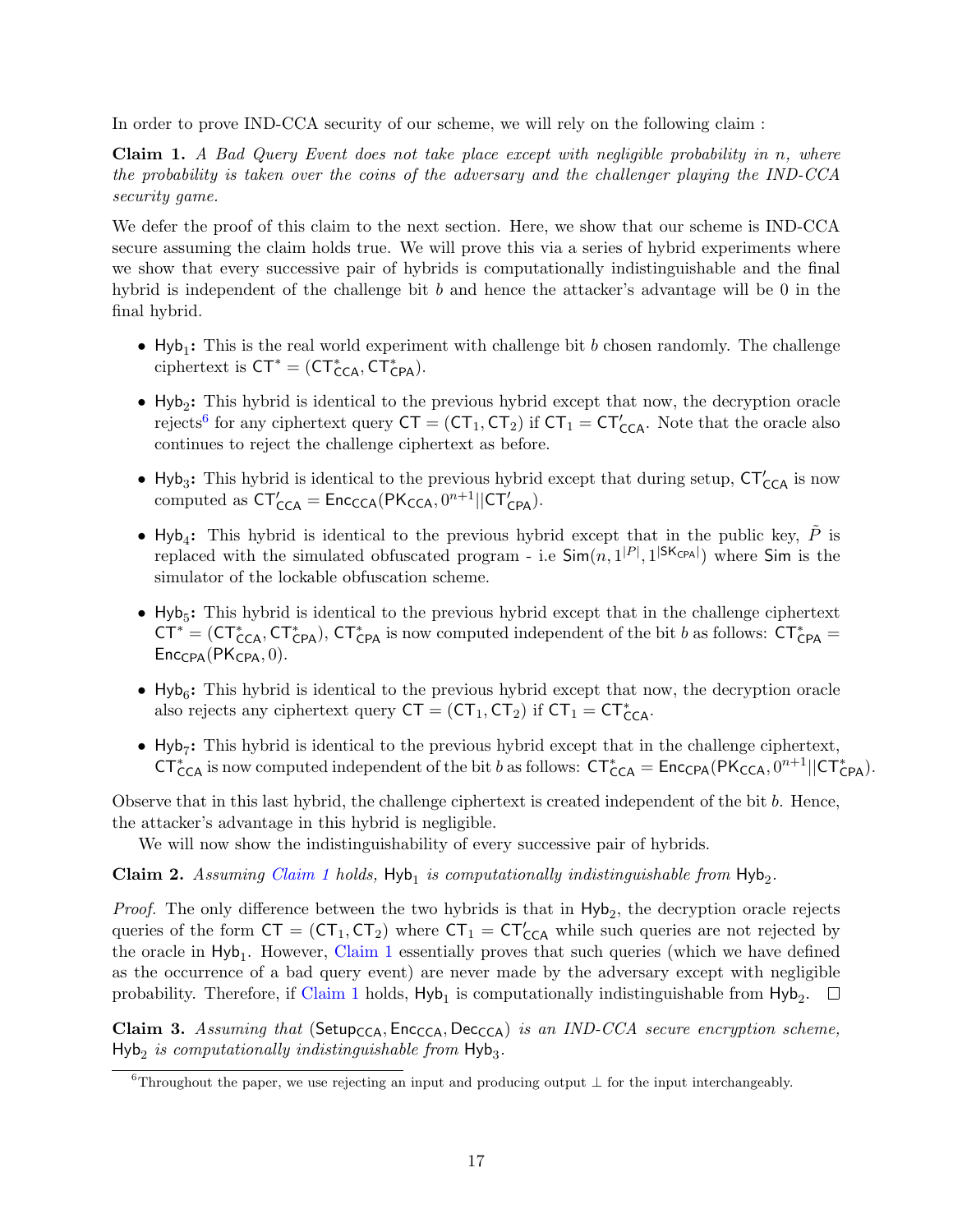*Proof.* The only difference is that in  $Hyb_2$ ,  $CT'_{CCA} = Enc_{CCA}(PK_{CCA}, \alpha||0||CT'_{CPA})$  while in  $Hyb_3$ ,  $CT'_{CCA} = Enc_{CCA}(PK_{CCA}, 0^{n+1}||CT'_{CPA})$ . Suppose there exists an adversary A that can distinguish between these two hybrids. We will use this adversary to come up with an adversary  $\beta$  that can break the CCA security of the encryption scheme ( $\mathsf{Setup_{CCA}}, \mathsf{Enc_{CCA}}, \mathsf{Dec_{CCA}})$ .  $\beta$  receives the public key  $PK_{CCA}$  of the CCA secure encryption scheme from its challenger. B runs the algorithm PKE.Setup (except the Setup<sub>CCA</sub> algorithm part) to create the public key PK. B sends the pair  $(\alpha||0||CT'_{CPA}, 0^{n+1}||CT'_{CPA})$  to its challenger and sets  $CT'_{CCA}$  as the response.

It then interacts with A acting as the challenger of the scheme PKE and sends the public key PK to the adversary A. Now, for every decryption oracle query,  $CT = (CT_1, CT_2)$  made by A, B forwards  $CT_1$  to the decryption oracle provided by its challenger and receives a response  $(m||y)$  or ⊥. If the response was  $\perp$  or if  $y \neq C\mathsf{T}_2$ ,  $\beta$  responds with  $\perp$  to  $\mathcal{A}$ . Else, it sends m as the output of the decryption. B, on receiving challenge messages  $m_0, m_1$ , picks one of them at random and encrypts that as the challenge ciphertext.

We can observe that if  $\beta$  received an encryption of  $(\alpha||0||\mathsf{CT}'_{\mathsf{CPA}})$  from its challenger, that corresponds to an execution of  $Hyb_2$  while if it received an encryption of  $(0^{n+1}||CT'_{CPA})$ , that corresponds to an execution of  $Hyb_3$ . Thus, if A can distinguish between the two hybrids, B can break the CCA security of the encryption scheme ( $\mathsf{Setup_{CCA}}, \mathsf{Enc_{CCA}}, \mathsf{Dec_{CA}})$  which is a contradiction.  $\Box$ 

**Claim 4.** Assuming that  $(0, \text{Eval})$  is a secure lockable obfuscator,  $\text{Hyb}_3$  is computationally indistinguishable from  $Hyb<sub>4</sub>$ .

*Proof.* The only difference between the two hybrids is that in  $Hyb_3$ , the public key contains  $\mathcal{O}(n, P, \mathsf{SK}_{\mathsf{CPA}}, \alpha)$  while in Hyb<sub>4</sub>, it contains the simulated program -  $\mathsf{Sim}(n, 1^{|P|}, 1^{|\mathsf{SK}_{\mathsf{CPA}}|})$ . Since  $\alpha$  is picked uniformly at random and is used only as the lock value in the obfuscated program and nowhere else, from the security of lockable obfuscation, the two hybrids will be computationally indistinguishable. We now describe the reduction.

Consider an adversary  $\mathcal A$  that can distinguish between these two hybrids. We will now design a reduction  $\mathcal{A}_{\text{lock}}$  that uses  $\mathcal A$  to break the security of the lockable obfuscation scheme.  $\mathcal{A}_{\text{lock}}$  interacts with  $A$  and runs the experiment exactly as in  $Hyb_3$  except generating the obfuscated program.  $A_{\text{lock}}$ interacts with a challenger C for the lockable obfuscation scheme.  $A_{\text{lock}}$  sends the program P and the message SK<sub>CPA</sub> to the challenger C. C sends back either  $\mathcal{O}(n, P, \mathsf{SK}_{\mathsf{CPA}}, \alpha)$  where  $\alpha$  is picked uniformly at random or a simulated obfuscated circuit  $\textsf{Sim}(n,1|P|,1|\textsf{SK}_\textsf{CPA}|)$ .  $\mathcal{A}_\textsf{lock}$  sets this as the obfuscated circuit  $\tilde{P}$  and continues with the experiment as in Hyb<sub>3</sub>. Now, it easily follows that if A can distinguish between the two hybrids,  $A_{\text{lock}}$  can use the same distinguishing guess to break the security of the lockable obfuscation scheme which is a contradiction.

 $\Box$ 

<span id="page-17-0"></span>Claim 5. Assuming that (Setup<sub>CPA</sub>, Enc<sub>CPA</sub>) loc<sub>CPA</sub> is an IND-CPA secure encryption scheme,  $Hyb<sub>4</sub>$  is computationally indistinguishable from  $Hyb<sub>5</sub>$ .

*Proof.* The only difference between the two hybrids is in the challenge ciphertexts. In  $Hyb_4$ ,  $CT^*_{CPA}$  = Enc<sub>CPA</sub>(PK<sub>CPA</sub>,  $p_b$ ) while in Hyb<sub>5</sub>,  $CT^*_{CPA}$  = Enc<sub>CCA</sub>(PK<sub>CPA</sub>, 0). Here, p is the last bit of the message  $m_b$ . Suppose there exists an adversary A that can distinguish between these two hybrids. We will use this adversary to come up with an adversary  $\beta$  that can break the CPA security of the encryption scheme (Setup<sub>CPA</sub>, Enc<sub>CPA</sub>, Dec<sub>CPA</sub>). B receives the public key PK<sub>CPA</sub> of the CCA secure encryption scheme from its challenger. B runs the algorithm PKE.Setup (except the Setup<sub>CPA</sub> algorithm part) to create the public key PK. B sends the public key to the adversary  $A$  and answers all the decryption queries honestly as in  $Hyb_4$ .  $B$ , on receiving challenge messages  $m_0, m_1$ , picks one of them at random by choosing a bit b. B sends the pair  $(p_b, 0)$  to its challenger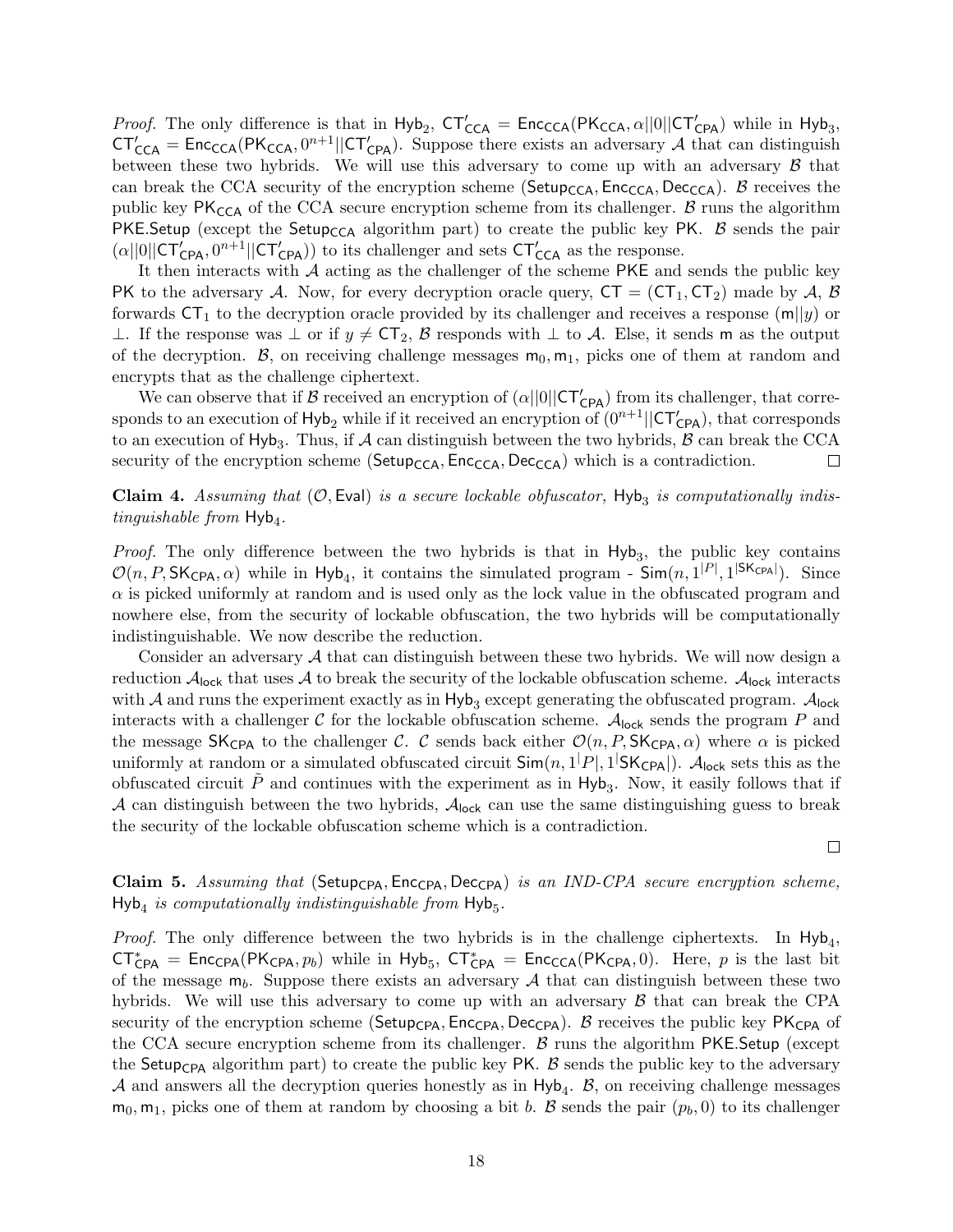and receives  $CT^*_{CPA}$  as an encryption of one of them. It sets  $CT^*_{CCA}$  as in Hyb<sub>4</sub> and continues with the rest of the experiment.

We can observe that if B received an encryption of  $(p_b)$  from its challenger, that corresponds to an execution of  $Hy_{\mu}$  while if it received an encryption of  $(0)$ , that corresponds to an execution of Hyb<sub>5</sub>. Thus, if  $A$  can distinguish between the two hybrids,  $B$  can use that to break the CPA security of the encryption scheme ( $\mathsf{SetupCPA}, \mathsf{Enc_{CPA}}, \mathsf{Dec_{CPA}}$ ) which is a contradiction.

Note that here, CPA security of the encryption scheme is enough since the decryption algorithm PKE.Dec does not use its secret key at all. Also, the only place the secret key SK<sub>CPA</sub> was used was inside the obfuscation of program P which is also not the case anymore in the simulated obfuscated program.  $\Box$ 

## <span id="page-18-1"></span>Claim 6. Hyb<sub>5</sub> is identical to Hyb<sub>6</sub>.

*Proof.* The only difference between the two hybrids is that in  $Hyb_6$ , the decryption oracle rejects any ciphertext query  $CT = (CT_1, CT_2)$  if  $CT_1 = CT_{CCA}^*$ . First, observe that if  $CT_2 = CT_{CPA}^*$ , then CT is in fact the challenge ciphertext  $CT^*$  itself and hence even  $Hyb_6$  would reject the query. On the other hand, if  $CT_2 \neq CT_{CPA}^*$  but  $CT_1 = CT_{CCA}^*$ , then,  $Dec_{CCA}(SK_{CCA}, CT_1)$  produces  $(m^*, y^*)$ such that  $y^* \neq C\mathsf{T}_2$ . This is because  $y^*$  would in fact be equal to  $CT^*_{CPA}$ . Hence, even Hyb<sub>5</sub> would reject these queries and so the two hybrids are identical.  $\Box$ 

Claim 7. Assuming that (Setup<sub>CCA</sub>, Enc<sub>CCA</sub>, Dec<sub>CCA</sub>) is an IND-CCA secure encryption scheme,  $Hyb<sub>6</sub>$  is computationally indistinguishable from  $Hyb<sub>7</sub>$ .

*Proof.* The only difference between the two hybrids is in the challenge ciphertext  $CT^* = (CT^*_{CCA}, CT^*_{CPA})$ . In  $Hyb_6$ ,  $CT^*_{CCA} = \textsf{Enc}_{\textsf{CCA}}(PK_{\textsf{CCA}}, m_b||CT^*_{\textsf{CPA}})$  while in  $Hyb_7$ ,  $CT^*_{\textsf{CCA}} = \textsf{Enc}_{\textsf{CCA}}(PK_{\textsf{CCA}}, 0^{n+1}||CT^*_{\textsf{CPA}})$ . Suppose there exists an adversary  $A$  that can distinguish between these two hybrids. We will use this adversary to come up with an adversary  $\beta$  that can break the CCA security of the encryption scheme (Setup<sub>CCA</sub>, Enc<sub>CCA</sub>, Dec<sub>CCA</sub>). B receives the public key  $PK_{CCA}$  of the CCA secure encryption scheme from its challenger. B runs the algorithm PKE. Setup (except the Setup<sub>CCA</sub> algorithm part) to create the public key PK. It then interacts with  $A$  acting as the challenger of the scheme PKE and sends the public key PK to the adversary A. Now, for every decryption oracle query,  $CT = (CT_1, CT_2)$  made by cA, B forwards  $CT_1$  to the decryption oracle provided by its challenger and receives a response (m||y) or  $\perp$ . If the response was  $\perp$  or if  $y \neq C\mathcal{T}_2$ , B responds with  $\perp$  to A. Else, it sends m as the output of the decryption. B, on receiving challenge messages  $m_0, m_1$ , picks one of them at random by choosing a bit b. Compute  $CT^*_{CPA} = Enc_{CPA}(PK_{CPA}, 0)$ . B sends the pair  $(m_b||CT^*_{CPA}, 0^{n+1}||CT^*_{CPA})$  to its challenger and sets  $CT^*_{CCA}$  as the response. B sends the challenge ciphertext  $CT^* = (CT^*_{CCA}, CT^*_{CPA}).$ 

We can observe that if B received an encryption of  $(m_b||CT^*_{CPA})$  from its challenger, that corresponds to an execution of  $Hyb_6$  while if it received an encryption of  $(0^{n+1}||CT^*_{CPA})$ , that corresponds to an execution of  $Hyb_7$ . Thus, if A can distinguish between the two hybrids, B can use that to break the CCA security of the encryption scheme ( $\mathsf{Setup_{CCA}}, \mathsf{Enc_{CCA}}, \mathsf{Dec_{CA}}$ ) which is a contradiction.  $\Box$ 

### <span id="page-18-0"></span>5.3 Proof of [Claim 1](#page-16-0)

Instead of proving the claim directly, we first prove it for an alternate IND-CCA security game and then show how it holds even in the actual IND-CCA security game.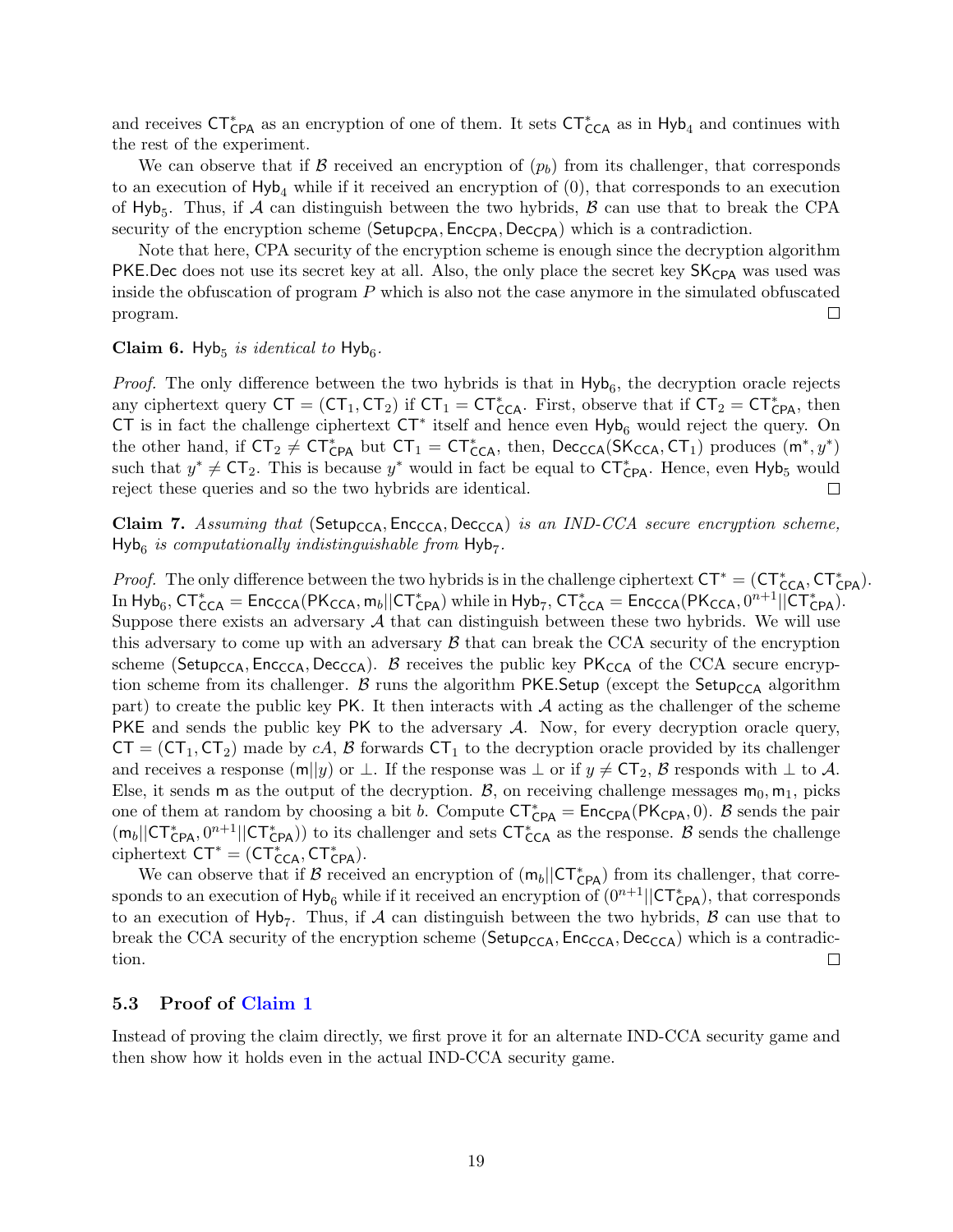Alternate IND-CCA Game. This is same as the original game except that the Challenger now computes  $CT'_{CCA}$  during setup as follows:  $CT'_{CCA} = \text{Enc}_{CCA}(PK_{CCA}, 0^{n+1}||CT'_{CPA})$ . That is,  $\alpha$  is no longer part of the message being encrypted. For this alternate IND-CCA game, the Bad Query Event remains the same: i.e, the event occurs if the adversary makes a query  $CT = (CT_1, CT_2)$  to the decryption oracle where  $CT_1 = CT'_{CCA}$ . Now, via a sequence of hybrids, we show that [Claim 1](#page-16-0) holds for this alternate IND-CCA game. That is, we show that the Bad Query Event happens with negligible probability.

- $\bullet$  Hyb<sub>1</sub>: This hybrid corresponds to the alternate IND-CCA game as described above.
- Hyb<sub>2</sub>: This hybrid is identical to the previous hybrid except that in the public key,  $\tilde{P}$  is replaced with the simulated obfuscated program - i.e  $\textsf{Sim}(n, 1^{|P|}, 1^{|SK_{CPA}|})$  where  $\textsf{Sim}$  is the simulator of the lockable obfuscation scheme.
- Hyb<sub>3</sub>: This hybrid is identical to the previous hybrid except that the ciphertext  $CT'_{FHE}$  is now computed as  $CT'_{\text{FHE}} = \text{FHE}.\text{Enc}(\text{PK}_{\text{FHE}}, 0^{l_1(n)+l_2(n)})$ .

We now show that every successive pair of hybrids is computationally indistinguishable. This proves that the probability that the Bad Query Event occurs is the same for every pair of successive hybrids. Finally, we show that in the last hybrid  $Hyb<sub>4</sub>$ , the probability that the Bad Query Event occurs is negligible.

**Claim 8.** Assuming that  $(0, \text{Eval})$  is a secure lockable obfuscator,  $\text{Hyb}_1$  is computationally indistinguishable from  $Hyb<sub>2</sub>$ .

*Proof.* The proof is same as the proof of [Claim 5.](#page-17-0)

Claim 9. Assuming that (FHE.setup, FHE.enc, FHE.dec) is an IND-CPA secure fully homomorphic encryption scheme,  $Hyb<sub>2</sub>$  is computationally indistinguishable from  $Hyb<sub>3</sub>$ .

*Proof.* The proof is same as the proof of [Claim 6.](#page-18-1)

**Claim 10.**  $Pr[Bad \text{ Query Event occurs in Hyb}_3] = negligible(n)$ .

*Proof.* This is because the ciphertext  $CT'_{CCA}$  does not appear at all in the public key anymore! Even if the adversary knew the value of  $\overline{(CT'_{CPA})}$ , the only information that the adversary has about  $CT'_{CCA}$  is that it is an encryption of  $(0^{n+1}||CT'_{CPA})$  using public key  $PK_{CCA}$ .

First, observe that the number of possible ciphertexts for the message  $(0^{n+1}||\mathsf{CT}_{\mathsf{CPA}}')$  must be at least super-polynomial in  $n$ . This follows from the CPA security of the encryption scheme (Setup<sub>CCA</sub>, Enc<sub>CCA</sub>, Dec<sub>CCA</sub>) because if this wasn't true, a polynomial time adversary can break the CPA security by generating all possible ciphertexts for  $(0^{n+1}||\mathsf{CT}_{\mathsf{CPA}}')$  and testing it with the challenge ciphertext.

Now, notice that to make the Bad Query Event occur, the adversary will just have to guess the value of  $CT'_{CCA}$  (or the randomness that was used in the encryption to generate  $CT'_{CCA}$ ) and this can be done only with negligible probability.  $\Box$ 

 $\Box$ 

 $\Box$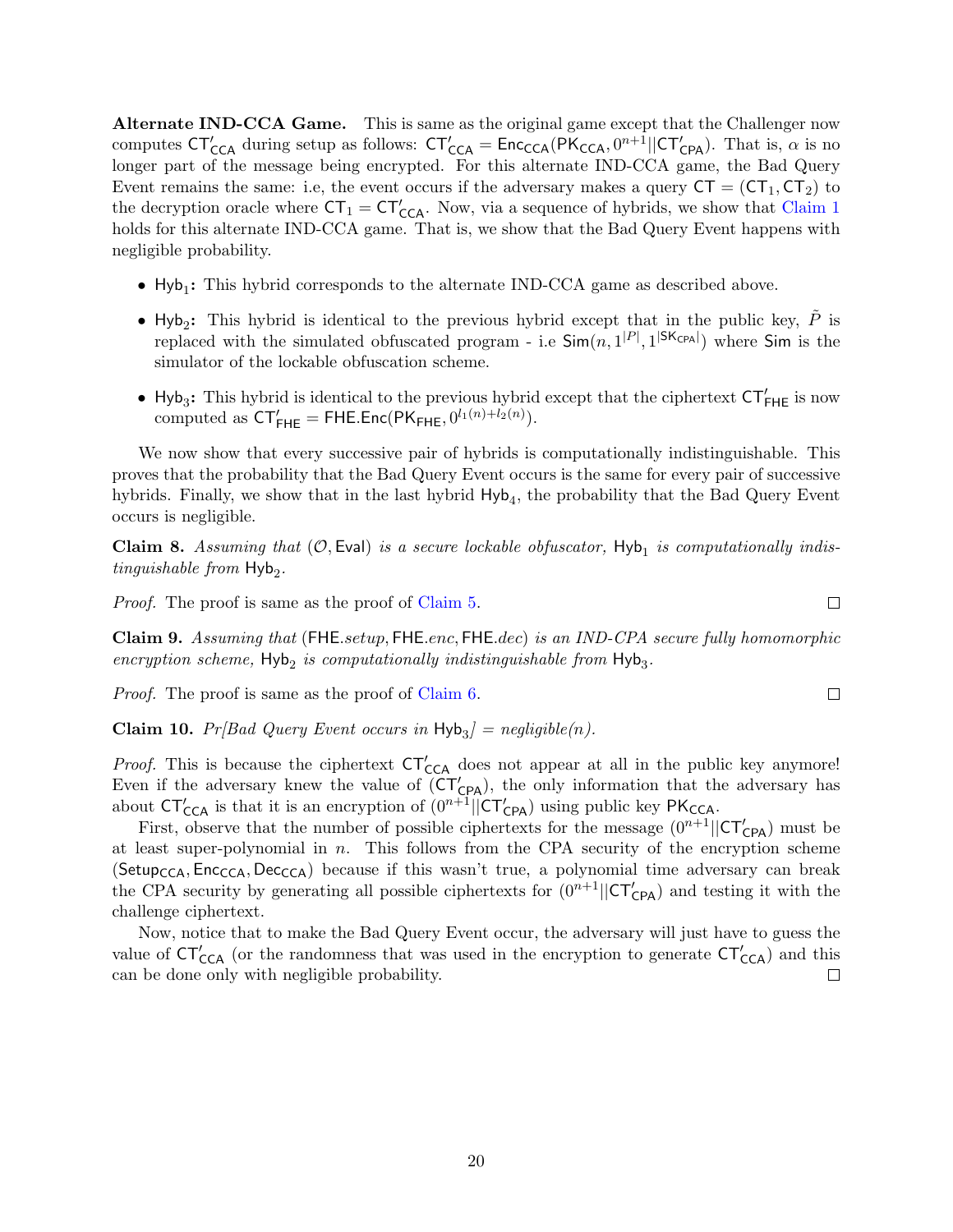**Original IND-CCA Game.** We show that the Bad Query Event happens only with negligible probability even in the original IND-CCA game. Formally, we prove the following lemma:

**Lemma 3.** Assuming (Setup<sub>CCA</sub>, Enc<sub>CCA</sub>, Dec<sub>CCA</sub>) is a CCA secure encryption scheme and that the Bad Query Event does not occur in the Alternate CCA game described above except with negligible probability, the Bad Query Event does not occur in the original CCA security game for the encryption scheme PKE except with negligible probability.

*Proof.* Suppose there exists an adversary  $A$  that makes the Bad Query Event occur with nonnegligible probability. We now construct an algorithm  $\beta$  that breaks the IND-CCA security of (Setup<sub>CCA</sub>, Enc<sub>CCA</sub>, Dec<sub>CCA</sub>). B acts as the challenger of the IND-CCA security game for the scheme PKE in its interaction with A. First,  $\beta$  interacts with its challenger and receives the public key PK<sub>CCA</sub>. B then runs the setup algorithm PKE.Setup, (except the Setup<sub>CCA</sub> part) to compute the public keys  $PK_{CPA}$ ,  $PK_{FHE}$ . It computes  $CT'_{CPA}$  as done by the setup algorithm. B then sends the pair  $(\alpha||0||CT'_{CPA}, 0^{n+1}||CT'_{CPA})$  as the two challenge messages to the challenger and sets the response as  $CT'_{CCA}$ . B continues with the rest of the game acting as the challenger to A. Whenever A makes a decryption query  $(CT_1, CT_2)$ , if  $CT_1 \neq CT'_{CCA}$ , it queries the decryption oracle of its challenger with  $CT_1$  and uses this to respond to A as done in the original game. Similarly, B also creates the challenge ciphertext. If B ever receives a query  $(CT_1, CT_2)$  from A to the decryption oracle such that  $CT_1 = CT'_{CCA}$ , it immediately halts the game with A and outputs the guess 0 to its challenger. If such a query never happens, it outputs 1 to the challenger after completing the game with A.

We now analyze why this works. The algorithm  $\beta$  knows that if its challenger gave an encryption of  $0^{n+1}$ , then its interaction with A corresponds to the alternate IND-CCA game described earlier. Here, we know that the adversary  $A$  can not make the Bad Query Event occur. Therefore, if the adversary A makes the Bad Query Event occur, then it must occur in the case that  $CT'_{CCA}$  is an encryption of  $(\alpha||0||\mathsf{CT}_{\mathsf{CPA}}')$ . Hence,  $\beta$  guesses 0 in that case. On the other hand, if the adversary  $\mathcal A$ does not make the Bad Query Event occur, then it must be the case that  $0^{n+1}$  was encrypted. This is because we assumed that  $A$  can make the Bad Query Event occur with non-negligible probability in the original IND-CCA security game. This completes the proof.

Note that the reduction is actually not interested in completing the game with  $\mathcal A$  in the event that  $\beta$  halts. That is,  $\beta$  does not care whether  $\mathcal A$  wins the IND-CCA game but is rather more interested in whether A makes a Bad Query Event occur.  $\Box$ 

Remark: At first glance, there seems to be a circularity issue in trying to prove IND-CCA security of our scheme. That is, in order to prove indistinguishability of the main hybrids, we require to first erase  $\alpha$  which depends on no queries being made to the decryption oracle that contain  $\text{CT}_{\text{CCA}}'$ . On the other hand, it seems difficult to directly argue that no such queries are made because of the presence of  $\alpha$  in  $CT'_{CCA}$ . This causes a circularity. We get around this issue using the alternate IND-CCA game where  $\alpha$  is erased. In this game, we show that the bad query event can't occur and then using a reduction to the underlying encryption scheme's security, we can eventually show that the bad query event does not occur even in the original CCA security game.

This technique is very similar to [\[MS09,](#page-36-6) [HLW12\]](#page-36-7). In these works, they construct CCA secure encryption and in the process, they run into a similar circularity issue. The analog of  $\alpha$  was the randomness used for encryption and this randomness is in fact encrypted by an inner encryption scheme.

This completes the proof of [Theorem 1.](#page-12-2)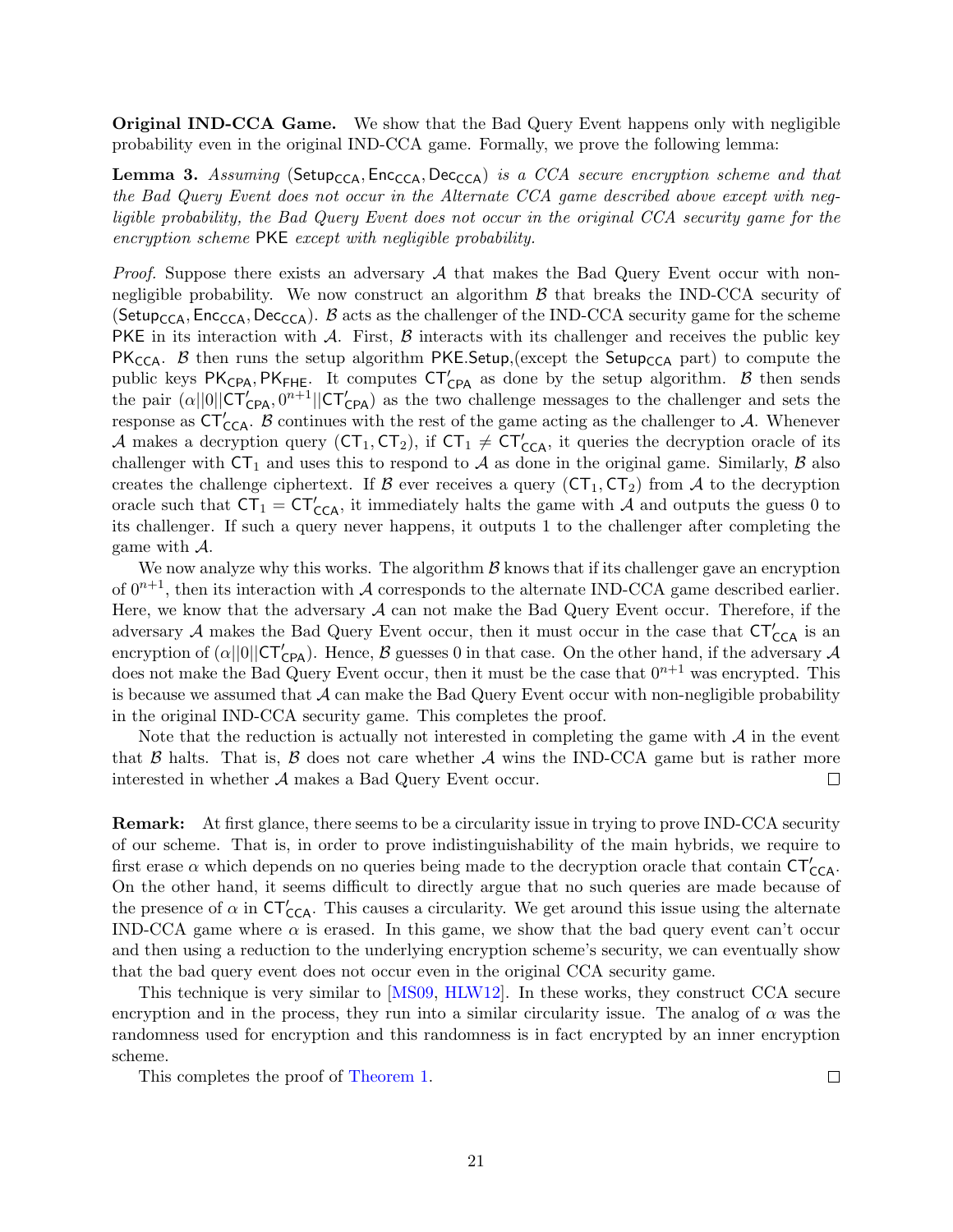## <span id="page-21-0"></span>6 On the Difficulty of Proving Functional Encryption Compatibility for Fujisaki-Okamoto and RSA-OAEP

In exploring functional encryption compatibility an important class of schemes to consider is schemes that have proofs of CCA security based on the random oracle heuristic. Examples of these include RSA-OAEP[\[BR94\]](#page-35-4) and the Fujisaki-Okamoto [\[FO99\]](#page-35-3) transformation. While standard model proofs might be desirable, studying random oracle-based schemes is important as they largely represent what encryption is deployed and standardized. For example, RSA-OAEP is standardized as PKCS  $\#1$  v2.2 [\[JK03\]](#page-36-10).

In this section we give a negative result and show that any functional encryption system that uses the setup and encryption algorithms from the Fujisaki-Okamoto transformation is insecure in the random oracle model. We believe a very similar analysis will work for the RSA-OAEP scheme, but chose to focus our formal analysis on Fujisaki-Okamoto.

However, this finding must be taken with a grain of salt as it might the case that such a candidate FE system is actually secure when the random oracles are instantiated with a concrete hash function such as SHA-256. The above statement is quite peculiar in that almost all random oracle uninstantiability results [\[CGH04\]](#page-35-11) are of the flavor that one shows a scheme that is secure in the random oracle model, but insecure when one uses any concrete instantiation of it. Our result is somewhat the opposite where the scheme in question is insecure when using the random oracle, but may or may not be secure for a particular hash function.

Our takeaway interpretation is that if one attempted to derive a functional encryption scheme from the Fujisaki-Okamoto transformation (or a similar scheme) it might be secure, but it would be difficult to arrive at a proof of security. The reason is that any argument for FE compatibility would seem to need to be rooted in the encryption scheme being CCA secure to begin with. However, the only way we currently know how to argue security of such systems is via the random oracle heuristic and this pathway is cutoff by our result.

#### <span id="page-21-1"></span>6.1 Construction

We first describe the Fujisaki-Okamoto transformation that combines any public key encryption scheme and any private key encryption scheme into a CCA secure encryption scheme in the random oracle model. Then, we show why such a CCA secure encryption scheme can not be FE-Compatible.

**Notation:** Let n be the security parameter. Let  $PKE = (PKE \cdot Setup, PKE \cdot Ene)$  be any public key encryption scheme with message space  $\{0,1\}^{p(n)}$  and randomness space  $\{0,1\}^{l(n)}$  for some polynomials  $p, l$ . Let (SKE.Enc, SKE.Dec) be a private key encryption scheme with message space  $\{0,1\}^{q(n)}$  and key space  $\{0,1\}^{k(n)}$  for some polynomials  $q, k$ . Let  $G: \{0,1\}^* \to \{0,1\}^{k(n)}$  and  $H: \{0,1\}^* \times \{0,1\}^* \to \{0,1\}^{l(n)}$  be two random oracles.

The CCA secure encryption scheme  $FO = (FO.Setup, FO.Enc, FO.Dec)$  on applying the Fujisaki-Okamoto transformation has message space  $\{0,1\}^{q(n)}$ . The scheme is as follows:

- FO.Setup $(1^n)$ :
	- 1. Compute  $(PK, SK) \leftarrow PKE.Setup(1^n)$ .
	- 2. Set PK as the public key and SK as the secret key of the scheme.
- $\bullet$  FO.Enc(PK, m):
	- 1. Choose  $r \in \{0,1\}^{p(n)}$  uniformly at random. Compute  $a = G(r)$ .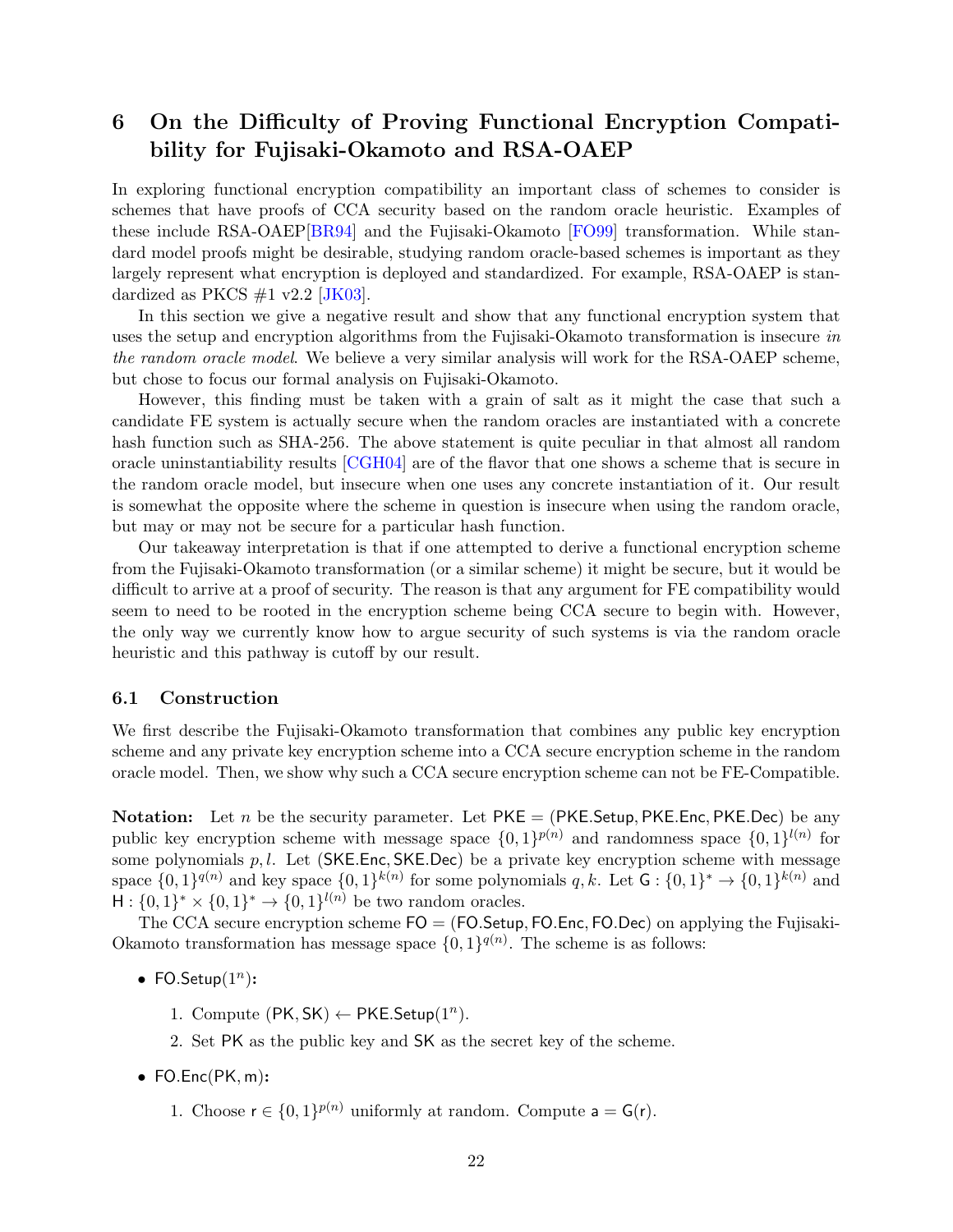- 2. Compute  $CT_1 = SKE.Enc(a, m)$ .
- 3. Compute  $h = H(r, CT_1)$ .
- 4. Compute  $CT_2 = PKE.Enc(PK, r; h)$  using randomness h.
- 5. Output  $CT = (CT_1, CT_2)$ .
- FO.Dec(SK, CT):
	- 1. Parse  $CT = (CT_1, CT_2)$ .
	- 2. Compute  $\tilde{r} = PKE.Dec(SK, CT_2)$ .
	- 3. Compute  $\tilde{\mathsf{a}} = \mathsf{G}(\tilde{r})$  and  $\tilde{\mathsf{h}} = \mathsf{H}(\tilde{r}, \mathsf{CT}_1)$ .
	- 4. Check that  $CT_2 = PKE.Enc(PK, \tilde{r}; \tilde{h})$ . Else, Abort.
	- 5. Output  $m = SKE.Dec(\tilde{a}, CT_1)$ .

#### <span id="page-22-0"></span>6.2 Attack

Consider the scheme FO as described above with message space consisting of all strings of length  $(n + 1)$ . That is, let  $q(n) = n + 1$ . Assuming the correctness and security of the underlying encryption schemes PKE and SKE, we will show that the above scheme FO is not FE-Compatible in the random oracle model. We will use the same function  $f_1$  as in the last section. That is,  $f_1(\mathbf{m})$ outputs the first n bits of the  $(n + 1)$  bit string m. Formally, we prove the following lemma.

Lemma 4. In the random oracle model, assuming that the underlying encryption scheme SKE is semantically secure, any scheme  $FE = (FE. Setup, FE. Enc, FE. Keygen, FE. Dec)$  where  $FE. Setup(.) =$ FO.Setup(.) and FE.Enc(.) = FO.Enc(.) is not a selectively secure functional encryption scheme even for just 1 function secret key query for any function family F such that  $f_1 \in \mathcal{F}$ .

*Proof.* Consider any ciphertext  $CT = FOEnc(PK, m; r)$ . That is, the ciphertext was generated using randomness r. Recall that, given ciphertext  $CT = (CT_1, CT_2)$ , the algorithm FO.Dec first decrypts  $CT_2$  to generate r and then queries the two random oracles G and H on this randomness r. We will now consider two cases and show that the scheme FE is not a secure FE scheme in both.

**Case 1:** In this case, let's assume that, given any ciphertext  $CT = FO.Enc(PK, m; r)$ , the FE.Dec algorithm, except with negligible probability, either queries the random oracle G on the randomness r or queries the random oracle  $H$  on  $(r, c)$  for some c.

Now, consider a FE adversary  $\mathcal A$  who interacts with a FE challenger in the selective IND-security game as follows:

- 1. In the first round, A submits two messages  $\mathbf{m}_0^* = (0^n||0)$  and  $\mathbf{m}_1^* = (0^n||1)$ .
- 2. A asks for a function secret key corresponding to the function  $f_1$ . Note that since the first n bits of  $m_0$  and  $m_1$  are equal, this is a valid function secret key query.
- 3. The challenger runs the setup algorithm and generates PK, SK. He gives PK to the adversary along with the function secret key  $SK_{f_1}$ . Also, the challenger picks a bit b at random and sends  $CT^* = PKE.Enc(PK, m_b^*; r^*).$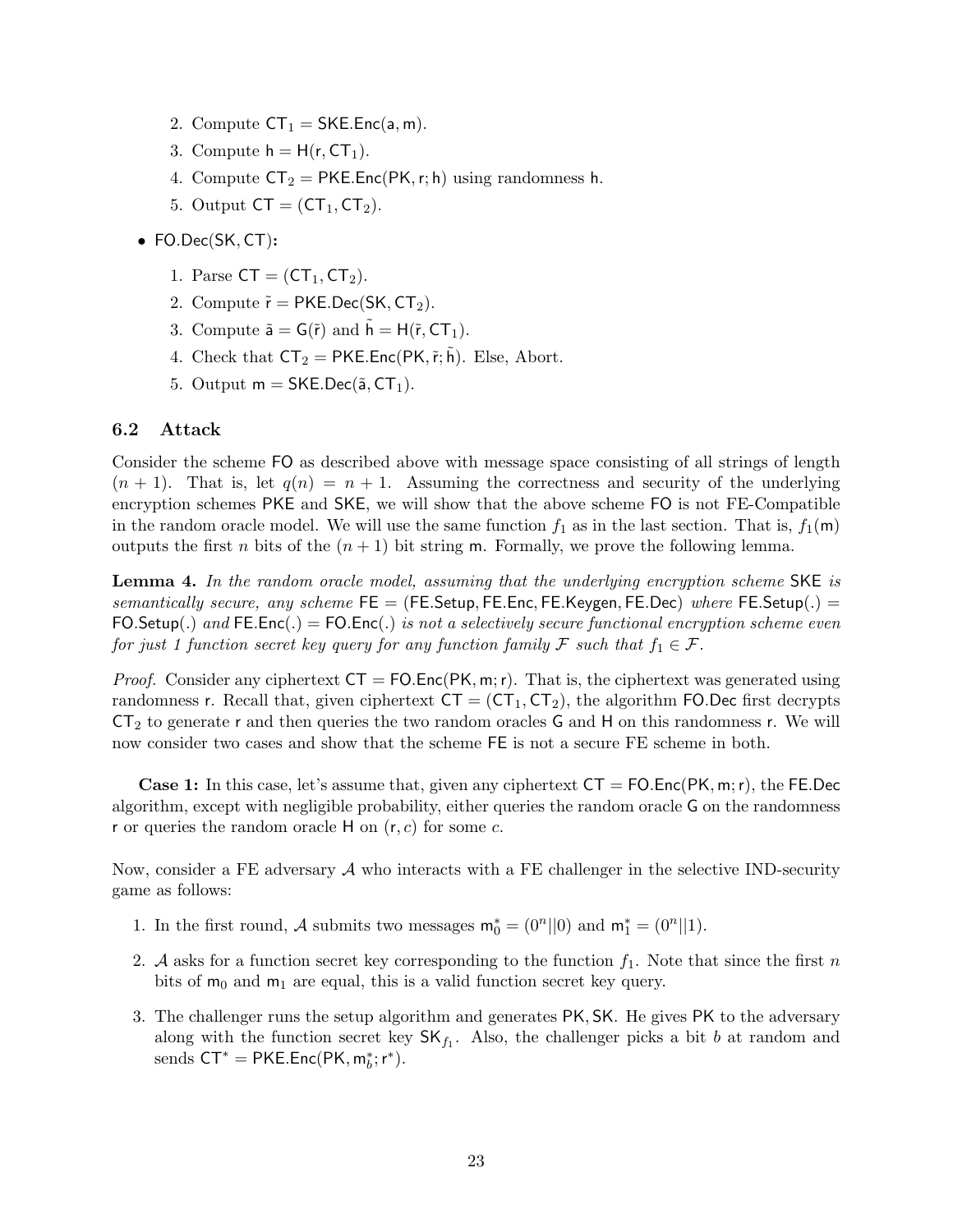4. A computes  $\mathsf{FE}.\mathsf{Dec}(\mathsf{SK}_{f_1},\mathsf{CT}^*)$ . Recall that this algorithm, except with negligible probability, would either query G on the randomness  $r^*$  or query H on  $(r, c)$  for some c. Let's say the algorithm makes  $q$  queries to both oracles combined. A observes all these queries and for each of them, tries to check whether it was the randomness  $r^*$ . That is, it can re-encrypt both  $m_0^*$ and m<sup>∗</sup> <sup>1</sup> using the algorithm FO.Enc and check if it generates CT<sup>∗</sup> . Therefore, the adversary can easily determine whether  $CT^*$  encrypts  $m_0^*$  or  $m_1^*$  and this would break FE security.

**Case 2:** Now, we assume that given any ciphertext  $CT = (CT_1, CT_2)$  that is computed as FO.Enc(PK, m;r), the FE.Dec algorithm, except with negligible probability, neither queries the random oracle G on the randomness r nor queries the random oracle H on  $(r, c)$  for some string c.

We now describe why it is impossible in this case too. In any ciphertext  $CT = (CT_1, CT_2)$  computed as FO.Enc(PK, m; r), notice that  $CT_1 = SKE$ .Enc(a, m) where  $a = G(r)$ . That is, the secret key used for the private key encryption scheme is the output of the random oracle G on the randomness r and this is the only component of the ciphertext that uses the underlying message m. However, if the decryption algorithm FE.Dec never queries the random oracle G on r, then by the security of the random oracle, the output  $G(r)$  is statistically indistinguishable from random. Therefore, the algorithm FE.Dec has no information about the secret key a. Yet, by the correctness of the FE scheme, we know that FE.Dec is able to partially decrypt the underlying message inside the ciphertext  $CT_1 = SKE.Enc(a, m)$  and evaluate the function output. Therefore, we can use this to break the semantic security of the private key encryption scheme which will be a contradiction.

Thus, in this case, the resulting functional encryption scheme can not be correct. Note that, in fact, in this case, we don't even need to use the second oracle  $H$  in the proof.

Further, recall that the decryption algorithm for any functional encryption scheme is deterministic (we are only considering deterministic functionalities). Hence, these 2 cases are exhaustive because given any ciphertext, the decryption algorithm either queries one of the random oracles or it doesn't. This completes the proof.  $\Box$ 

## <span id="page-23-0"></span>7 Building FE-Compatible Encryption Schemes

We first define a new notion called puncturable tag based encryption<sup>[7](#page-23-2)</sup>. In the next subsection, we show how to construct a selective IND-CCA secure public key encryption scheme from any puncturable tag based encryption scheme. We call such a selective IND-CCA secure public key encryption scheme as "Special-CCA". In the following subsection, we show how to instantiate a "Special-CCA" secure encryption scheme with several existing popular encryption schemes in literature. Finally, we show that this "Special-CCA" secure public key encryption scheme is FE-Compatible.

#### <span id="page-23-1"></span>7.1 Puncturable Tag Based Encryption

In this section, we define a new primitive called puncturable tag based encryption (PTBE) that is a modification of tag based encryption schemes [\[Kil06\]](#page-36-11) but with two more algorithms. We then show how several well known encryption schemes in literature (based on various assumptions) do in fact fit into the framework of puncturable tag based encryption.

Let n denote the security parameter and  $\mathcal{X} = {\mathcal{X}_n}_{n \in \mathbb{N}}, \mathcal{T} = {\mathcal{T}_n}_{n \in \mathbb{N}}$  denote ensembles where each  $\mathcal{X}_n$  and  $\mathcal{T}_n$  is a finite set. Formally, a puncturable tag based encryption scheme PTBE =

<span id="page-23-2"></span><sup>&</sup>lt;sup>7</sup>Previously, [\[MH14\]](#page-36-12) also introduced a primitive called puncturable tag based encryption which is completely different from the one we define here.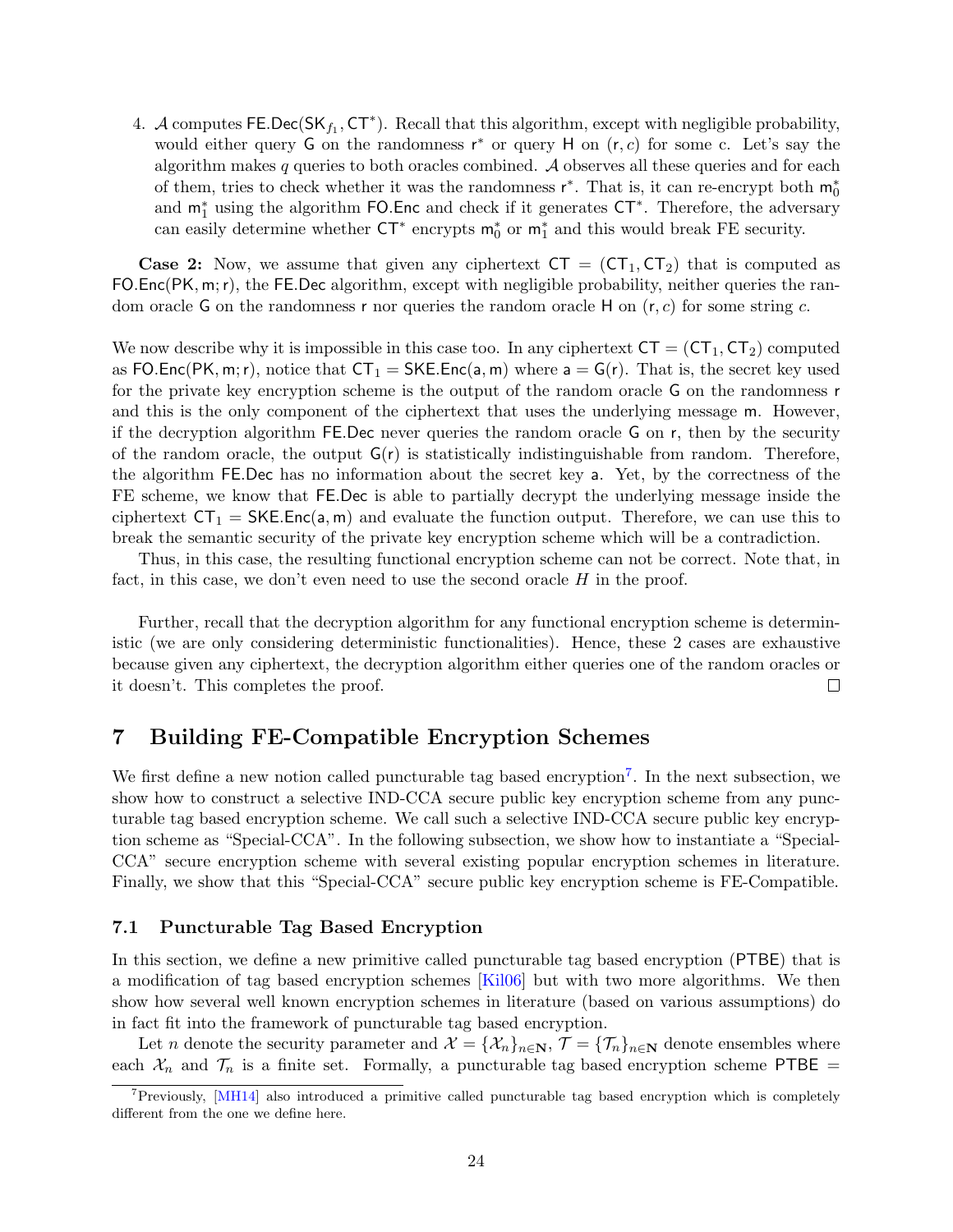(PTBE.Setup, PTBE.Enc, PTBE.Dec, PTBE.Setup-Alt, PTBE.Setup-Alt-1, PTBE.Dec-Alt) consists of the following algorithms:

• PTBE.Setup $(1^n)$ :

Given the security parameter n, it generates a public key PK and a secret key SK.

 $\bullet$  PTBE.Enc(PK, t, m):

Given a message  $m \in \mathcal{X}_n$ , a tag  $t \in \mathcal{T}_n$  and the public key PK as input, the encryption algorithm outputs a ciphertext CT.

- PTBE.Dec(SK,t, CT): Given a ciphertext CT, a tag  $t \in \mathcal{T}_n$  and the secret key SK as input, the decryption algorithm outputs a string  $y \in \mathcal{X}_n$  or  $\perp$ .
- PTBE.Setup-Alt $(1^n, t^*, m^*)$ : Given the security parameter n, a tag  $t^* \in \mathcal{T}_n$  and a message  $m^* \in \mathcal{X}_n$ , it generates a public key PK, a secret key SK, an alternate secret key SK-Alt and a ciphertext CT<sup>∗</sup> .
- PTBE.Setup-Alt- $1(1^n, t^*, m^*)$ : Given the security parameter n, a tag  $t^* \in \mathcal{T}_n$  and a message  $m^* \in \mathcal{X}_n$ , it generates a public key PK, a secret key SK, an alternate secret key SK-Alt and a ciphertext CT<sup>∗</sup> .
- PTBE.Dec-Alt(SK-Alt, t, CT):

Given a ciphertext CT, a tag  $t \in \mathcal{T}_n$  and an alternate secret key SK-Alt as input, the alternate decryption algorithm outputs a string  $y \in \mathcal{X}_n$  or  $\perp$ .

Remark: For technical reasons, to make our proofs simpler while instantiating our "Special-CCA" secure encryption schemes, we use two setup-alt algorithms (that albeit perform a very similar role). We provide more details about this in a remark at the end of [Section D.2.](#page-46-0) Alternatively, we could just use one setup-alt algorithm in the abstraction and make the proof a bit more complicated. We choose the former option in this writeup.

Correctness: A puncturable tag based encryption scheme PTBE is correct if for all messages  $m \in \mathcal{X}_n$  and all tags  $t \in \mathcal{T}_n$ 

$$
\Pr\left[\begin{array}{c}(\mathsf{PK},\mathsf{SK})\leftarrow\mathsf{PTBE}.\mathsf{Setup}(1^n)\\ \mathsf{PTBE}.\mathsf{Dec}(\mathsf{SK},t,\mathsf{PTBE}.\mathsf{Enc}(\mathsf{PK},t,m))=m\end{array}\right]=1
$$

The probability is over the randomness used in the setup, encryption and decryption algorithms.

For security, we require the following four properties:

1. **Equivalent on all but challenge tag:** For any message  $m^* \in \mathcal{X}_n$ , any tag  $t^* \in \mathcal{T}_n$ , for all ciphertexts CT and all tags  $t \in \mathcal{T}_n$  such that  $t \neq t^*$ , we require that:

$$
\Pr\left[\begin{array}{c}(\mathsf{PK},\mathsf{SK},\mathsf{SK}\text{-}\mathsf{Alt},\mathsf{CT}^*)\textcolor{red}{\leftarrow}\mathsf{PTBE}.\mathsf{Setup}\text{-}\mathsf{Alt}(\mathbf{1}^n,t^*,m^*)\\ \mathsf{PTBE}.\mathsf{Dec}(\mathsf{SK},t,\mathsf{CT})=\mathsf{PTBE}.\mathsf{Dec}\text{-}\mathsf{Alt}(\mathsf{SK}\text{-}\mathsf{Alt},t,\mathsf{CT})\end{array}\right]=1
$$

The probability is over the randomness used in all the above algorithms.

2. Indistinguishability of parameters: The output of the following two experiments must be computationally indistinguishable for all messages  $m^*$  and tags t<sup>\*</sup>: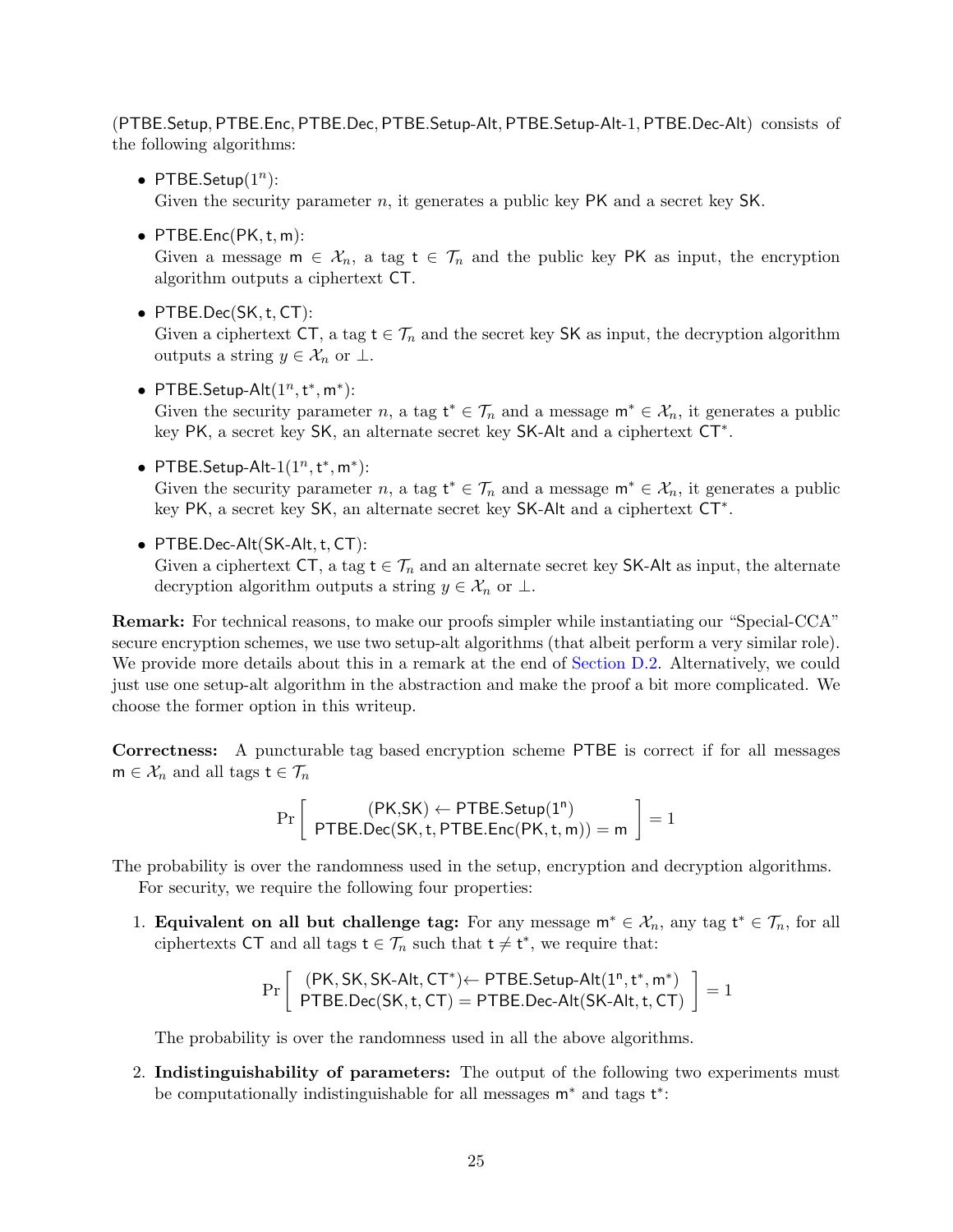- (a) Experiment 1: Run PTBE. Setup( $1^n$ ) to generate (PK, SK). Compute  $CT^* = PTBE$ . Enc(PK,  $t^*$ , m<sup>\*</sup>) and output (PK, SK, CT<sup>\*</sup>).
- (b) Experiment 2: Run PTBE. Setup-Alt $(1^n, t^*, m^*)$  to generate  $(PK, SK, SK-Alt, CT^*)$  and output  $(PK, SK, CT^*)$ .
- 3. Indistinguishability of alternate setups: The output of the following two experiments must be indistinguishable for all messages  $m^*$  and tags  $t^*$ :
	- (a) Experiment 1: Run PTBE. Setup-Alt $(1^n, t^*, m^*)$  to generate (PK, SK, SK-Alt,  $CT^*$ ) and output (PK, SK-Alt,  $CT^*$ ).
	- (b) Experiment 2: Run PTBE. Setup-Alt- $1(1^n, t^*, m^*)$  to generate (PK, SK, SK-Alt,  $CT^*$ ) and output (PK, SK-Alt,  $CT^*$ ).
- 4. Indistinguishability of messages: For this property to hold, we require the adversary's advantage to be negligible in the following game between an adversary  $A$  and a challenger Ch:
	- (a)  $\mathcal A$  sends  $(\mathsf{t}^*,\mathsf{m}_0^*,\mathsf{m}_1^*)$  to the challenger.
	- (b) Ch chooses a random bit  $b$  and runs PTBE. Setup-Alt- $1(1^n, t^*, m_b^*)$  to generate  $(\textsf{PK}, \textsf{SK-Alt}, \textsf{CT}^*)$ and gives the adversary (PK, SK-Alt, CT<sup>\*</sup>).
	- (c) A submits a guess b' and wins if  $b' = b$ . The adversary's advantage in this game is defined to be  $2 * |Pr[b = b'] - 1/2|$ .

## <span id="page-25-0"></span>7.2 Special-CCA secure encryption scheme

In this section, we show how to build a selective CCA secure encryption scheme from any PTBE with the addition of one time signatures. Recall that we define selective CCA secure encryption schemes in [Appendix A.](#page-37-0) We call such a CCA secure encryption scheme as "Special-CCA". Formally, we prove the following theorem:

**Theorem 3.** Given a puncturable tag based encryption scheme  $P\text{TBE} = (P\text{TBE}.\text{Setup})$ PTBE.Enc, PTBE.Dec, PTBE.Setup-Alt, PTBE.Setup-Alt-1, PTBE.Dec-Alt) and a strongly secure one *time signature scheme*  $\overline{OTS} = (OTS.Setup, OTS.Sign, OTS.Verify)$ , the scheme  $PKE = (PKE.Setup, PKE.Enc, PKE.D$ described below is a selective CCA secure encryption scheme.

According to our notation, scheme PKE is a Special-CCA secure encryption scheme.

Notation: Let PTBE = (PTBE.Setup, PTBE.Enc, PTBE.Dec, PTBE.Setup-Alt, PTBE.Setup-Alt-1, **PTBE.Dec-Alt**) be a puncturable tag based encryption scheme with message space  $\mathcal{X}_n$ , tag space  $\mathcal{T}_n$  that outputs ciphertexts of size  $l(n)$ . Let OTS = (OTS.Setup, OTS.Sign, OTS.Verify) be a one time signature scheme that signs messages of length  $l(n)$  and the space of verification keys is  $\mathcal{T}_n$ . Our new scheme PKE has message space  $\mathcal{X}_n$ .

We now describe the template for building Special-CCA secure encryption schemes from any puncturable tag based encryption. This template can be instantiated by several existing CCA secure encryption schemes in the literature [\[CHK04,](#page-35-0) [Kil06,](#page-36-11) [PW08\]](#page-36-0).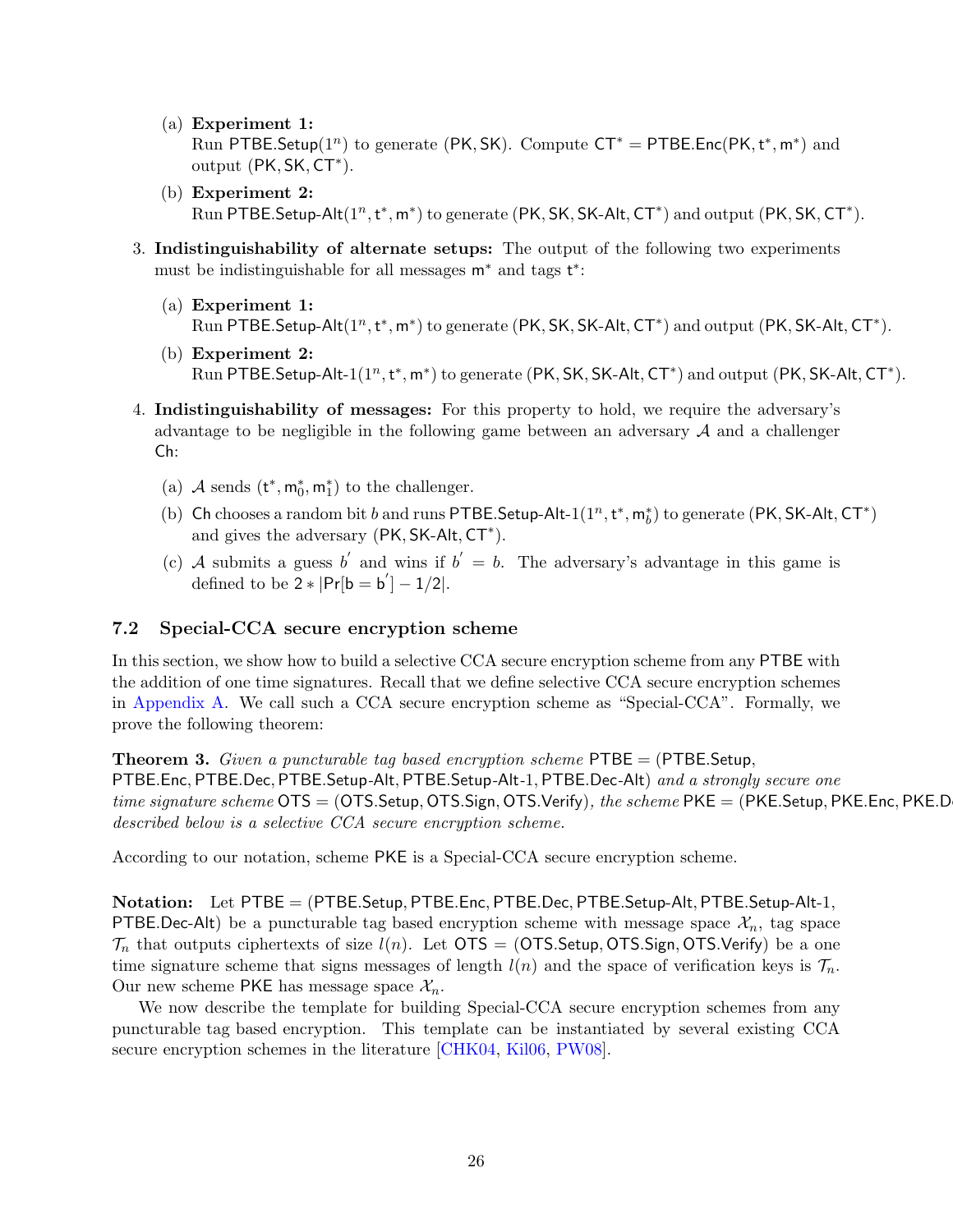## Construction:

- PKE.Setup $(1^n)$ :
	- 1. Generate the public key and secret key as  $(PK, SK) \leftarrow PTBE. Setup(1<sup>n</sup>)$ .
- $PKE.Enc(PK, m)$ :
	- 1. Generate  $(VK, SigK) \leftarrow OTS.Setup(1^n)$ .
	- 2. Compute  $CT_1 = PTBE.Enc(PK, VK, m)$  and  $\sigma = OTS.Sign(CT_1, SigK)$ .
	- 3. Output  $CT = (VK, CT_1, \sigma)$  as the ciphertext.
- PKE.Dec(SK, CT):
	- 1. Parse  $CT = (VK, CT_1, \sigma)$ .
	- 2. Output  $\perp$  if OTS.Verify(VK, CT<sub>1</sub>,  $\sigma$ ) = 0.
	- 3. Output  $m = PTBE.Dec(SK, VK, CT<sub>1</sub>).$

We prove that the above scheme is CCA-secure in *[Appendix C](#page-40-0)*.

## <span id="page-26-0"></span>7.3 Instantiating Special-CCA encryption

We show that several popular and well-studied CCA-secure encryption schemes are in fact Special-CCA. That is, they satisfy this property that they can be constructed using PTBE and one-time signatures as shown in the above construction. We now list the encryption schemes below and prove in [Appendix D](#page-42-0) that they satisfy the necessary conditions. Formally,

**Theorem 4.** The selective CCA-secure encryption schemes in the following popular works are in fact Special-CCA secure encryption schemes:

- $[CHK04]$  $[CHK04]$  $[CHK04]$  when instantiated with the IBE scheme of  $[BB04]$  $[BB04]$  $[BB04]$ .
- [[CHK04](#page-35-0)] when instantiated with any Hierarchical IBE scheme.
- [[PW08](#page-36-0)] when instantiated with any Lossy Trapdoor Function.

## <span id="page-26-1"></span>7.4 Building selectively secure FE

In this section, we show that the "Special-CCA" secure encryption scheme  $PKE = (PKE \cdot Setup)$ . PKE.Enc, PKE.Dec) from the previous section is FE-Compatible. We prove the security of our construction in two different ways - the first is based on the assumption of sub-exponentially secure indistinguishability obfuscation. Additionally, it requires the one time signature scheme used in the construction of PKE to be a sub-exponentially secure unique signature scheme. On the other hand, the second proof is based on the existence of polynomially secure differing inputs obfuscation and just polynomially secure one time signatures.

Formally, we prove the following two theorems:

<span id="page-26-2"></span>Theorem 5. Any "Special-CCA" secure encryption scheme is selective FE-Compatible for any function family  $\mathcal{F}_n$  and poly(n) function key queries assuming:

• Sub-exponentially secure indistinguishability obfuscation. (AND)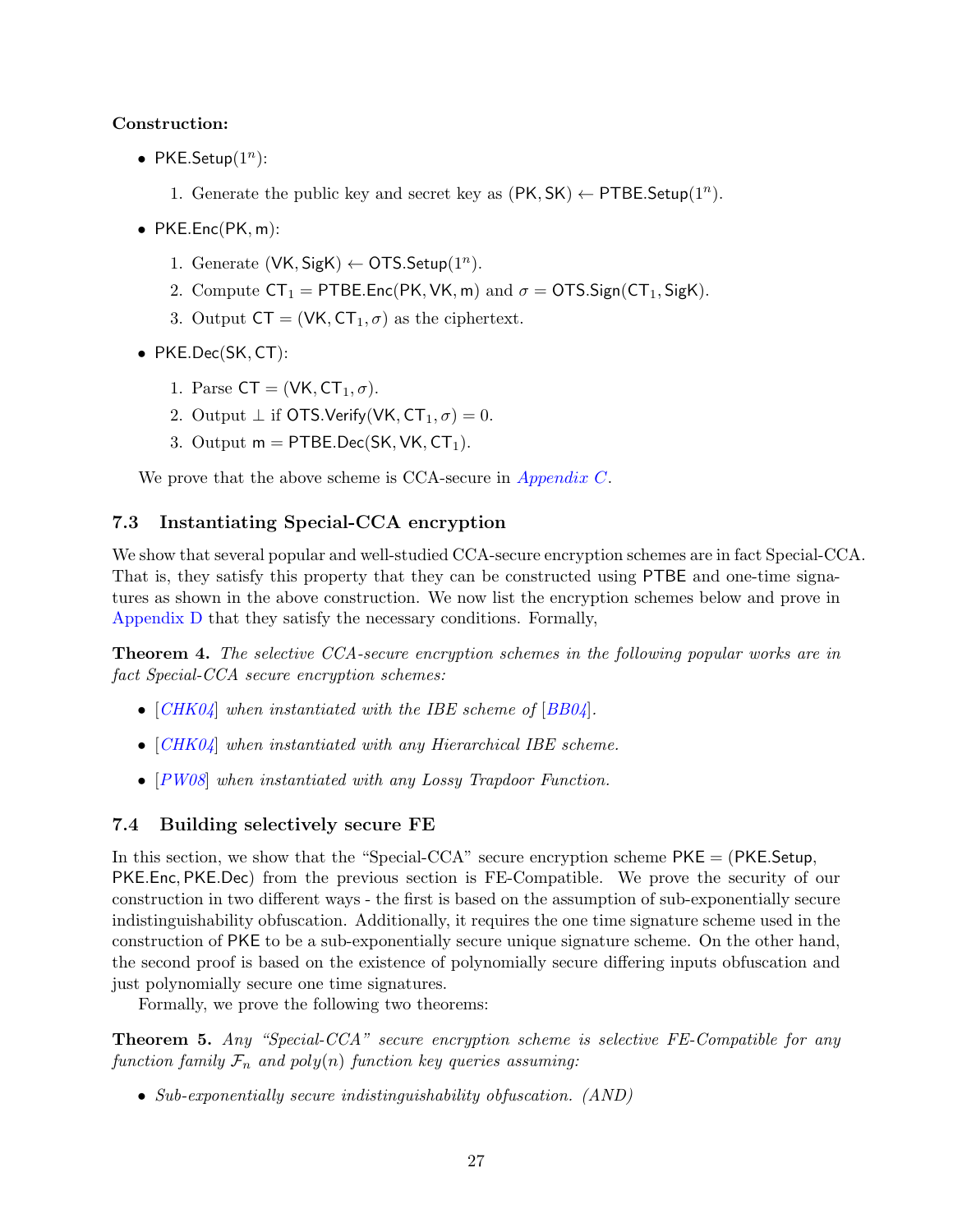• Sub-exponentially secure unique one time signatures.

Moreover, the resulting FE scheme is also compact.

<span id="page-27-0"></span>Theorem 6. Any "Special-CCA" secure encryption scheme is selective FE-Compatible for any function family  $\mathcal{F}_n$  and poly(n) function key queries assuming:

- Polynomially secure differing inputs obfuscation. (AND)
- Polynomially secure strong one time signatures.

Moreover, the resulting FE scheme is also compact.

One example of a one time signature scheme is the Lamport signature scheme[\[Lam79\]](#page-36-13). Observe that it is in fact a unique one time signature scheme if we rely on injective one way functions. Instantiating the Special-CCA scheme with the various schemes in [Section 7.3,](#page-26-0) we get the following two corollaries:

Corollary 7. Let X denote the CCA secure encryption scheme in any of the following popular works :

- $[CHK04]$  $[CHK04]$  $[CHK04]$  when instantiated with the IBE scheme of  $[BB04]$  $[BB04]$  $[BB04]$ .
- [[CHK04](#page-35-0)] when instantiated with any Hierarchical IBE scheme.
- [[PW08](#page-36-0)] when instantiated with any Lossy Trapdoor Function.

Assuming sub-exponentially secure indistinguishability obfuscation and sub-exponentially secure injective one way functions, scheme X is selective FE-Compatible for any function family  $\mathcal{F}_n$  and  $poly(n)$  function key queries. Moreover, the resulting FE scheme is also compact.

Corollary 8. Let X denote the CCA secure encryption scheme in any of the following popular works :

- $[CHK04]$  $[CHK04]$  $[CHK04]$  when instantiated with the IBE scheme of  $[BB04]$  $[BB04]$  $[BB04]$ .
- [[CHK04](#page-35-0)] when instantiated with any Hierarchical IBE scheme.
- [[PW08](#page-36-0)] when instantiated with any Lossy Trapdoor Function.

Assuming polynomially secure differing inputs obfuscation and polynomially secure one way functions, scheme X is selective FE-Compatible for any function family  $\mathcal{F}_n$  and poly(n) function key queries. Moreover, the resulting FE scheme is also compact.

**Construction:** Let  $(\mathcal{O}, \mathsf{Eval})$  be a secure obfuscator (note that we will use indistinguishability obfuscation in one proof and differing inputs obfuscation in the other). The functional encryption FE = (FE.Setup, FE.Enc, FE.Keygen, FE.Dec) built from the Special-CCA scheme PKE is as follows. Recall that from the definition of FE-Compatibility, FE.Setup( $\cdot$ ) = PKE.Setup( $\cdot$ ) and FE.Enc( $\cdot$ ) =  $PKE.Enc(·).$ 

- FE. Setup( $1^n$ ): Run PKE. Setup( $1^n$ ) to generate (PK, SK).
- FE.Enc(PK, m): Run PKE.Enc(PK, m) to generate the ciphertext  $CT = (VK, CT_1, \sigma)$ .
- FE.Keygen(SK, f): Output  $SK_f = \mathcal{O}(G_f)$  where the program  $G_f$  is described below.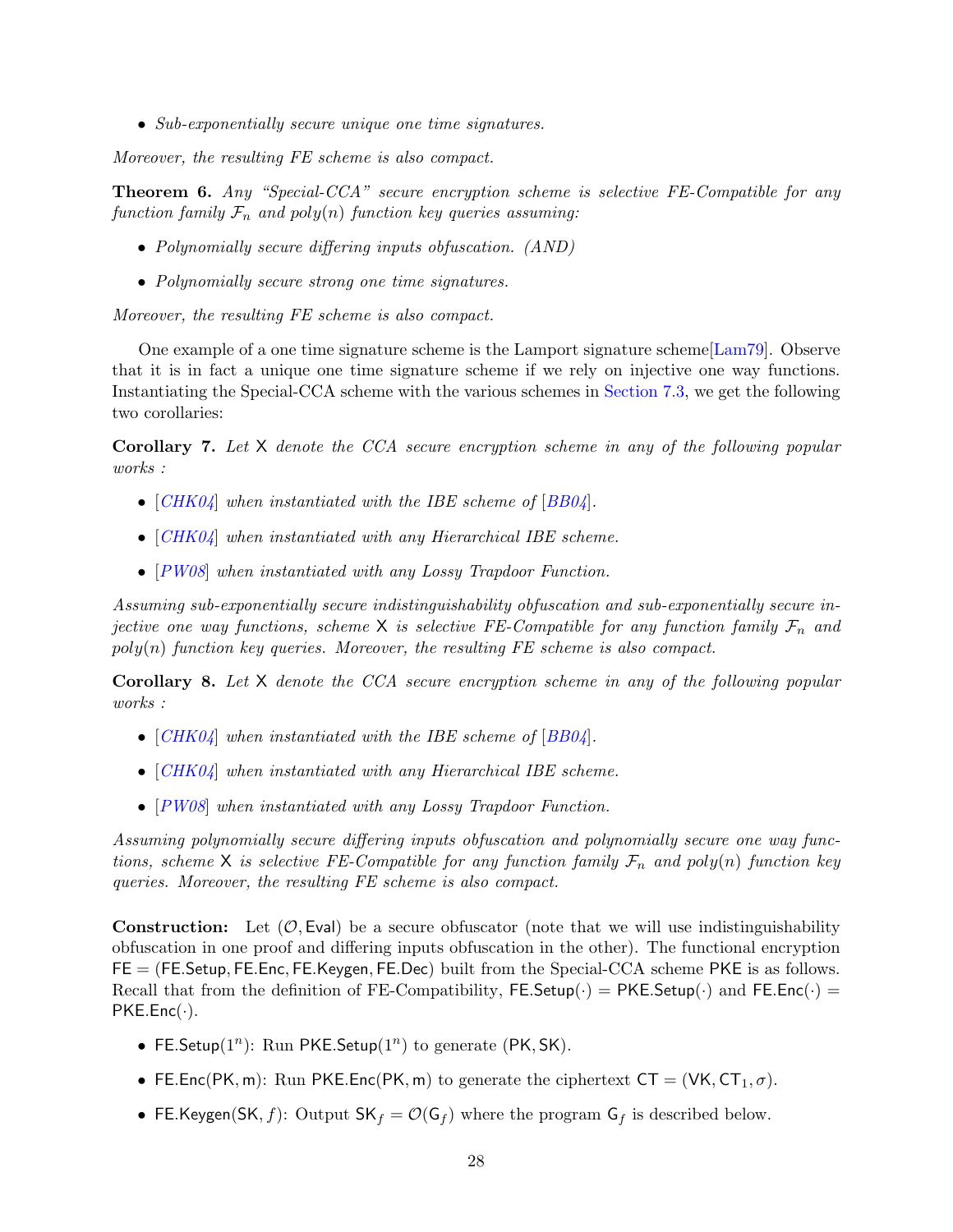<span id="page-28-1"></span>• FE.Dec(SK<sub>f</sub>, CT) Run the program  $SK_f$  on input CT to output a string y.

```
Program G_f
```
Input : ciphertext CT Constants : SK

1. Compute  $m = PKE.Dec(SK, CT)$ .

- 2. Output  $\perp$  if the decryption aborts.
- 3. Else, output  $f(m)$ .

Figure 3: Program for generating function secret key

## <span id="page-28-0"></span>7.4.1 Security Proof

We will prove this via a series of hybrid experiments where we show that every successive pair of hybrids is computationally indistinguishable and the final hybrid is independent of the challenge bit b and hence the attacker's advantage will be 0 in the final hybrid. We will show the indistinguishability of the hybrids using two different proofs in some cases to prove both [Theorem 5](#page-26-2) and [Theorem 6.](#page-27-0)

- $Hyb_1$ : This is the real world experiment with challenge bit b chosen randomly. The challenge ciphertext as  $CT^* = (VK^*, CT_1^*, \sigma^*).$
- Hyb<sub>2</sub>: This hybrid is identical to the previous hybrid except that now, FE.Setup(1<sup>n</sup>) and the challenge ciphertext are computed differently. Instead of running the setup algorithm PTBE.Setup(1<sup>n</sup>), we now run PTBE.Setup-Alt(1<sup>n</sup>, VK<sup>\*</sup>,  $m_b^*$ ) to generate (PK, SK, SK-Alt, CT<sup>\*</sup>). The FE scheme's public key is PK, secret key is SK. Now, the challenge ciphertext is computed as follows: generate  $(SigK^*, VK^*) \leftarrow OTS.Setup(1^n)$  and compute  $\sigma^* = OTS.Sign(SigK^*, CT_1^*)$ . The challenge ciphertext is  $(VK^*, CT_1^*, \sigma^*)$ . Note that the alternate secret key SK-Alt is not used at all.
- For each i in  $\{0, 1, \ldots, q\}$ , Hyb<sub>3,i</sub>: This hybrid is identical to the previous hybrid except that now, the function secret key  $\mathsf{SK}_f$  for the  $i^{th}$  function key query f is computed as  $\mathcal{O}(\mathsf{G}_f^1)$ for the following program  $G_f^1$ .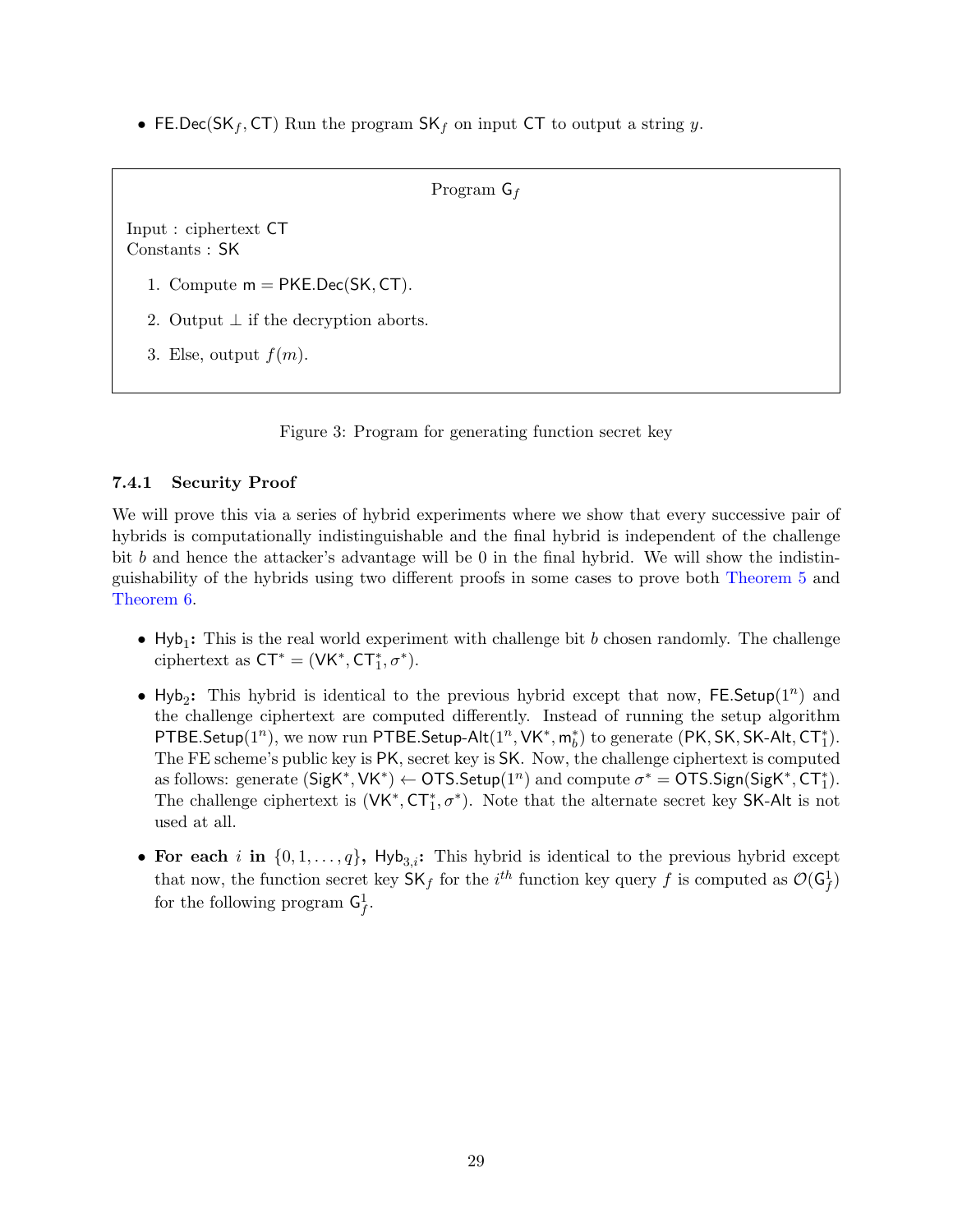```
Program \mathsf{G}^1_f
```
<span id="page-29-0"></span>Input : ciphertext CT Constants :  $SK, CT^* = (VK^*, CT_1^*, \sigma^*)$ 

1. If  $CT = CT^*$ , output y where  $y = f(m_0^*) = f(m_1^*)$ .

- 2. Compute  $m = PKE.Dec(SK, CT)$ .
- 3. Output  $\perp$  if the decryption aborts.
- 4. Else, output  $f(m)$ .



Note that  $Hyb_{3,0}$  corresponds to  $Hyb_2$ .

• For each i in  $\{0, 1, \ldots, q\}$ , Hyb<sub>4,i</sub>: This hybrid is identical to the previous hybrid except that now, the function secret key  $\mathsf{SK}_f$  for the  $i^{th}$  function key query f is computed as  $\mathcal{O}(\mathsf{G}_f^2)$ for the following program  $\mathsf{G}^2_f$ .

```
Program \mathsf{G}^2_f
```
<span id="page-29-1"></span>Input : ciphertext  $CT = (VK, CT_1, \sigma)$ 

Constants :  $SK, CT^* = (VK^*, CT_1^*, \sigma^*)$ 

1. If  $CT = CT^*$ , output y where  $y = f(m_0^*) = f(m_1^*)$ .

- 2. If  $VK = VK^*$ , output  $\perp$ .
- 3. Compute m = PKE.Dec(SK, CT).
- 4. Output  $\perp$  if the decryption aborts.
- 5. Else, output  $f(m)$ .

Figure 5: Program for generating function secret key

Note that  $Hyb_{4,0}$  corresponds to  $Hyb_{3,q}$ .

• For each i in  $\{0, 1, \ldots, q\}$ , Hyb<sub>5,i</sub>: This hybrid is identical to the previous hybrid except that now, the function secret key  $\mathsf{SK}_f$  for the  $i^{th}$  function key query f is computed as  $\mathcal{O}(\mathsf{G}_f^3)$ for the following program  $\mathsf{G}^3_f$ .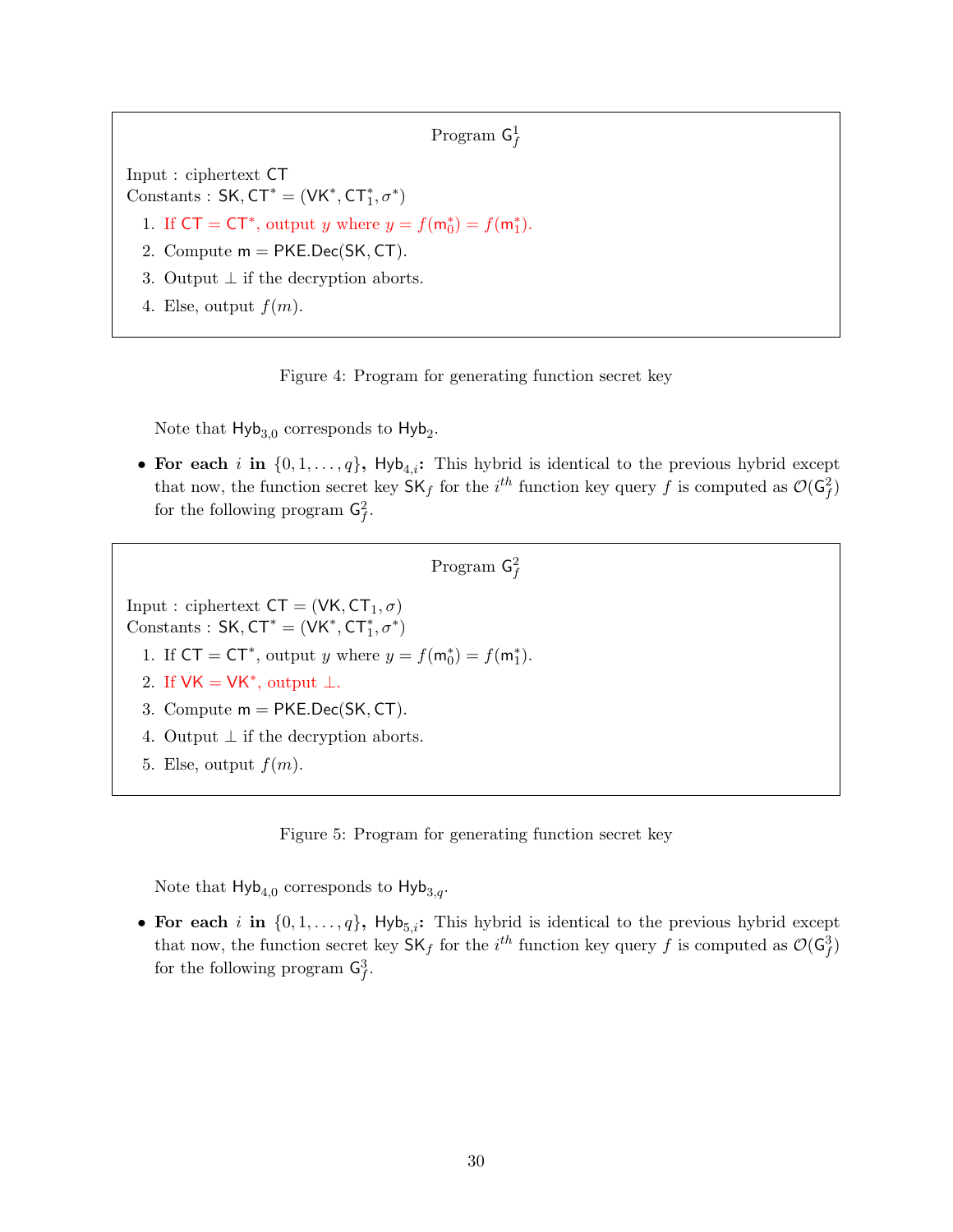Program  $\mathsf{G}^3_f$ 

<span id="page-30-0"></span>Input : ciphertext  $CT = (VK, CT_1, \sigma)$ 

Constants :  $SK, CT^* = (VK^*, CT_1^*, \sigma^*)$ 

- 1. If  $CT = CT^*$ , output y where  $y = f(m_0^*) = f(m_1^*)$ .
- 2. If  $VK = VK^*$ , output  $\perp$ .
- 3. Check if OTS.Verify(VK,  $CT_1, \sigma$ ) = 1.
- 4. Compute  $m = PTBE.Dec-Alt(SK-Alt, VK, CT<sub>1</sub>).$
- 5. Output  $\perp$  if the decryption aborts or if the signature doesn't verify.
- 6. Else, output  $f(m)$ .

Figure 6: Program for generating function secret key

Note that  $Hyb_{5,0}$  corresponds to  $Hyb_{4,q}$ .

- $\bullet$  Hyb<sub>6</sub>: This hybrid is identical to the previous hybrid except that we now run PTBE.Setup-Alt-1  $(1^n, \mathsf{VK}^*, \mathsf{m}^*_\mathsf{b})$  to generate  $(\mathsf{PK}, \mathsf{SK}, \mathsf{SK}\text{-}\mathsf{Alt}, \mathsf{CT}^*).$
- Hyb<sub>7</sub>: This hybrid is identical to the previous hybrid except that we now run PTBE. Setup-Alt-1(1<sup>n</sup>, VK<sup>\*</sup>,  $\mathsf{m}_0^*$ ) to generate (PK, SK, SK-Alt, CT<sup>\*</sup>)

Observe that in this last hybrid, the challenge ciphertext is created independent of the bit b. Hence, the attacker's advantage in this hybrid is 0.

We will now show the indistinguishability of every successive pair of hybrids.

Lemma 5. Assuming that the indistinguishability of parameters property holds for the scheme PTBE,  $Hyb<sub>1</sub>$  is computationally indistinguishable from  $Hyb<sub>2</sub>$ .

*Proof.* The only difference between the two hybrids is the way in which the values ( $PK, SK, CT_1^*$ ) are generated. Suppose there exists an adversary  $A$  that can distinguish between the two hybrids. We will design an adversary  $\mathcal{A}_{\text{PTEE}}$  that interacts with a challenger C and breaks the indistinguishability of parameters property of the scheme PTBE.

First,  $\mathcal{A}_{\text{PTBE}}$  generates  $(\text{SigK}^*, \text{VK}^*) \leftarrow \text{OTS}.\text{Setup}(1^n)$  and sends  $(\text{VK}^*, m_b^*)$  to the challenger C. APTBE gets back  $(PK, SK, CT_1^*)$  from the challenger C. Then, APTBE sets  $(PK, SK)$  as the setup parameters of the FE scheme and interacts with  $A$  exactly as in  $Hyb_1$  except for generating the challenge ciphertext. It computes the challenge ciphertext as  $(VK^*, CT^*_1, \sigma^*)$  where  $\sigma^* = \text{OTS}.Sign(SigK^*, CT_1^*)$ . Recall that  $CT_1^*$  was given by the challenger C. Now observe that if (PK, SK, CT<sup>\*</sup><sub>1</sub>) were generated by running the algorithms PTBE.Setup and PTBE.Enc, then this exactly corresponds to  $Hyb_1$  while if they were generated using PTBE. Setup-Alt, then this corresponds to  $Hyb_2$ . Therefore, if A can distinguish between the two hybrids,  $A_{\text{PTBE}}$  can use the same distinguishing guess to break the indistinguishability of parameters property.  $\Box$ 

Lemma 6. Assuming ( $\mathcal{O}$ , Eval) is a secure {indistinguishability/differing inputs} obfuscator, Hyb<sub>3,i−1</sub> is computationally indistinguishable from  $\text{Hyb}_{3,i}$  for all  $i \in \{1, \ldots, q\}$ . In particular, this also implies indistinguishability of  $Hyb_2$  and  $Hyb_{3,1}$ .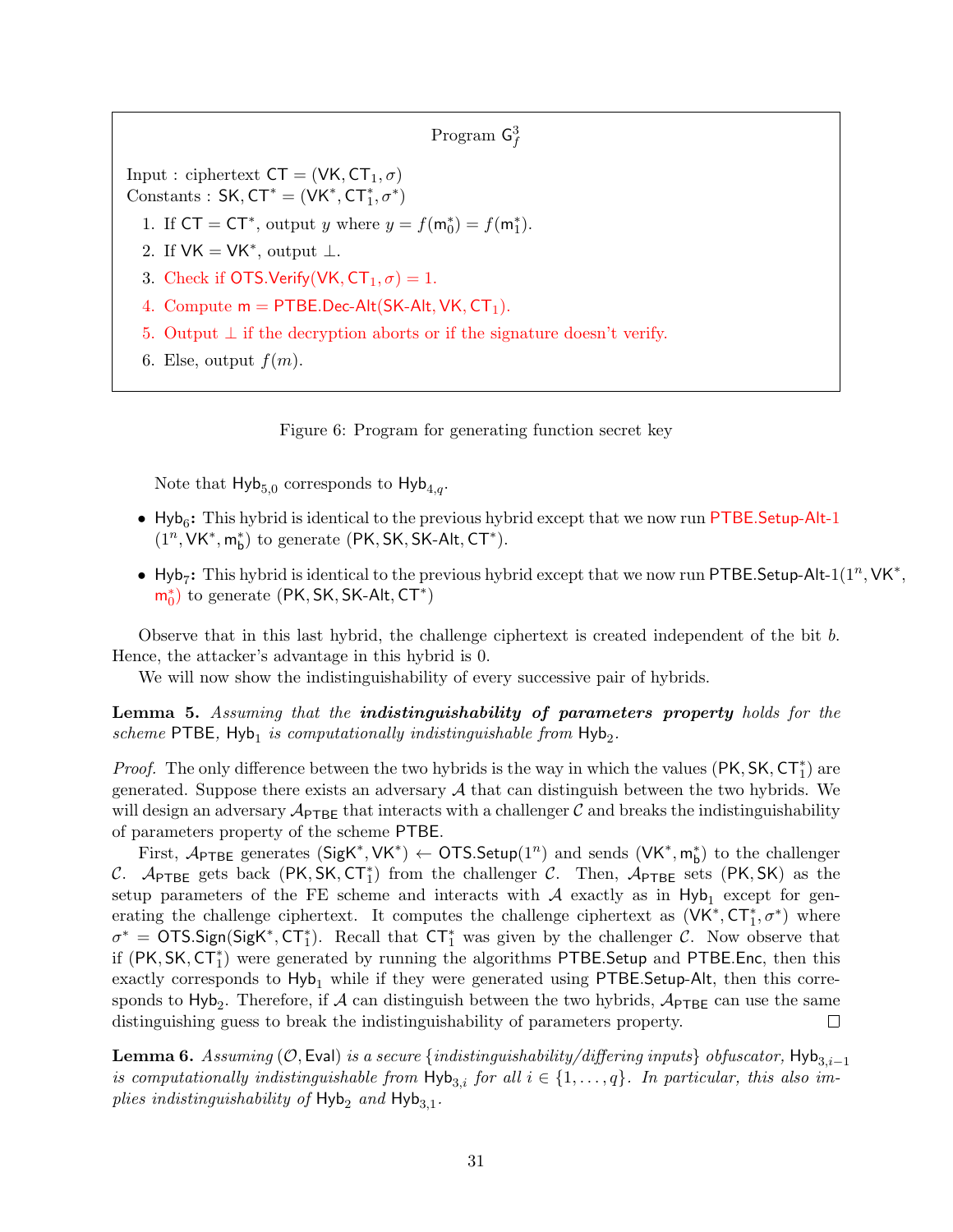Proof. The only difference between the two hybrids is in the programs that are obfuscated to generate the  $i^{th}$  function secret key f. In Hyb<sub>3,i-1</sub>, the program is generated as in [Figure 3](#page-28-1) while in  $Hyb<sub>3,i</sub>$ , the program is generated as in [Figure 4.](#page-29-0) The two programs only differ on input the challenge ciphertext CT<sup>\*</sup>. However, observe that since  $f(m_0^*) = f(m_1^*)$  and the decryption algorithm is correct, the two programs are functionally equivalent. Therefore, from the security of the obfuscator, the two hybrids are computationally indistinguishable.  $\Box$ 

**Lemma 7.** Hyb<sub>4,i−1</sub> is computationally indistinguishable from  $\textsf{Hyb}_{4,i}$  for all  $i \in \{1, ..., q\}$  assuming either:

- 1. (O, Eval) is a polynomially secure differing inputs obfuscator and  $OTS = (OTSSetup,$ OTS.Sign, OTS.Verify) is a polynomially secure strong one time signature scheme.  $(OR)$
- 2.  $(\mathcal{O}, \mathsf{Eval})$  is a sub-exponentially secure indistinguishability obfuscator and  $\mathsf{OTS} = (\mathsf{OTS}.\mathsf{Setup},\mathsf{OTS}.\mathsf{Sign},\mathsf{OTS}$ . is a sub-exponentially secure unique one time signature scheme.

Proof. We will prove the lemma in two ways.

### Proof 1:

We first describe the proof for the first part of the lemma. That is, assuming polynomially secure differing inputs obfuscation and a polynomially secure one time signature scheme, the two hybrids are indistinguishable.

The only difference between the two hybrids is in the programs that are obfuscated to generate the *i*<sup>th</sup> function secret key f. In Hyb<sub>4,i-1</sub>, the program is generated as in [Figure 4](#page-29-0) while in Hyb<sub>4,i</sub>, the program is generated as in [Figure 5.](#page-29-1) The two programs only differ on input ciphertexts of the form  $(\mathsf{VK}^*, \mathsf{CT}_1, \sigma)$  such that  $\mathsf{OTS}.\mathsf{Verify}(\mathsf{VK}^*, \mathsf{CT}_1, \sigma) = 1$ . That is, in the first case, the program continues to decrypt the ciphertext while in the second case, it always rejects on such inputs.

<span id="page-31-0"></span>**Sub-Lemma 1.** Assuming  $OTS = (OTSSetup, OTS.Sign, OTS.Verify)$  is a polynomially secure strong one time signature scheme, it is hard for any PPT adversary to find a differing input for the two programs in [Figure 4](#page-29-0) and [Figure 5](#page-29-1) respectively.

*Proof.* Suppose there exists an adversary  $A$  that can find a differing input given the obfuscation of one of the two programs. We will design an adversary  $A_{\text{OTS}}$  that uses A to break the security of the one time signature scheme OTS.  $\mathcal{A}_{\text{OTS}}$  interacts with a challenger  $\mathcal{C}$  and sends  $\text{CT}_1^*$  (computed as in Hyb<sub>4,*i*-1</sub>. It receives a verification key VK<sup>\*</sup> and a signature  $\sigma^* = \text{OTS}.Sign(SigK^*, CT_1^*)$ . It runs the setup algorithm to generate (PK, SK). Then, computes the two programs in [Figure 4](#page-29-0) and [Figure 5](#page-29-1) and sends them to  $A$  along with the public key PK. Now if,  $A$  finds a differing input  $(VK^*, CT_1, \sigma)$  such that OTS.Verify(VK<sup>\*</sup>, CT<sub>1</sub>,  $\sigma$ ) = 1,  $\mathcal{A}_{OTS}$  outputs (CT<sub>1</sub>,  $\sigma$ ) as the forged signature to the challenger  $\mathcal{C}$ . This breaks the unforgeability of the one time signature scheme and this is a contradiction.  $\Box$ 

**Sub-Lemma 2.** Assuming the previous sub-lemma holds and  $(\mathcal{O}, \mathsf{Eval})$  is a polynomially secure differing inputs obfuscator,  $\mathsf{Hyb}_{4,i-1}$  is indistinguishable from  $\mathsf{Hyb}_{4,i}$ .

Proof. From the previous claim, we know that it is computationally hard for any PPT adversary to find a differing input for the two programs. Therefore, from the security of the obfuscator, the two programs are computationally indistinguishable. We know that this is the only difference between the two hybrids. Therefore, if there exists an adversary who can distinguish between the two hybrids, then we can use that adversary to break the security of the differing inputs obfuscator.  $\Box$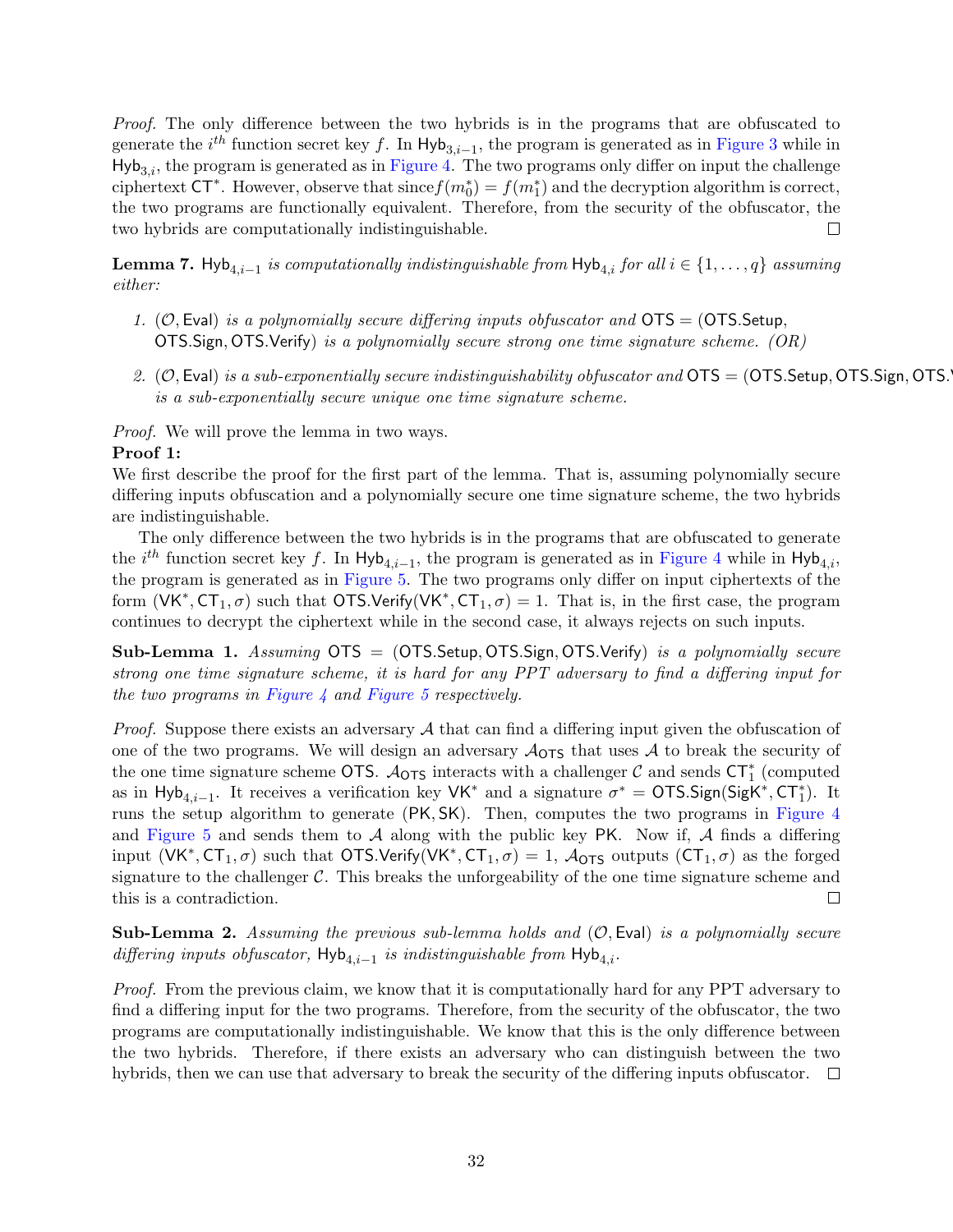#### Proof 2:

We now describe the proof for the second part of the lemma. That is, assuming sub-exponentially secure indistinguishability obfuscation and sub-exponentially secure unique one time signature schemes, the two hybrids are indistinguishable.

As mentioned earlier, the only difference between the two hybrids is in the programs that are obfuscated to generate the  $i^{th}$  function secret key f. In Hyb<sub>4,i-1</sub>, the program is generated as in [Figure 4](#page-29-0) while in  $H_yb_{4,i}$ , the program is generated as in [Figure 5.](#page-29-1) The two programs only differ on input ciphertexts of the form  $(VK^*, CT_1, \sigma)$  such that OTS.Verify(VK<sup>\*</sup>, CT<sub>1</sub>,  $\sigma$ ) = 1. That is, in the first case, the program continues to decrypt the ciphertext while in the second case, it always rejects on such inputs.

Recall that for each potential differing input,  $CT_1$  is a ciphertext generated using the underlying PTBE scheme using tag VK<sup>\*</sup>. Without loss of generality, let's assume that the set of all possible ciphertexts that can be generated using the underlying PTBE scheme with tag VK<sup>∗</sup> corresponds to all strings of length  $|CT_1^*|$ . Let's say  $l = |CT_1^*|$  and  $L = 2^l$ . Now, let's go one by one over all these values. That is, we define one intermediate hybrid  $Hyb_{4,i-1}^j$  corresponding to each  $j \in L$ such that  $Hyb_{4,i-1}^0$  is the same as  $Hyb_{4,i-1}$  and  $Hyb_{4,i-1}^L$  is the same as  $Hyb_{4,i}$ . We then prove that every pair of intermediate hybrids is computationally indistinguishable. In more detail, here are the intermediate hybrids:

- Hyb $_{4,i-1}^0$ : This is the same as Hyb<sub>4,i-1</sub>.
- For each j in [L],  $Hyb_{4,i-1}^j$ : This hybrid is same as the previous hybrid, except that the  $i^{th}$  function secret key  $\mathsf{SK}_f$  is now computed as an obfuscation of the following program  $\mathsf{G}^4_{f,j}$ . Here, we use  $\leq$  based on the lexicographic ordering of all binary strings.

Program  $\mathsf{G}^4_{f,j}$ 

Input : ciphertext  $CT = (VK, CT_1, \sigma)$ Constants :  $SK, CT^* = (VK^*, CT_1^*, \sigma^*)$ 

1. If  $CT = CT^*$ , output y where  $y = f(m_0^*) = f(m_1^*)$ .

- 2. Let  $\mathsf{CT}_1^j$  denote the  $j^{th}$  string in  $\{0,1\}^l$ .
- 3. If  $VK = VK^*$  and  $CT_1 \le CT_1^j$ , output  $\bot$ .
- 4. Compute  $m = PKE.Dec(SK, CT)$ .
- 5. Output  $\perp$  if the decryption aborts.
- 6. Else, output  $f(m)$ .



Note that  $\mathsf{Hyb}^L_{4,i-1}$  corresponds to  $\mathsf{Hyb}_{4,i}$ .

Claim 11. Assuming  $(\mathcal{O}, \mathsf{Eval})$  is a sub-exponentially secure indistinguishability obfuscator and OTS = (OTS.Setup, OTS.Sign, OTS.Verify) is a sub-exponentially secure unique one time signature scheme, Hyb $i_{4,i-1}^{j-1}$  is computationally indistinguishable from Hyb $i_{4,i-1}^j$  for all  $j \in [L]$ .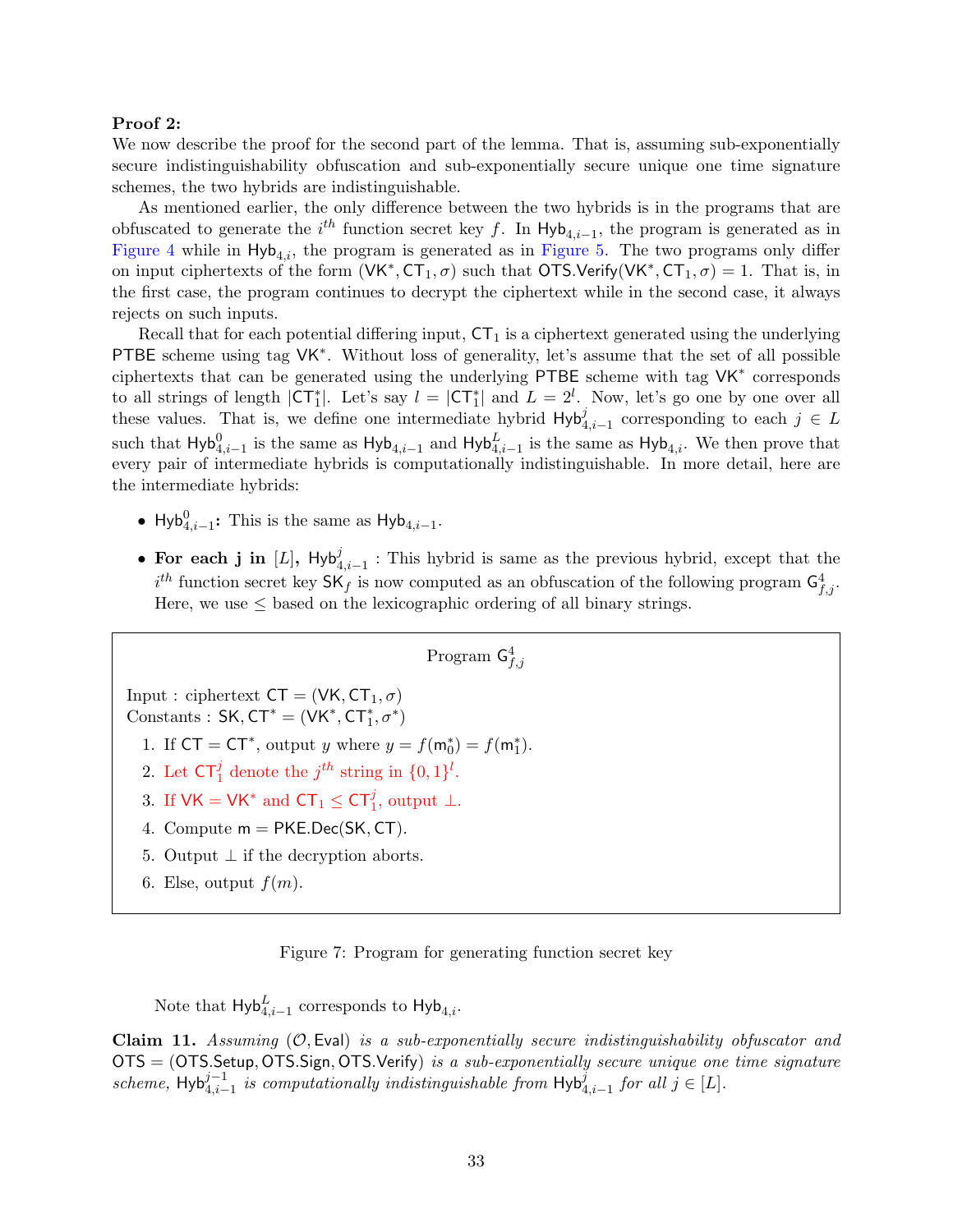*Proof.* The only difference between the two hybrids is in the program used to obfuscate the  $i^{th}$ function secret key. The two programs differ on inputs of the form  $(VK^*, C T_1^j, \sigma)$ , (where  $CT_1^j$  is the  $j^{th}$  string in  $\{0,1\}^l$ ) if OTS.Verify(VK<sup>\*</sup>, CT<sup>j</sup><sub>1</sub>, $\sigma$ ) = 1. On such inputs, the program in Hyb $_{4,i-1}^j$  aborts whereas the program in  $Hyb_{4,i-1}^{j-1}$  doesn't abort and instead continues decrypting the ciphertext.

First, observe that OTS is a unique signature scheme, there exists only value of  $\sigma$  such that OTS.Verify(VK<sup>\*</sup>,  $CT_1^j$ ,  $\sigma$ ) = 1. Let's call this value  $\sigma^j$ . Therefore, the two programs differ on exactly one input. Now, similar to the proof of  $Sub - Lemma 1$  $Sub - Lemma 1$  $Sub - Lemma 1$ , it can be seen that no PPT adversary can find a differing input between the two programs.

Now, we invoke a result of [\[BCP14\]](#page-34-2) that states that if two programs differ on only a constant number of points, then for such programs, diO is implied by iO. Therefore, now, since we know that the two programs in  $Hyb_{4,i-1}^{j-1}$  and  $Hyb_{4,i-1}^j$  respectively, differ on only 1 input and it is computationally hard to find that input, by the security of the indistinguishability obfuscator, these two obfuscated programs are computationally indistinguishable. This completes the proof of indistinguishability between these two hybrids.

Observe that since we have an exponential number of hybrids, (i.e one for each PTBE ciphertext with tag  $VK^*$ ), we require that the adversary's advantage in distinguishing each pair of consecutive hybrids be sub-exponentially small. For this reason, we use sub-exponentially secure iO and subexponentially secure unique one time signatures rather than polynomially secure ones. A similar idea was previously explored in the work of Brakerski et al.  $[BCG^+17]$  $[BCG^+17]$ .  $\Box$ 

**Lemma 8.** Assuming  $(0, \text{Eval})$  is a secure {indistinguishability/differing inputs} obfuscator and that the equivalent on all but challenge tag property holds for the scheme PTBE, Hyb $_{5,i-1}$  is computationally indistinguishable from  $\text{Hyb}_{5,i}$  for all  $i \in \{1, \ldots, q\}$ .

Proof. The only difference between the two hybrids is in the programs that are obfuscated to generate the  $i^{th}$  function secret key f. In  $Hyb_{5,i-1}$ , the program is generated as in [Figure 5](#page-29-1) while in  $Hyb_{5,i}$ , the program is generated as in [Figure 6.](#page-30-0) The two programs only differ in the way the input ciphertext is decrypted. However, from the equivalent on all but okay property, we know that for all  $m_b^*$ , VK\*, CT<sub>1</sub>, VK with VK  $\neq$  VK\*, PTBE.Dec(SK, VK, CT<sub>1</sub>) = PTBE.Dec-Alt(SK-Alt, VK, CT<sub>1</sub>). Therefore, the two programs are functionally equivalent, and so, from the security of the obfuscator, the two hybrids are computationally indistinguishable.

 $\Box$ 

 $\Box$ 

## Lemma 9. Assuming that the *indistinguishability of alternate setups property holds for the* scheme PTBE,  $\mathsf{Hyb}_{5,q}$  is computationally indistinguishable from  $\mathsf{Hyb}_6$ .

*Proof.* Now, the only difference between the two hybrids is the way in which the values (PK, SK-Alt,  $CT_1^*$ ) are generated. Suppose there exists an adversary  $A$  that can distinguish between the two hybrids. We will design an adversary  $\mathcal{A}_{\text{PTE}}$  that interacts with a challenger C and breaks the indistinguishability of messages property of the scheme PTBE.

First,  $\mathcal{A}_{\text{PTBE}}$  receives the challenge messages  $(\mathsf{m}_0^*, \mathsf{m}_1^*)$  from  $\mathcal{A}$ . Then, it generates  $(\mathsf{SigK}^*, \mathsf{VK}^*) \leftarrow$ OTS.Setup(1<sup>n</sup>) and submits  $(VK^*, m_0^*, m_1^*)$  to the challenger C.  $\mathcal{A}_{\text{PTEE}}$  receives (PK, SK-Alt, CT<sub>1</sub>) from C. Then,  $A_{\text{PTBE}}$  sets (PK, SK-Alt) as the setup parameters of the FE scheme and interacts with A exactly as in  $Hyb_{5,q}$ . Observe that if (PK, SK-Alt, CT<sup>\*</sup><sub>1</sub>) were generated by running the algorithms PTBE. Setup-Alt on input  $(VK^*, m_1^*)$ , then this exactly corresponds to  $Hyb_{5,q}$  while if they were generated using PTBE. Setup-Alt on input  $(VK^*, m_0^*)$ , then this corresponds to  $Hyb_6$ . Therefore, if  $A$  can distinguish between the two hybrids,  $A_{\text{PTEE}}$  can use the same distinguishing guess to break the indistinguishability of alternate setups property.  $\Box$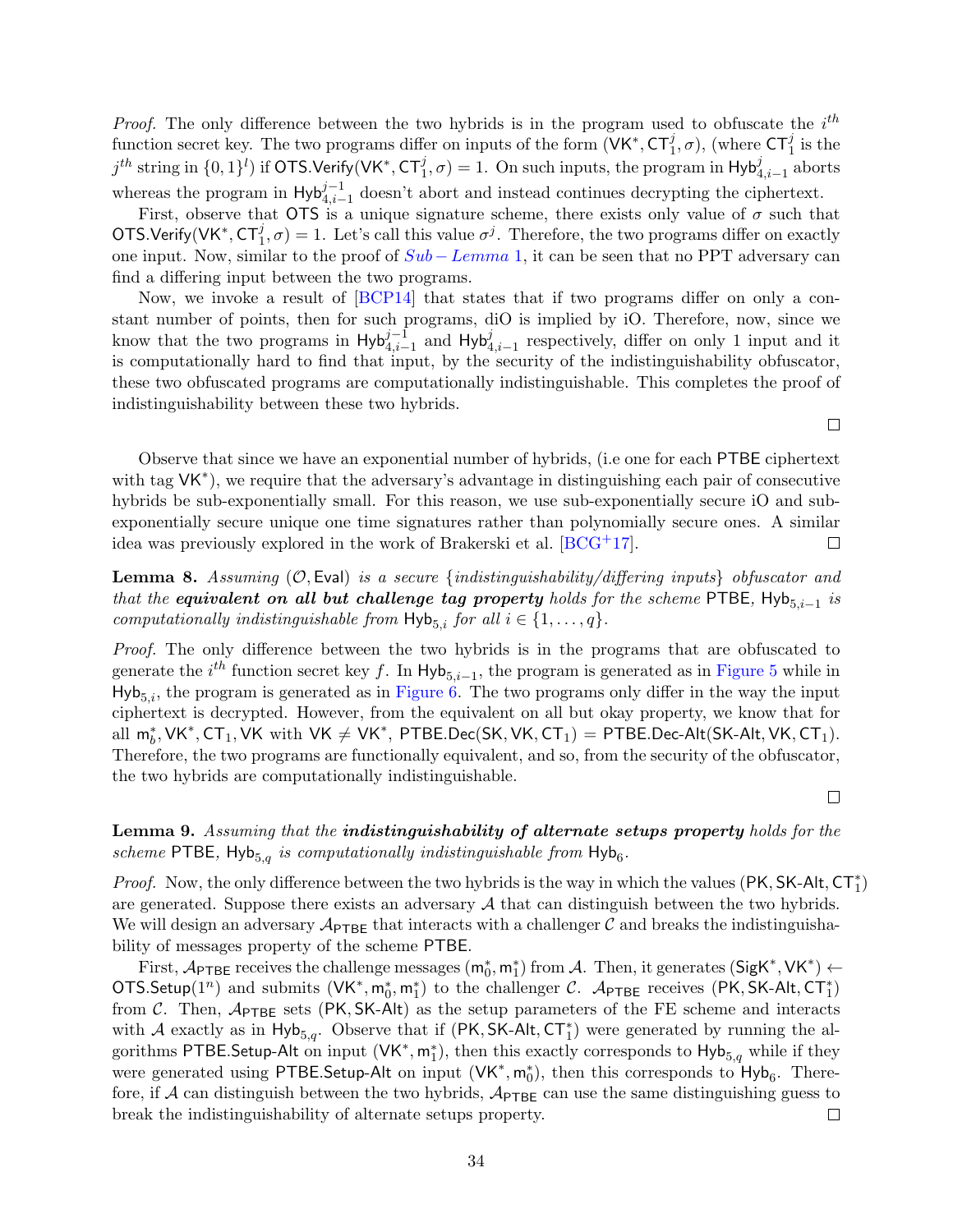Lemma 10. Assuming that the **indistinguishability of messages property** holds for the scheme PTBE,  $Hyb_6$  is computationally indistinguishable from  $Hyb_7$ .

*Proof.* First, observe that in  $Hyb_6$ , if the challenger sets  $b = 0$ , then the two hybrids are identical. Therefore, they can potentially be distinguished only if  $\mathbf{b} = 1$  in  $\mathsf{Hyb}_6$ .

Now, the only difference between the two hybrids is the way in which the values  $(\mathsf{PK}, \mathsf{SK}\text{-}\mathsf{Alt}, \mathsf{CT}^*_1)$ are generated. Suppose there exists an adversary  $A$  that can distinguish between the two hybrids. We will design an adversary  $\mathcal{A}_{\text{PTEE}}$  that interacts with a challenger C and breaks the indistinguishability of messages property of the scheme PTBE.

First,  $\mathcal{A}_{\text{PTBE}}$  receives the challenge messages  $(\mathsf{m}_0^*, \mathsf{m}_1^*)$  from  $\mathcal{A}$ . Then, it generates  $(\mathsf{SigK}^*, \mathsf{VK}^*) \leftarrow$ OTS.Setup(1<sup>n</sup>) and submits  $(VK^*, m_0^*, m_1^*)$  to the challenger C.  $\mathcal{A}_{\text{PTEE}}$  receives (PK, SK-Alt, CT<sub>1</sub>) from C. Then,  $\mathcal{A}_{\text{PTBE}}$  sets (PK, SK-Alt) as the setup parameters of the FE scheme and interacts with A exactly as in  $Hyb_6$ . Observe that if  $(PK, SK-Alt, CT_1^*)$  were generated by running the algorithms PTBE.Setup-Alt-1 on input  $(VK^*, m_1^*)$ , then this exactly corresponds to  $Hyb_6$  while if they were generated using PTBE.Setup-Alt-1 on input  $(VK^*, m_0^*)$ , then this corresponds to Hyb<sub>7</sub>. Therefore, if A can distinguish between the two hybrids,  $\mathcal{A}_{\text{PTBE}}$  can use the same distinguishing guess to break the indistinguishability of messages property.  $\Box$ 

## <span id="page-34-1"></span>8 Acknowledgements

The third author's research is supported in part from a DARPA/ARL SAFEWARE award, NSF Frontier Award 1413955, NSF grants 1619348, 1228984, 1136174, and 1065276, BSF grant 2012378, a Xerox Faculty Research Award, a Google Faculty Research Award, an equipment grant from Intel, and an Okawa Foundation Research Grant. This material is based upon work supported by the Defense Advanced Research Projects Agency through the ARL under Contract W911NF-15-C-0205. The views expressed are those of the authors and do not reflect the official policy or position of the Department of Defense, the National Science Foundation, or the U.S. Government.

The fourth author's research is supported by NSF CNS-1228599 and CNS-1414082, DARPA SafeWare, Microsoft Faculty Fellowship, and Packard Foundation Fellowship. Any opinions, findings, and conclusions or recommendations expressed in this material are those of the author(s) and do not necessarily reflect the views of the Department of Defense or the U.S. Government.

## References

- <span id="page-34-3"></span>[AJ15] Prabhanjan Ananth and Abhishek Jain. Indistinguishability obfuscation from compact functional encryption. In Rosario Gennaro and Matthew Robshaw, editors, Advances in Cryptology - CRYPTO 2015 - 35th Annual Cryptology Conference, Santa Barbara, CA, USA, August 16-20, 2015, Proceedings, Part I, volume 9215 of Lecture Notes in Computer Science, pages 308–326. Springer, 2015.
- <span id="page-34-0"></span>[BB04] Dan Boneh and Xavier Boyen. Efficient selective-id secure identity-based encryption without random oracles. In *Eurocrypt*, 2004.
- <span id="page-34-4"></span>[BCG+17] Zvika Brakerski, Nishanth Chandran, Vipul Goyal, Aayush Jain, Amit Sahai, and Gil Segev. Hierarchical functional encryption. In ITCS, 2017.
- <span id="page-34-2"></span>[BCP14] Elette Boyle, Kai-Min Chung, and Rafael Pass. On extractability obfuscation. In Theory of Cryptography - 11th Theory of Cryptography Conference, TCC 2014, San Diego, CA, USA, February 24-26, 2014. Proceedings, pages 52–73, 2014.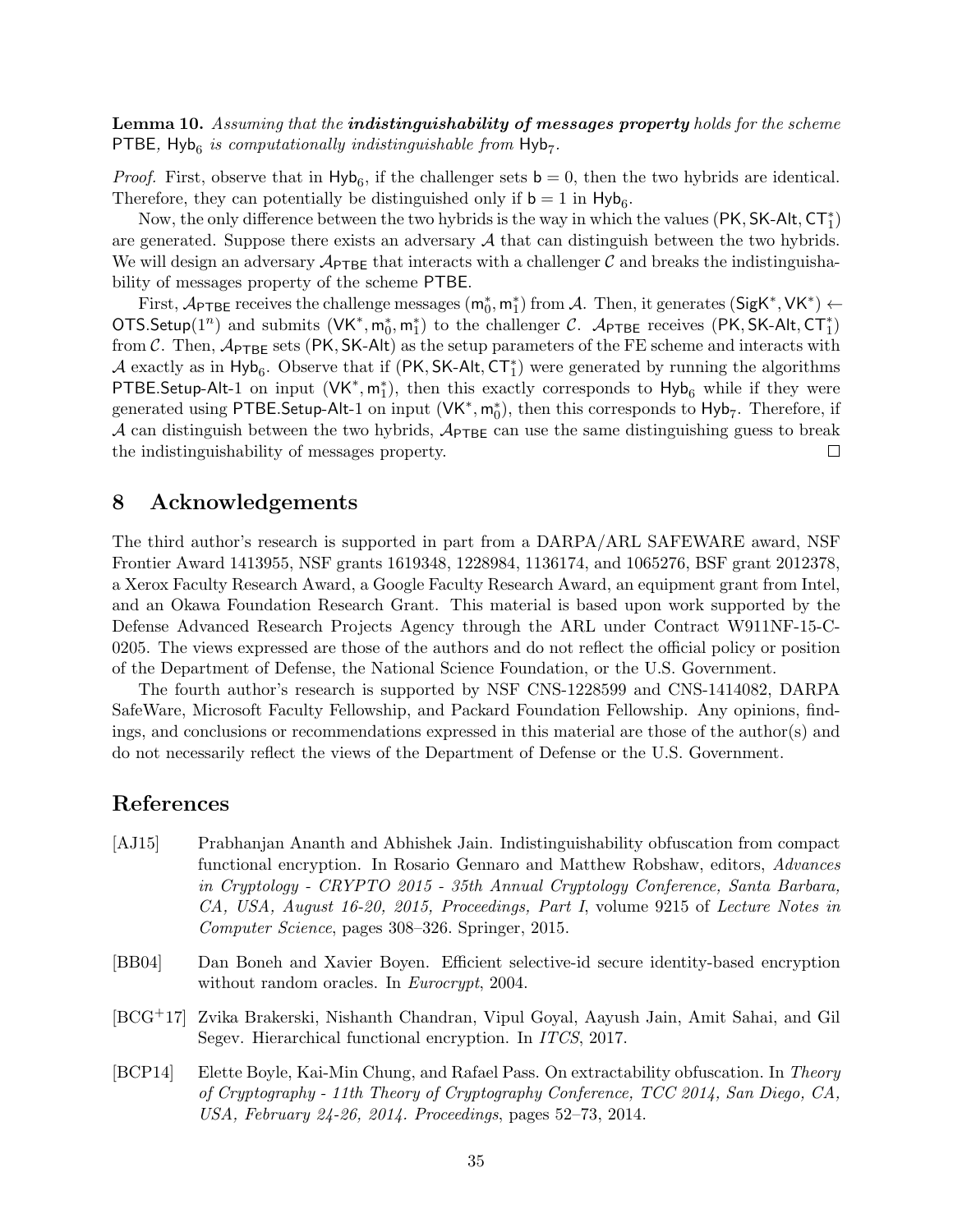- <span id="page-35-12"></span>[BF01] Dan Boneh and Matt Franklin. Identity-based encryption from the weil pairing. In Crypto, 2001.
- <span id="page-35-7"></span>[BGI+01] Boaz Barak, Oded Goldreich, Russell Impagliazzo, Steven Rudich, Amit Sahai, Salil P. Vadhan, and Ke Yang. On the (im)possibility of obfuscating programs. In CRYPTO, 2001.
- <span id="page-35-6"></span>[BGJS15] Saikrishna Badrinarayanan, Divya Gupta, Abhishek Jain, and Amit Sahai. Multi-input functional encryption for unbounded arity functions. In Tetsu Iwata and Jung Hee Cheon, editors, Advances in Cryptology - ASIACRYPT 2015 - 21st International Conference on the Theory and Application of Cryptology and Information Security, Auckland, New Zealand, November 29 - December 3, 2015, Proceedings, Part I, volume 9452 of Lecture Notes in Computer Science, pages 27–51. Springer, 2015.
- <span id="page-35-4"></span>[BR94] Mihir Bellare and Phillip Rogaway. Optimal asymmetric encryption. In Advances in Cryptology - EUROCRYPT '94, Workshop on the Theory and Application of Cryptographic Techniques, Perugia, Italy, May 9-12, 1994, Proceedings, pages 92–111, 1994.
- <span id="page-35-1"></span>[BSW11] Dan Boneh, Amit Sahai, and Brent Waters. Functional encryption: Definitions and challenges. In TCC, 2011.
- <span id="page-35-11"></span>[CGH04] Ran Canetti, Oded Goldreich, and Shai Halevi. The random oracle methodology, revisited. J. ACM, 51(4):557–594, 2004.
- <span id="page-35-0"></span>[CHK04] Ran Canetti, Shai Halevi, and Jonathan Katz. Chosen-ciphertext security from identitybased encryption. In Eurocrypt, 2004.
- <span id="page-35-3"></span>[FO99] Eiichiro Fujisaki and Tatsuaki Okamoto. Secure integration of asymmetric and symmetric encryption schemes. In CRYPTO, 1999.
- <span id="page-35-9"></span>[Gen09] Craig Gentry. Fully homomorphic encryption using ideal lattices. In STOC, 2009.
- <span id="page-35-10"></span>[Gen10] Craig Gentry. Toward basing fully homomorphic encryption on worst-case hardness. In CRYPTO, 2010.
- <span id="page-35-5"></span>[GGG+14] Shafi Goldwasser, S. Dov Gordon, Vipul Goyal, Abhishek Jain, Jonathan Katz, Feng-Hao Liu, Amit Sahai, Elaine Shi, and Hong-Sheng Zhou. Multi-input functional encryption. In Phong Q. Nguyen and Elisabeth Oswald, editors, Advances in Cryptology - EUROCRYPT 2014 - 33rd Annual International Conference on the Theory and Applications of Cryptographic Techniques, Copenhagen, Denmark, May 11-15, 2014. Proceedings, volume 8441 of Lecture Notes in Computer Science, pages 578–602. Springer, 2014.
- <span id="page-35-2"></span>[GGH+13] Sanjam Garg, Craig Gentry, Shai Halevi, Mariana Raykova, Amit Sahai, and Brent Waters. Candidate indistinguishability obfuscation and functional encryption for all circuits. In FOCS, 2013.
- <span id="page-35-8"></span>[GKW17] Rishab Goyal, Venkata Koppula, and Brent Waters. Lockable obfuscation. IACR Cryptology ePrint Archive, 2017.
- <span id="page-35-13"></span>[GS02] Craig Gentry and Alice Silverberg. Hierarchical id-based cryptography. In Asiacrypt 2002, 2002.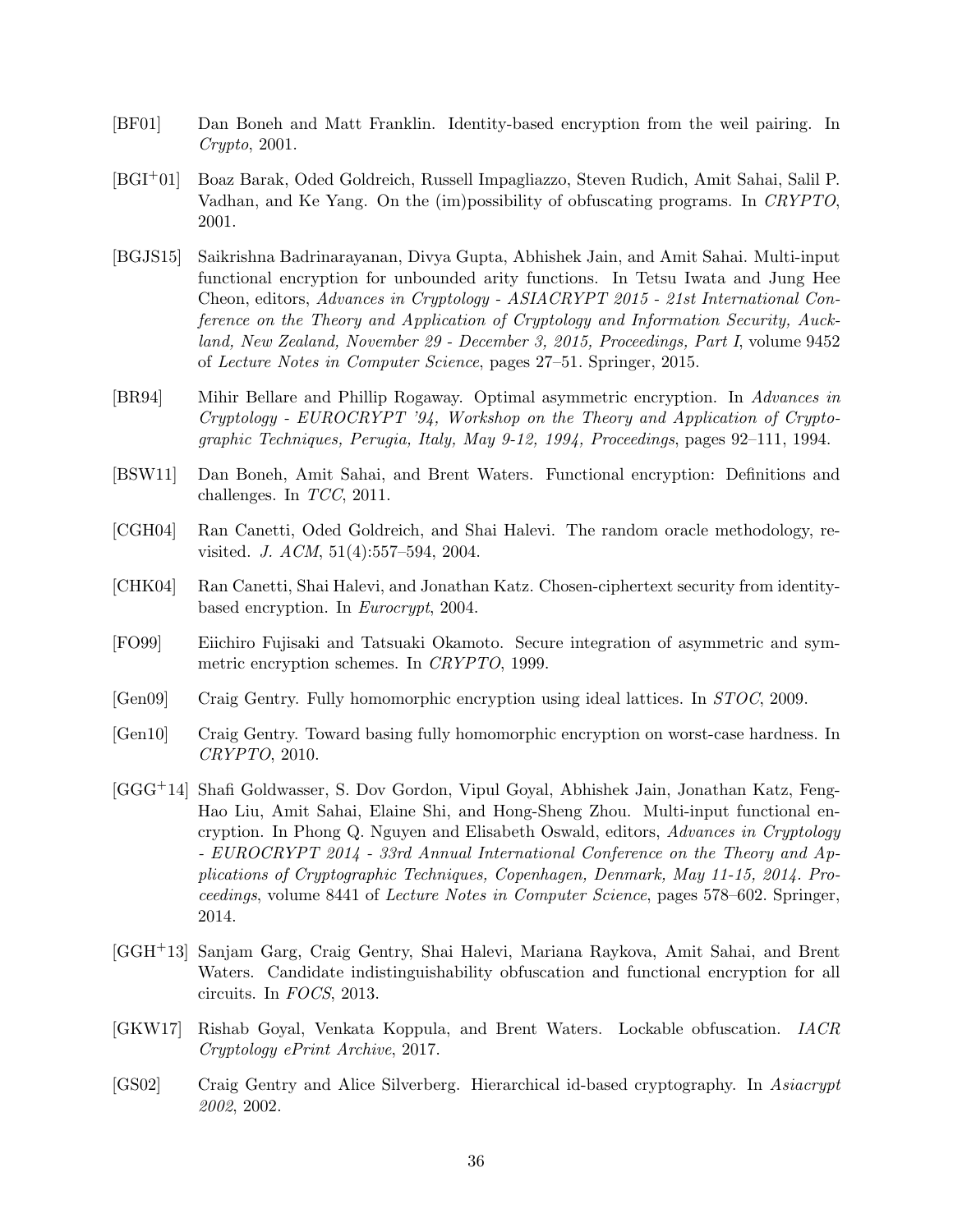- <span id="page-36-3"></span>[Had00] Satoshi Hada. Zero-knowledge and code obfuscation. In ASIACRYPT, 2000.
- <span id="page-36-5"></span>[HKW15] Susan Hohenberger, Venkata Koppula, and Brent Waters. Universal signature aggregators. In EUROCRYPT, 2015.
- <span id="page-36-14"></span>[HL02] Jeremy Horwitz and Ben Lynn. Toward hierarchical identity-based encryption. In Eurocrypt, 2002.
- <span id="page-36-7"></span>[HLW12] Susan Hohenberger, Allison B. Lewko, and Brent Waters. Detecting dangerous queries: A new approach for chosen ciphertext security. In EUROCRYPT, 2012.
- <span id="page-36-10"></span>[JK03] Jakob Jonsson and Burt Kaliski. Public-key cryptography standards (pkcs) $\#$  1: Rsa cryptography specifications version 2.1. 2003.
- <span id="page-36-11"></span>[Kil06] Eike Kiltz. Chosen-ciphertext security from tag-based encryption. In TCC, 2006.
- <span id="page-36-13"></span>[Lam79] Lamport. Constructing digital signatures from a one-way function. Technical Report SRI-CSL-98, SRI International Computer Science Laboratory, 1979.
- <span id="page-36-12"></span>[MH14] Takahiro Matsuda and Goichiro Hanaoka. Chosen ciphertext security via UCE. In Hugo Krawczyk, editor, Public-Key Cryptography - PKC 2014 - 17th International Conference on Practice and Theory in Public-Key Cryptography, Buenos Aires, Argentina, March 26-28, 2014. Proceedings, volume 8383 of Lecture Notes in Computer Science, pages 56–76. Springer, 2014.
- <span id="page-36-6"></span>[MS09] Steven Myers and Abhi Shelat. Bit encryption is complete. In FOCS, 2009.
- <span id="page-36-8"></span>[NY90] Moni Naor and Moti Yung. Public-key cryptosystems provably secure against chosen ciphertext attacks. In STOC, 1990.
- <span id="page-36-15"></span>[PW07] Chris Peikert and Brent Waters. Lossy trapdoor functions and their applications. IACR Cryptology ePrint Archive, page 279, 2007.
- <span id="page-36-0"></span>[PW08] Chris Peikert and Brent Waters. Lossy trapdoor functions and their applications. In STOC, 2008.
- <span id="page-36-9"></span>[Sah99] Amit Sahai. Non-malleable non-interactive zero knowledge and adaptive chosenciphertext security. In FOCS, 1999.
- <span id="page-36-16"></span>[SP92] Alfredo De Santis and Giuseppe Persiano. Zero-knowledge proofs of knowledge without interaction (extended abstract). In 33rd Annual Symposium on Foundations of Computer Science, Pittsburgh, Pennsylvania, USA, 24-27 October 1992, pages 427–436. IEEE Computer Society, 1992.
- <span id="page-36-1"></span>[SW05] Amit Sahai and Brent Waters. Fuzzy identity-based encryption. In EUROCRYPT, 2005.
- <span id="page-36-2"></span>[SW08] Amit Sahai and Brent Waters. Slides on functional encryption, powerpoint presentation. 2008.
- <span id="page-36-4"></span>[SW14] Amit Sahai and Brent Waters. How to use indistinguishability obfuscation: deniable encryption, and more. In Symposium on Theory of Computing, STOC 2014, New York, NY, USA, May 31 - June 03, 2014, pages 475–484, 2014.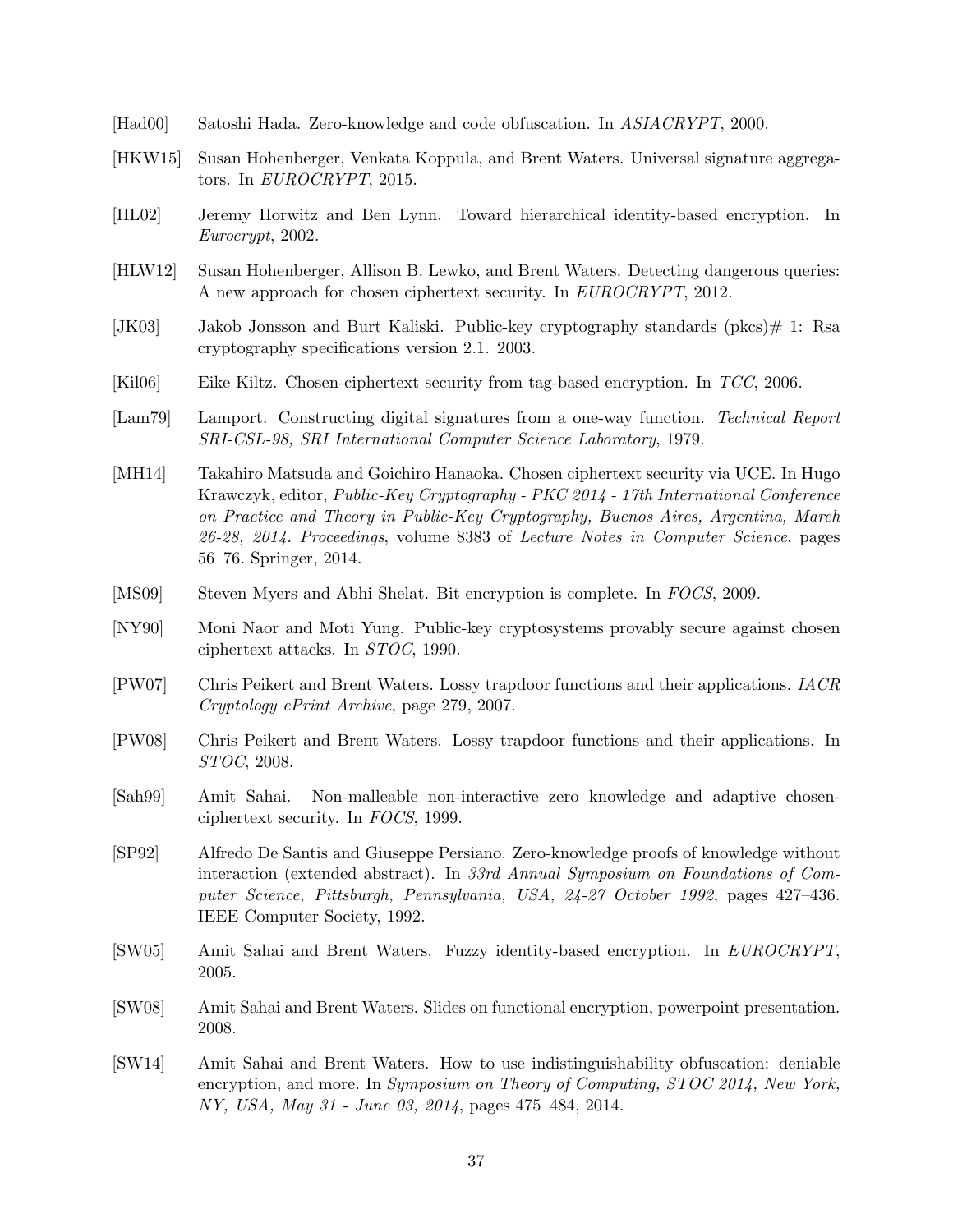- <span id="page-37-6"></span>[Wat14] Brent Waters. A punctured programming approach to adaptively secure functional encryption. IACR Cryptology ePrint Archive, 2014:588, 2014.
- <span id="page-37-5"></span>[WZ17] Daniel Wichs and Giorgos Zirdelis. Obfuscating compute-and-compare programs under LWE. IACR Cryptology ePrint Archive, 2017.

## <span id="page-37-0"></span>A Security Notions for Public Key Encryption

## <span id="page-37-1"></span>A.1 CCA Security

We define the security notion for a public key encryption scheme using the following game (Adaptive − IND − CCA) between a challenger and an adversary.

Setup Phase: The challenger generates  $(\mathsf{PK}, \mathsf{SK}) \leftarrow \mathsf{PKE}$ . Setup $(1^n)$  and then hands over the public key PK to the adversary.

Decryption Oracle Phase 1: The adversary adaptively queries the decryption oracle with any ciphertext CT of his choice. The challenger responds by giving the adversary the corresponding plaintext  $m \leftarrow PKE.Dec(SK, CT)$ .

**Challenge Phase:** The adversary chooses two messages  $(m_0^*, m_1^*)$  of the same size (each in  $\mathcal{X}_\setminus$ )) and sends them to the challenger. The challenger selects a random bit  $b \in \{0,1\}$  and sends a ciphertext  $CT^* \leftarrow \text{PKE}.\text{Enc}(\text{PK}, \text{m}_b^*)$  to the adversary.

Decryption Oracle Phase 2: The adversary can continue querying the decryption oracle adaptively on all ciphertext except the challenge ciphertext CT<sup>∗</sup> .

Guess: The adversary submits a guess b' and wins if  $b' = b$ . The adversary's advantage in this game is defined to be  $2 * |Pr[b = b'] - 1/2|$ .

We also define the *selective* security game, which we call (Selective − IND − CCA) where the adversary outputs the challenge message pair even before seeing the master public key.

**Definition 5.** An encryption scheme FE is selective/adaptive  $IND - CCA$  secure if all PPT adversaries have at most a negligible advantage in the Selective/Adaptive  $-$  IND  $-$  CCA security game.

### <span id="page-37-2"></span>A.2 CPA Security

The IND – CPA security notion is same as IND – CCA except that in the security game, the adversary does not get access to the decryption oracle.

## <span id="page-37-3"></span>B Further Preliminaries

#### <span id="page-37-4"></span>B.1 Indistinguishability Obfuscation

We recall the notion of indistinguishability obfuscation for circuits  $[{\rm BGI^+01, \, GGH^+13}]$  $[{\rm BGI^+01, \, GGH^+13}]$  $[{\rm BGI^+01, \, GGH^+13}]$ .

**Definition 6.** A pair of uniform PPT machines  $(0, \text{Eval})$  is called an indistinguishability obfuscator for a circuit class  $\{\mathcal{C}_\lambda\}_{\lambda \in \mathbb{N}}$  if the following conditions are satisfied:

• Functionality : For every  $\lambda \in \mathbb{N}$ , every  $C \in \mathcal{C}_{\lambda}$ , every input x to C:

$$
Pr[Eval(\mathcal{O}(C), x) \neq C(x)] <= negl(|C|),
$$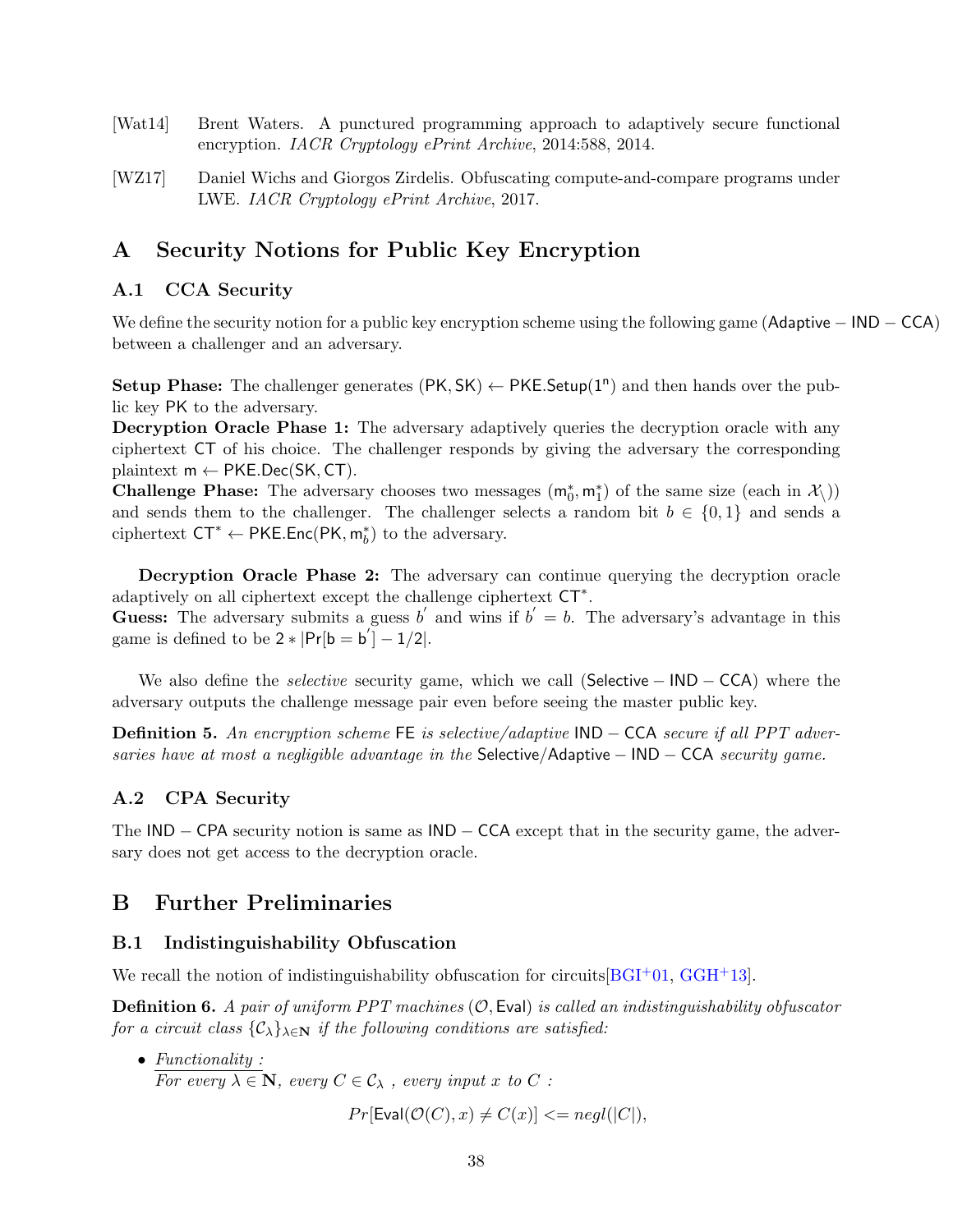where the probability is over the coins of  $\mathcal{O}$ .

- Polynomial Slowdown : There exists a polynomial q such that for every  $\lambda \in \mathbb{N}$  and every  $C \in \mathcal{C}_{\lambda}$ , we have that  $|\mathcal{O}(C)| \leq q(|C|).$
- Indistinguishability:

.

For all PPT distinguishers D, there exists a negligible function  $\alpha$  such that for every  $\lambda \in \mathbb{N}$ , for all pairs of circuits  $C_0, C_1 \in \mathcal{C}_{\lambda}$ , we have that if  $C_0(x) = C_1(x)$  for all inputs x, then

$$
|Pr[D(\mathcal{O}(C_0))] - Pr[D(\mathcal{O}(C_1))]| \leq \alpha(\lambda)
$$

#### <span id="page-38-0"></span>B.2 Differing Inputs Obfuscation

In this section, we recall the notion of differing inputs obfuscation for circuits  $[{\rm B}G I<sup>+</sup>01]$ . First, we describe the notion of a differing-inputs circuit family. Intuitively, we call a circuit family to be differing-inputs circuit family if there does not exist any PPT adversary who, given two circuits sampled from a distribution defined on this circuit family, can output a value such that both the circuits differ on this input.

**Definition 7** (Differing-Inputs Sampler). A circuit family  $\mathcal C$  associated with a PPT Sampler is said to be a differing-inputs circuit family if for every PPT adversary A there exists a negligible function  $\alpha$  such that:

$$
Pr\Big[C_0(x) \neq C_1(x) : (C_0, C_1, \textsf{aux}) \leftarrow \mathsf{Sampler}(1^{\lambda}), x \leftarrow \mathcal{A}(1^{\lambda}, C_0, C_1, \textsf{aux})\Big] \leq \alpha(\lambda)
$$

**Definition 8** (Differing-Inputs Obfuscator). A pair of uniform PPT machines  $(0, \text{Eval})$  is called a differing-inputs obfuscator for a differing-inputs circuit class  $\{\mathcal{C}_\lambda\}_{\lambda\in\mathbf{N}}$  if the following conditions are satisfied:

• Functionality : For every  $\lambda \in \mathbb{N}$ , every  $C \in \mathcal{C}_{\lambda}$ , every input x to C:

 $Pr[Eval(\mathcal{O}(C), x) \neq C(x)] \leq negl(|C|),$ 

where the probability is over the coins of  $\mathcal{O}$ .

• Polynomial Slowdown :

There exists a polynomial q such that for every  $\lambda \in \mathbb{N}$  and every  $C \in \mathcal{C}_{\lambda}$ , we have that  $|\mathcal{O}(C)| \leq q(|C|).$ 

• Indistinguishability:

.

For all PPT distinguishers  $D$ , there exists a negligible function  $\alpha$  such that the following holds: for every  $\lambda \in {\bf N},$  for all  $(C_0,C_1, {\tt aux}) \leftarrow {\sf Sampler}(1^\lambda),$  we have that

$$
|Pr[D(\mathcal{O}(C_0), \mathsf{aux})] - Pr[D(\mathcal{O}(C_1), \mathsf{aux})]| \le \alpha(\lambda)
$$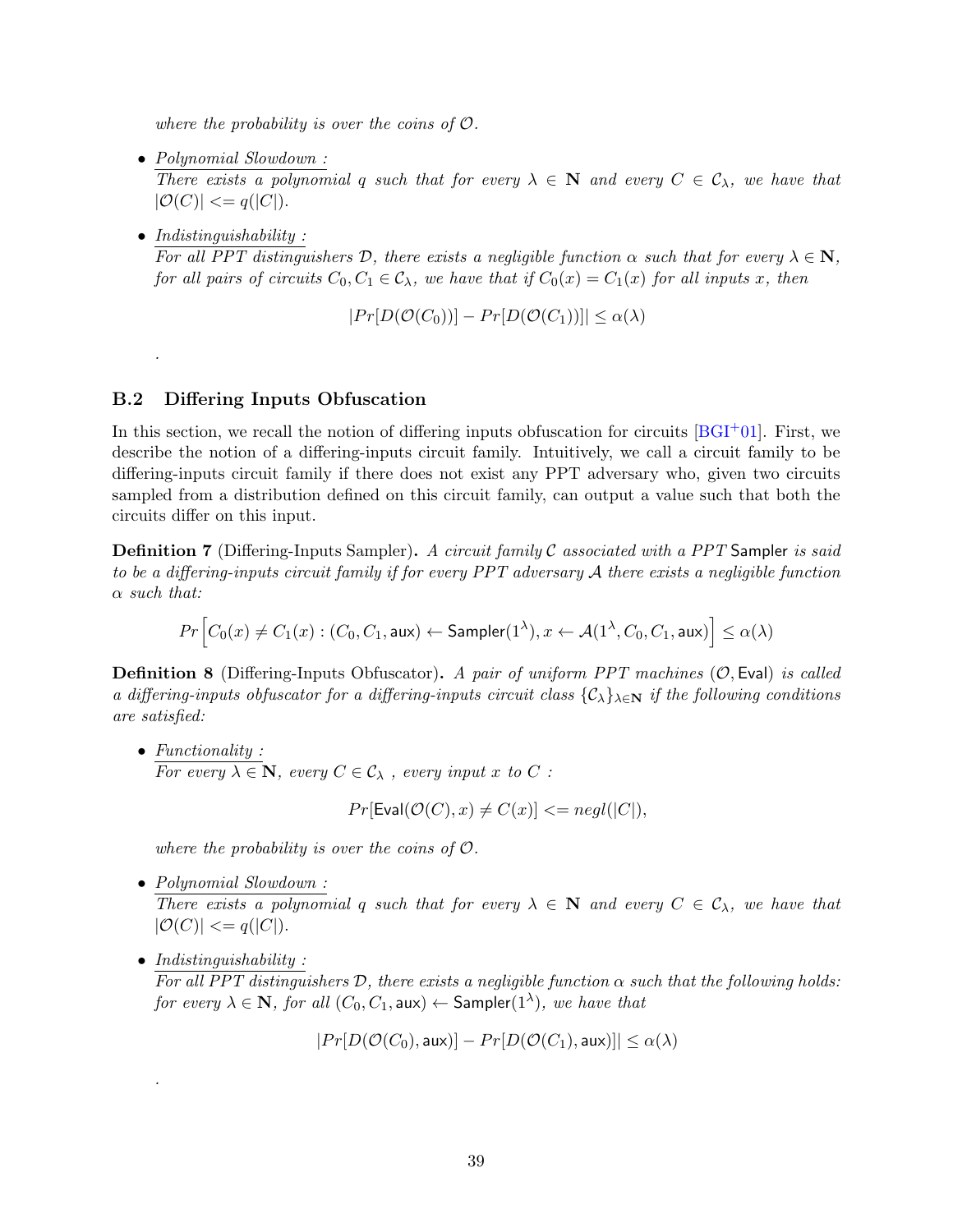#### <span id="page-39-0"></span>B.3 Lockable Obfuscation

We recall the recently introduced notion of lockable obfuscation GKW17, WZ17. We take this section verbatim from [\[GKW17\]](#page-35-8).

A lockable obfuscator takes as input a program  $P$ , a message m, and a 'lock'  $\alpha$ . It outputs an obfuscated program  $P$  which has the same domain as the program  $P$ . The program  $P$ , on input x, outputs the message m if  $P(x) = \alpha$ . If not, then with overwhelming probability, it will output ⊥. For security, we require that for all programs P and messages m, P for a uniformly random  $\alpha$  can be efficiently simulated given only the sizes of P and m. We will now present the syntax, correctness and security definition.

Let n, m, d be polynomials, and  $\mathcal{C}_{n,m,d}(\lambda)$  be the class of depth  $d(\lambda)$  circuits with  $n(\lambda)$  bit input and  $m(\lambda)$  bit output. A lockable obfuscator for  $\mathcal{C}_{n,m,d}$  consists of algorithms  $\mathcal O$  and Eval with the following syntax. Let  $M$  be the message space.

- $\mathcal{O}(1^{\lambda}, P, m, \alpha) \rightarrow \tilde{P}$ . The obfuscation algorithm is a randomized algorithm that takes as input the security parameter  $\lambda$ , a program  $P \in \mathcal{C}_{n,m,d}$ , message  $m \in \mathcal{M}$  and 'lock string'  $\alpha \in \{0,1\}^{m(\lambda)}$ . It outputs a program  $\tilde{P}$ .
- Eval $(\tilde{P}, x) \to y \in \mathcal{M} \cup \{\perp\}$ . The evaluator is a deterministic algorithm that takes as input a program  $\tilde{P}$  and a string  $x \in \{0,1\}^{n(\lambda)}$ . It outputs  $y \in \mathcal{M} \cup \{\perp\}.$

#### <span id="page-39-1"></span>B.3.1 Correctness

For correctness, we informally require that if  $P(x) = \alpha$ , then the obfuscated program  $\tilde{P} \leftarrow$  $\mathcal{O}(1^{\lambda}, P, \mathsf{m}, \alpha)$ , evaluated on input x, outputs  $\mathsf{m}$ , and if  $P(x) \neq \alpha$ , then  $\tilde{P}$  outputs  $\perp$  on input x. definitions, which differ in the case where  $P(x) \neq \alpha$ .

**Definition 9** (Perfect Correctness). A lockable obfuscation scheme is said to be perfectly correct if it satisfies the following properties:

1. For all security parameters  $\lambda$ , inputs  $x \in \{0,1\}^{n(\lambda)}$ , programs  $P \in \mathcal{C}_{n,m,d}$  and messages  $m \in \mathcal{M}$ , if  $P(x) = \alpha$ , then

$$
\mathsf{Eval}(\mathcal{O}(1^{\lambda}, P, \mathsf{m}, \alpha)), x) = \mathsf{m}.
$$

2. For all security parameters  $\lambda$ , inputs  $x \in \{0,1\}^{n(\lambda)}$ , programs  $P \in \mathcal{C}_{n,m,d}$  and messages  $m \in \mathcal{M}$ , if  $P(x) \neq \alpha$ , then

$$
Eval(\mathcal{O}(1^{\lambda}, P, m, \alpha)), x) = \bot.
$$

#### <span id="page-39-2"></span>B.3.2 Security

**Definition 10.** Let  $n, m, d$  be polynomials and  $\lambda$  be the security parameter. A lockable obfuscation scheme (O, Eval) for  $\mathcal{C}_{n,m,d}$  and message space M is said to be secure if there exists a PPT simulator Sim such that for all PPT adversaries  $A = (A_0, A_1)$ , there exists a negligible function negligible( $\cdot$ ) such that the following function is bounded by negligible( $\cdot$ ):

$$
\left| Pr \left[ \begin{array}{c} \mathcal{A}_1(\tilde{P}_b, \mathsf{st}) = 1 : (P, \mathsf{m}, \mathsf{st}) \leftarrow \mathcal{A}_0(1^\lambda), b \leftarrow \{0, 1\}, \alpha \leftarrow \{0, 1\}^{m(\lambda)}, \\ \tilde{P}_0 \leftarrow \mathcal{O}(1^\lambda, P, \mathsf{m}, \alpha), \tilde{P}_1 \leftarrow \mathsf{Sim}(1^\lambda, 1^{|P|}, 1^{|m|}) \end{array} \right] - \frac{1}{2} \right| \right|
$$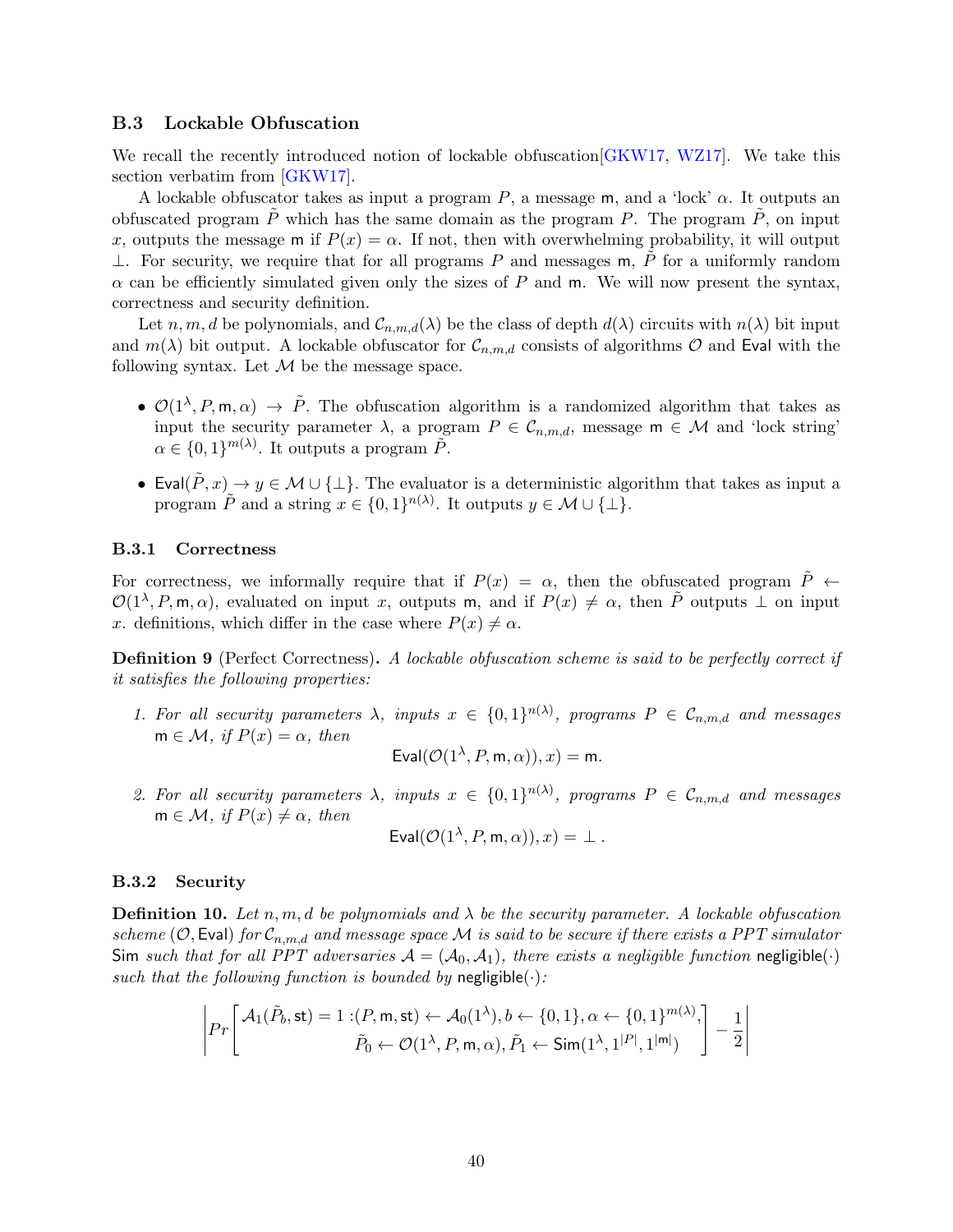## <span id="page-40-0"></span>C Proof of Security for Special-CCA

We now prove that the above scheme is selective IND-CCA secure by proving the indistinguishability of the following series of hybrid arguments. Consider a challenger  $\mathcal C$  who interacts with an adversary A.

- Hyb<sub>1</sub>: The adversary sends two messages  $(m_0^*, m_1^*)$  to C. The challenger then runs PKE.Setup(1<sup>n</sup>) to generate (PK, SK).  $C$  computes  $CT^* = PKE.Enc(PK, m_b^*)$  where b is picked randomly. Then, C gives (PK,  $CT^*$ ) to the adversary A. C answers the adversary's decryption queries by running the algorithm PKE.Dec.
- $\bullet$  Hyb<sub>2</sub>: In this hybrid, the challenger doesn't run the algorithm PKE.Setup directly. Instead, he  $\text{does the following:} \text{ generate } (\mathsf{VK^{*}}, \mathsf{SigK^{*}}) \leftarrow \mathsf{OTS}.\mathsf{Setup}(1^{n}) \text{ and computes } (\mathsf{PK}, \mathsf{SK}, \mathsf{SK}\text{-}\mathsf{Alt}, \mathsf{CT}^{*}_{1}) \leftarrow$ PTBE.Setup-Alt $(1^n, \forall K^*, m_b^*)$  where b is picked at random. C sets the public key of the scheme to be PK and the secret key to be SK. Then, computes  $\sigma^* = \text{OTS}.$  Sign(SigK<sup>\*</sup>, CT<sup>\*</sup><sub>1</sub>) and sets  $CT^* = (VK^*, CT_1^*, \sigma^*).$  C gives (PK, CT<sup>\*</sup>) to the adversary and answers the decryption queries as before by running the algorithm PKE.Dec. Notice that SK-Alt is not used at all in this hybrid.
- $\bullet$  Hyb<sub>3</sub>: This hybrid is same as the previous hybrid except that now, the decryption oracle, in addition to the challenge ciphertext, outputs  $\perp$  also to queries of the following form:  $CT = (VK^*, CT_1, \sigma)$  where OTS.Verify(VK<sup>\*</sup>,  $CT_1, \sigma) = 1$  (this form also captures the challenge ciphertext).
- $\bullet$  Hyb<sub>4</sub>: This hybrid is same as the previous hybrid except that the decryption oracle on input a ciphertext CT now does the following:
	- 1. Parse  $CT = (VK, CT_1, \sigma)$ .
	- 2. If  $VK = VK^*$  and OTS. Verify( $VK^*, CT_1, \sigma$ ) = 1, output  $\bot$ .
	- 3. Output  $\perp$  if OTS.Verify(VK,  $CT_1, \sigma$ ) = 0.
	- 4. Output  $m = PTBE.Dec-Alt(SK-Alt, VK, CT<sub>1</sub>).$

Notice that we start using SK-Alt now and the secret key SK is no longer used. The red coloured text highlights the difference from the previous decryption oracle.

- Hyb<sub>5</sub>: This is same as the previous hybrid except that (PK, SK-Alt, CT<sup>\*</sup>) is computed using the algorithm PTBE.Setup-Alt-1. That is, we run PTBE.Setup-Alt-1( $1^n$ , VK<sup>\*</sup>, m<sup>\*</sup><sub>b</sub>).
- Hyb<sub>6</sub>: This hybrid is same as the previous hybrid except that now CT<sup>\*</sup> is computed as an encryption of  $m_0^*$ . That is, we run PTBE.Setup-Alt-1(1<sup>n</sup>, VK<sup>\*</sup>,  $m_0^*$ ).

Observe that in this last hybrid, the challenge ciphertext is created independent of the bit b. Hence, the attacker's advantage in this hybrid is negligible.

We will now show the indistinguishability of every successive pair of hybrids.

Lemma 11. Assuming that the **indistinguishability of parameters property** holds for the scheme PTBE,  $Hyb_1$  is computationally indistinguishable from  $Hyb_2$ .

*Proof.* The only difference between the two hybrids is the way in which the values  $(\mathsf{PK}, \mathsf{SK}, \mathsf{CT}_1^*)$  are generated. Suppose there exists an adversary  $A$  that can distinguish between the two hybrids. We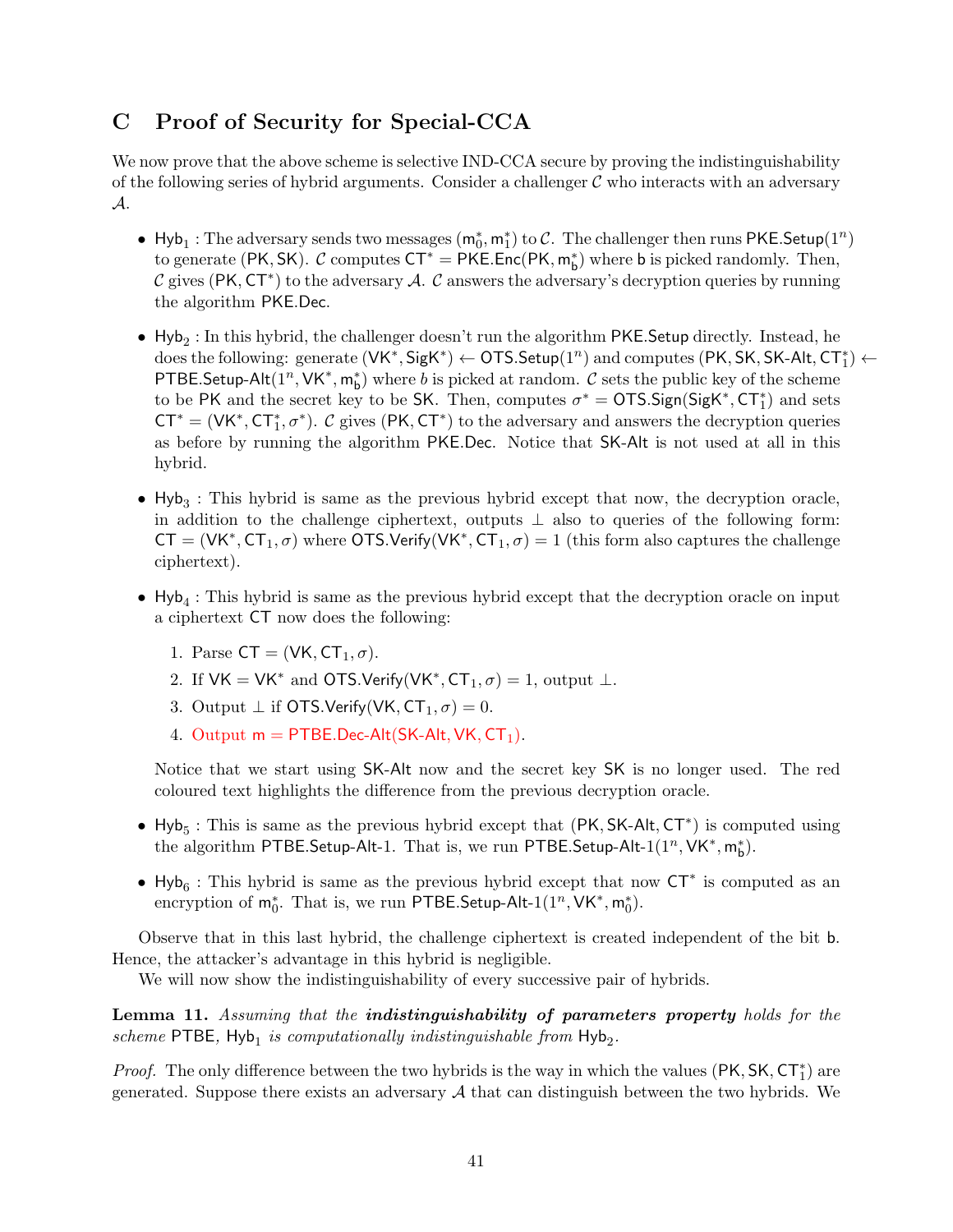will design an adversary  $\mathcal{A}_{\text{PTEE}}$  that interacts with a challenger C and breaks the indistinguishability of parameters property of the scheme PTBE.

First,  $\mathcal{A}_{\text{PTBE}}$  generates  $(\text{SigK}^*, \text{VK}^*) \leftarrow \text{OTS}.\text{Setup}(1^n)$  and sends  $(\text{VK}^*, m_b^*)$  to the challenger  $\mathcal{C}$ .  $\mathcal{A}_{\text{PTEE}}$  gets back (PK, SK, CT<sup>\*</sup><sub>1</sub>) from the challenger C. Then,  $\mathcal{A}_{\text{PTEE}}$  sets (PK, SK) as the public key and secret key and interacts with  $A$  exactly as in  $Hyb_1$  except for generating the challenge ciphertext. It computes the challenge ciphertext as  $(VK^*, CT_1^*, \sigma^*)$  where  $\sigma^* = \text{OTS.Sign}(SigK^*, CT_1^*)$ . Recall that  $CT_1^*$  was given by the challenger C. Now observe that if  $(PK, SK, CT_1^*)$  were generated by running the algorithms PTBE. Setup and PTBE. Enc, then this exactly corresponds to  $Hy_{b_1}$  while if they were generated using PTBE.Setup-Alt, then this corresponds to  ${\sf Hyb}_2$ . Therefore, if  ${\cal A}$  can distinguish between the two hybrids,  $A_{\text{PTBE}}$  can use the same distinguishing guess to break the indistinguishability of parameters property.  $\Box$ 

Lemma 12. Assuming  $OTS = (OTSSetup, OTS.Sign, OTS.Verify)$  is a strongly secure one time  $signature\ scheme, \ \mathsf{Hyb}_2\ is\ computationally\ indistinguishable\ from \ \mathsf{Hyb}_3.$ 

*Proof.* The only difference between the two hybrids is that in  $Hyb_3$ , the decryption oracle outputs  $\perp$  for all queries of the form (VK<sup>\*</sup>, CT<sub>1</sub>, σ) such that OTS.Verify(VK<sup>\*</sup>, CT<sub>1</sub>, σ) = 1 whereas in Hyb<sub>2</sub>, the decryption oracle doesn't reject such queries (except the challenge ciphertext). Suppose there exists an adversary  $\mathcal A$  that can distinguish between the two hybrids. We will design an adversary  $\mathcal{A}_{\text{OTS}}$  that interacts with a challenger C and breaks the security of the one time signature scheme OTS.

 $A_{\text{OTS}}$  interacts with a challenger C and receives a verification key VK<sup>\*</sup>. Also,  $A_{\text{OTS}}$  interacts with  ${\cal A}$  and receives two messages  $({\sf m}_0^*,{\sf m}_1^*)$ .  ${\cal A}_{{\sf OTS}}$  generates  $({\sf PK}, {\sf SK}, {\sf SK\text{-}Alt}, {\sf CT}_1^*) \leftarrow {\sf PTBE}$ . Setup-Alt $({\sf VK}^*,{\sf m}_{\sf b}^*)$ where **b** is picked randomly. Then,  $\mathcal{A}_{\text{OTS}}$  sends  $\text{CT}_1^*$  to  $\mathcal{C}$  and receives back a signature  $\sigma^*$ . Then,  $A_{\text{OTS}}$  sends  $\text{CT}^* = (\text{VK}^*, \text{CT}_1^*, \sigma^*)$  to A as the challenge ciphertext.

Now if A can distinguish between the two hybrids, it must make a decryption query of the form  $CT = (VK^*, CT_1, \sigma)$  such that  $CT \neq CT^*$  and OTS.Verify(VK<sup>\*</sup>, CT<sub>1</sub>,  $\sigma$ ) = 1. At this point,  $\mathcal{A}_o ts$ aborts the experiment with A and outputs  $(CT_1, \sigma)$  as a forgery to the challenger C thus breaking the security of the one time signature scheme and this is a contradiction.  $\Box$ 

Lemma 13. Assuming that the equivalent on all but challenge tag property holds for the scheme PTBE,  $Hyb_3$  is computationally indistinguishable from  $Hyb_4$ .

Proof. The difference between the two hybrids is in the decryption oracle's response. That is, given a query of the form  $CT = (VK, CT_1, \sigma)$  with  $VK \neq VK^*$  and  $OTS.Verify(VK, CT_1, \sigma)$  = 1, in Hyb<sub>4</sub>, the decryption oracle outputs PTBE.Dec(SK, VK, CT<sub>1</sub>) while the output in Hyb<sub>5</sub> is PTBE.Dec-Alt(SK-Alt, VK,  $CT<sub>1</sub>$ ).

However, from the equivalent on all but okay property, we know that for all  $m_b^*$ ,  $VK^*$ ,  $CT_1$ ,  $VK$  with  $VK \neq VK^*$ , PTBE.Dec(SK, VK, CT<sub>1</sub>) = PTBE.Dec-Alt(SK-Alt, VK, CT<sub>1</sub>). Therefore, the two hybrids are computationally indistinguishable.

 $\Box$ 

Lemma 14. Assuming that the *indistinguishability* of alternate setups holds for the scheme PTBE,  $Hyb_4$  is computationally indistinguishable from  $Hyb_5$ .

*Proof.* Now, the only difference between the two hybrids is the way in which the values (PK, SK-Alt,  $CT_1^*$ ) are generated. Suppose there exists an adversary  $A$  that can distinguish between the two hybrids. We will design an adversary  $\mathcal{A}_{\text{PTEF}}$  that interacts with a challenger C and breaks the indistinguishability of alternate setups property of the scheme PTBE.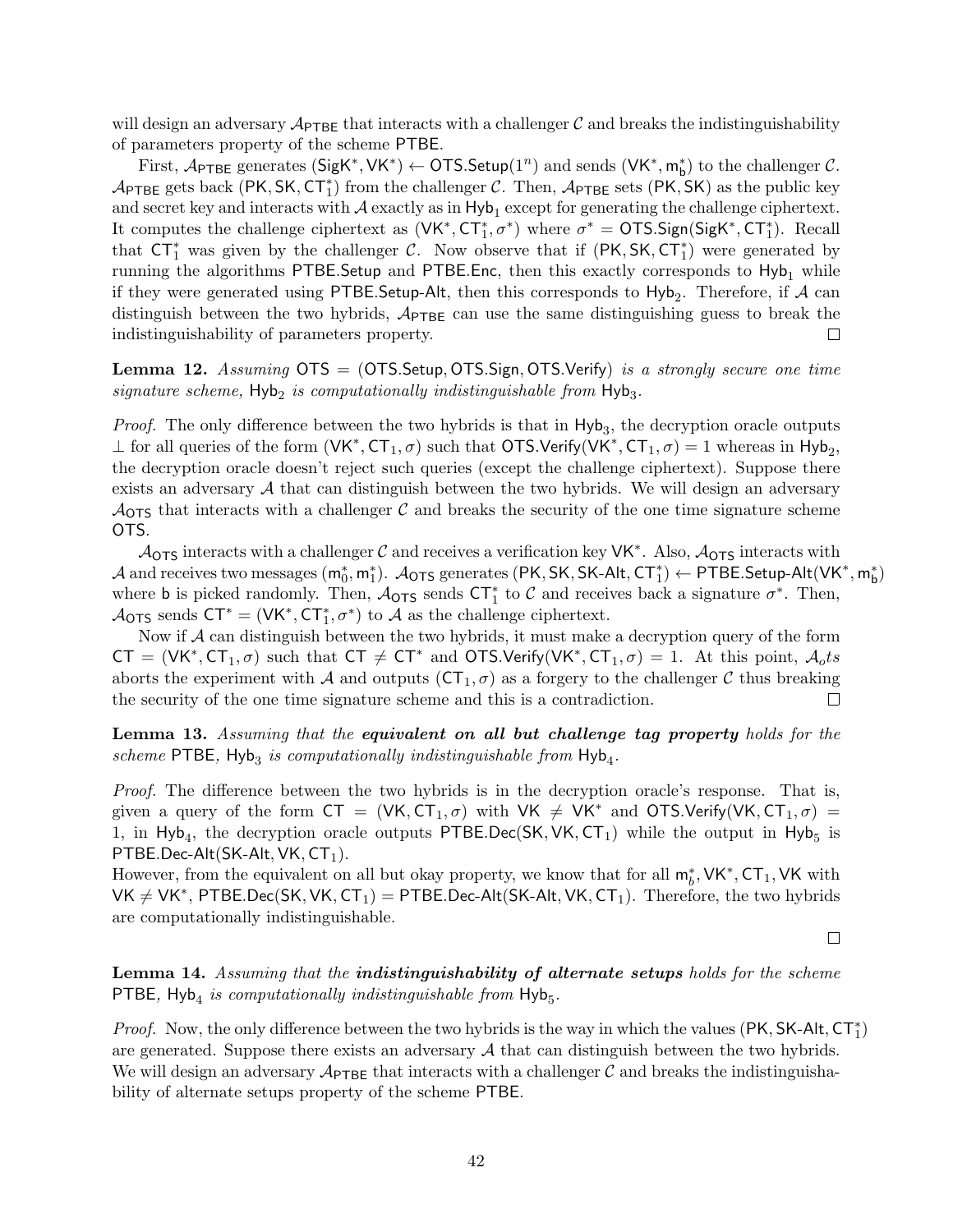First,  $\mathcal{A}_{\text{PTBE}}$  receives the challenge messages  $(\mathsf{m}_0^*, \mathsf{m}_1^*)$  from  $\mathcal{A}$ . Then, it generates  $(\mathsf{SigK}^*, \mathsf{VK}^*) \leftarrow$ OTS.Setup(1<sup>n</sup>) and submits  $(VK^*, m_0^*, m_1^*)$  to the challenger C.  $\mathcal{A}_{\text{PTEE}}$  receives (PK, SK-Alt, CT<sub>1</sub>) from C. Then,  $\mathcal{A}_{\text{PTEE}}$  sets (PK, SK-Alt) as the setup parameters of the scheme and interacts with A exactly as in  $Hyb<sub>4</sub>$ . Observe that if (PK, SK-Alt, CT<sup>\*</sup>) were generated by running the algorithms PTBE.Setup-Alt-1 on input  $(VK^*, m_1^*)$ , then this exactly corresponds to  $Hyb_4$  while if they were generated using PTBE.Setup-Alt-1 on input  $(VK^*, m_0^*)$ , then this corresponds to  $Hyb_5$ . Therefore, if A can distinguish between the two hybrids,  $\mathcal{A}_{\text{PTE}}$  can use the same distinguishing guess to break the indistinguishability of alternate setups property. Further, note that since SK-Alt is equal in both cases, the decryption oracle answers exactly the same way.  $\Box$ 

Lemma 15. Assuming that the *indistinguishability* of messages property holds for the scheme PTBE,  $Hyb_5$  is computationally indistinguishable from  $Hyb_6$ .

*Proof.* First, observe that in  $Hyb_5$ , if the challenger sets  $b = 0$ , then the two hybrids are identical. Therefore, they can potentially be distinguished only if  $b = 1$  in  $Hyb_5$ .

Now, the only difference between the two hybrids is the way in which the values  $(\mathsf{PK}, \mathsf{SK}\text{-}\mathsf{Alt}, \mathsf{CT}^*_1)$ are generated. Suppose there exists an adversary  $A$  that can distinguish between the two hybrids. We will design an adversary  $\mathcal{A}_{\text{PTEE}}$  that interacts with a challenger C and breaks the indistinguishability of messages property of the scheme PTBE.

First,  $\mathcal{A}_{\text{PTBE}}$  receives the challenge messages  $(\mathsf{m}_0^*, \mathsf{m}_1^*)$  from  $\mathcal{A}$ . Then, it generates  $(\mathsf{SigK}^*, \mathsf{VK}^*) \leftarrow$ OTS.Setup(1<sup>n</sup>) and submits  $(VK^*, m_0^*, m_1^*)$  to the challenger C. A<sub>PTBE</sub> receives (PK, SK-Alt, CT<sub>1</sub>) from C. Then,  $A_{\text{PTBE}}$  sets (PK, SK-Alt) as the setup parameters of the scheme and interacts with A exactly as in Hyb<sub>5</sub>. Observe that if  $(PK, SK-Alt, CT<sub>1</sub><sup>*</sup>)$  were generated by running the algorithms PTBE.Setup-Alt-1 on input  $(VK^*, m_1^*)$ , then this exactly corresponds to Hyb<sub>5</sub> while if they were generated using PTBE.Setup-Alt-1 on input  $(VK^*, m_0^*)$ , then this corresponds to  $Hyb_6$ . Therefore, if A can distinguish between the two hybrids,  $\mathcal{A}_{\text{PTBE}}$  can use the same distinguishing guess to break the indistinguishability of messages property.  $\Box$ 

## <span id="page-42-0"></span>D Examples of Special-CCA Secure Encryption Schemes

In this section, we show that the CCA secure encryption schemes in several popular works in literature are in fact "Special-CCA" as defined in [Section 7.2.](#page-25-0)

## <span id="page-42-1"></span>D.1 Scheme in [[CHK04](#page-35-0)]

Let X denote the CCA secure encryption scheme constructed by Canetti et al.  $CHK04$ . X is constructed by adding one time signatures to the below scheme Y (based on any selective-id secure identity based encryption[\[BF01\]](#page-35-12)) exactly the way we convert any puncturable tag based encryption into a Special-CCA secure encryption scheme in [Section 7.2.](#page-25-0) Therefore, in order to prove that X is a Special-CCA secure encryption scheme, it is enough to prove that Y is a puncturable tag based encryption scheme. However, note that the scheme Y implicitly described in the work of [\[CHK04\]](#page-35-0) has only three algorithms - Y.Setup, Y.Enc, Y.Dec. Therefore, in order to prove that it is a puncturable tag based encryption, we have to design three more algorithms Y.Setup-Alt, Y.Setup-Alt-1, Y.Dec-Alt that together satisfy the required properties.

For better understanding, we first describe the scheme Y (just with the 3 algorithms) that is implicit in [\[CHK04\]](#page-35-0). In the next sub-section, we show that if we use the selective-id secure IBE scheme of Boneh and Boyen[\[BB04\]](#page-34-0), Y is a puncturable tag based encryption scheme. In the subsequent subsection, we show that if Y is instantiated using any selective-id secure Hierarchical IBE scheme [\[GS02,](#page-35-13) [HL02\]](#page-36-14), then Y is a puncturable tag based encryption scheme.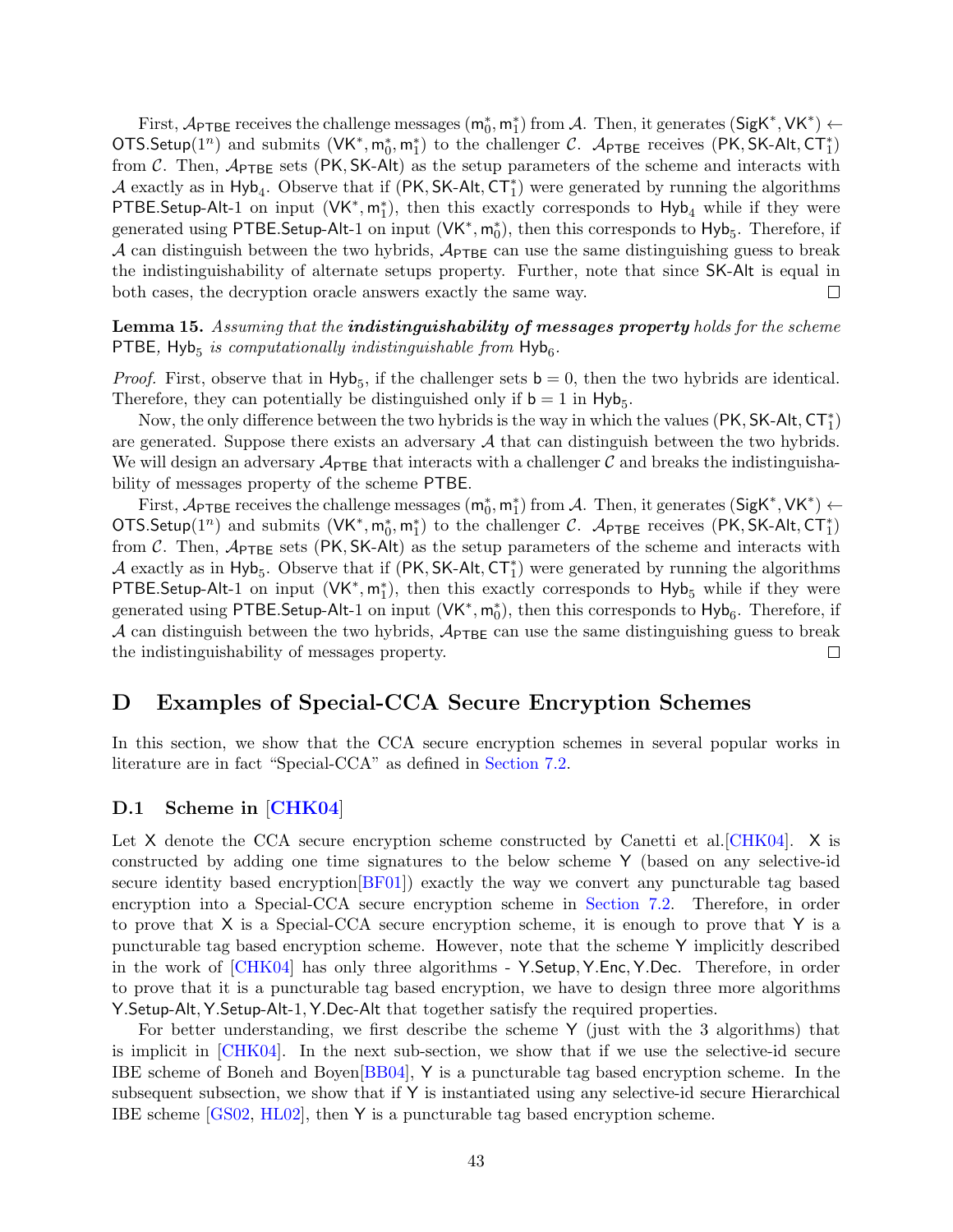**Notation:** Let the security parameter be  $\lambda$ . Let IBE = (IBE.Setup, IBE.Enc, IBE.KeyGen, IBE.Dec) be any selective-id secure identity-based encryption scheme. The scheme  $Y = (Y \cdot Setup, Y \cdot Enc, Y \cdot Dec)$ is as follows:

## Construction:

- Y.Setup $(1^{\lambda})$ :
	- 1. Generate  $(PK, SK) \leftarrow IBE.Setup(1^{\lambda}).$
- $Y.Enc(PK, tag, m)$ :
	- 1. Output  $CT = IBE.Enc(PK, tag, m)$ . That is, set the identity as tag.
- Y.Dec(SK, tag, CT) :
	- 1. First, compute  $SK_{tag} = IBE.KeyGen(SK, tag)$ .
	- 2. Output  $m = IBE.Dec(SK<sub>tag</sub>, CT)$ .

#### <span id="page-43-0"></span>D.1.1 **[\[CHK04\]](#page-35-0)** using IBE scheme in [\[BB04\]](#page-34-0)

In this section, we show that when instantiated with the selective-id secure IBE scheme of Boneh and Boyen[\[BB04\]](#page-34-0), Y is a puncturable tag based encryption scheme.

**Notation:** Let G be a bilinear group of prime order  $p$  (the security parameter determines the size of G). Let  $e : G \times G \to G_1$  be the bilinear map. Let the space of all tags be  $Z_p$ . Let the message space be all elements in  $G_1$ . The scheme  $Y = (Y.Setup, Y.Enc, Y.Dec, Y.Setup-Alt, Y.Setup-Alt-1, Y.Dec-Alt)$ is as follows:

#### Construction:

- Y.Setup $(1^{\lambda})$ :
	- 1. Choose  $(\mathsf{g}, \mathsf{h}) \in \mathsf{G}$  and  $(\mathsf{a}, \mathsf{b}) \in \mathbb{Z}_p$  randomly.
	- 2. Set  $u = g^a$ ,  $v = e(g, g)^{ab}$ .
	- 3. Define a function  $f: Z_p \to G$  such that for any value  $t \in Z_p$ ,  $f(t) = u^t \cdot h$ .
	- 4. The public key is  $PK = (g, h, u, v, f)$  and the secret key is  $SK = g^{ab}$ .
- $Y.Enc(PK, tag, m)$ :
	- 1. Choose  $s \in Z_p$  randomly.
	- 2. Compute  $CT_0 = m \cdot v^s$ ,  $CT_1 = g^s$ ,  $CT_2 = f(tag)^s$ .
	- 3. Output  $CT = (CT_0, CT_1, CT_2)$ .
- $Y.Dec(SK, tag, CT)$ :
	- 1. Choose  $r \in Z_p$  randomly.
	- 2. Compute  $\mathsf{K}_1 = \mathsf{SK} \cdot f(\mathsf{tag})^r$  and  $\mathsf{K}_2 = \mathsf{g}^r$ .
	- 3. Output  $m = CT_0 \cdot e(K_2, CT_2) \cdot e(K_1, CT_1)^{-1}$ .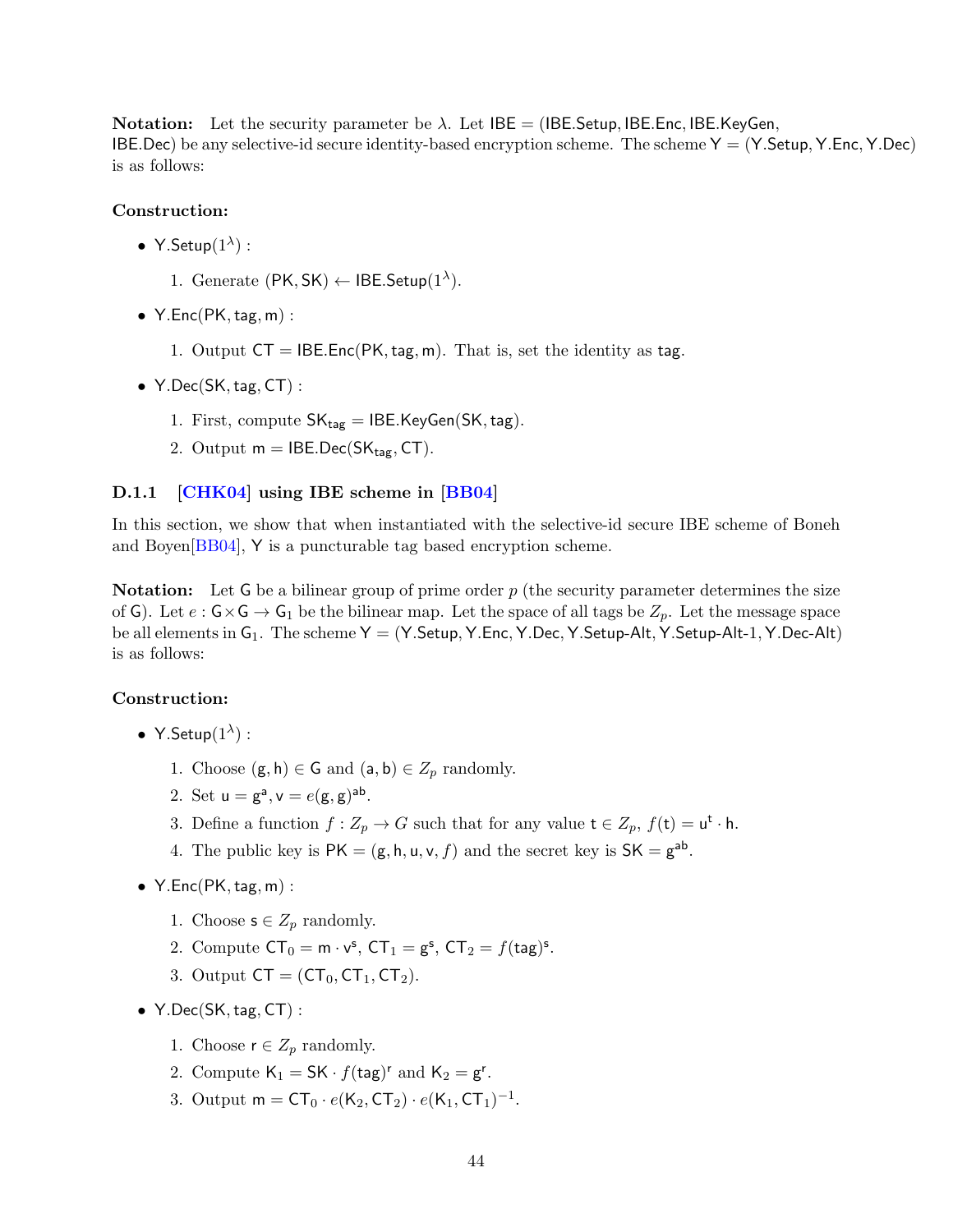- Y.Setup-Alt $(1^{\lambda}, \text{tag}^*, \text{m}^*)$ :
	- 1. Choose  $\mathsf{g} \in \mathsf{G}$  and  $(\mathsf{a}, \mathsf{b}, \mathsf{y}) \in Z_p$  randomly.
	- 2. Set  $u = g^a, v = e(g, g)^{ab}$ .
	- 3. Set  $h = u^{-\text{tag}^*} \cdot g^y$ .
	- 4. Define a function  $f: Z_p \to G$  such that for any value  $t \in Z_p$ ,  $f(t) = u^t \cdot h$ .
	- 5. The public key is  $PK = (g, h, u, v, f)$ , the secret key is  $SK = g^{ab}$  and the alternate secret key is  $SK-Alt = (g^b, y, tag^*)$ .
	- 6. The challenge ciphertext CT<sup>∗</sup> is computed by running the algorithm Y.Enc.
- Y.Setup-Alt- $1(1^{\lambda}, \text{tag}^*, \text{m}^*)$ :
	- 1. Choose  $\mathsf{g} \in \mathsf{G}$  and  $(\mathsf{a}, \mathsf{b}, \mathsf{y}) \in Z_p$  randomly.
	- 2. Set  $u = g^a, v = e(g, g)^{ab}$ .
	- 3. Set  $h = u^{-\text{tag}^*} \cdot g^y$ .
	- 4. Define a function  $f: Z_p \to G$  such that for any value  $t \in Z_p$ ,  $f(t) = u^t \cdot h$ .
	- 5. The public key is  $PK = (g, h, u, v, f)$ , the secret key is  $SK = g^{ab}$  and the alternate secret key is  $SK-Alt = (g^b, y, tag^*)$ .
	- 6. The challenge ciphertext  $\mathsf{CT}^*$  is computed as follows: pick  $\mathsf{s} \in Z_p$  randomly. Choose an element  $R \in G_1$  randomly. Compute  $CT_0^* = m^* \cdot R$ ,  $CT_1^* = g^s$ ,  $CT_2^* = g^{cy}$ . The challenge ciphertext is  $CT^* = (CT_0^*, CT_1^*, CT_2^*).$
- $Y.$  Dec-Alt $(SK-AIt, tag, CT)$ :
	- 1. Choose  $\mathsf{r}_1 \in Z_p$  randomly. Set  $\mathsf{r}_2 = \frac{-y}{\mathsf{tag}+ \mathsf{tag}+} + \mathsf{r}_1$ .
	- 2. Compute  $K_1 = (g^b)^{r_2}$  and  $K_2 = g^{r_2}$ .
	- 3. Output  $m = CT_0 \cdot e(K_2, CT_2) \cdot e(K_1, CT_1)^{-1}$ .

We now prove that the scheme Y satisfies all the properties of a puncturable tag based encryption.

#### 1. Equivalent on all but challenge tag:

This property follows from the correctness of the challenger's responses in the IBE security game with the adversary, on all but the challenge identity. This is elaborated in the proof of security in [\[CHK04\]](#page-35-0). At a high level, for every key query made by the adversary in the IBE security game, the challenger generates the key using SK-Alt using which the adversary can decrypt any ciphertext. In order for IBE security to hold, all these decryptions must also be correct.

#### 2. Indistinguishability of parameters:

The only difference in the two distributions is the way in which the public parameter h is generated. In both cases, it is randomly chosen (notice that the random value  $g<sup>y</sup>$  acts as a mask in the algorithm Y.Setup-Alt). Therefore, the two distributions are identical and hence the property easily follows.

## 3. Indistinguishability of alternate setups:

This property follows from the Bilinear DDH assumption. At a high level, given a BDDH tuple  $(g^a, g^b, g^c, T)$  where either  $T = e(g, g)^{abc}$  or is uniformly random, the challenger in this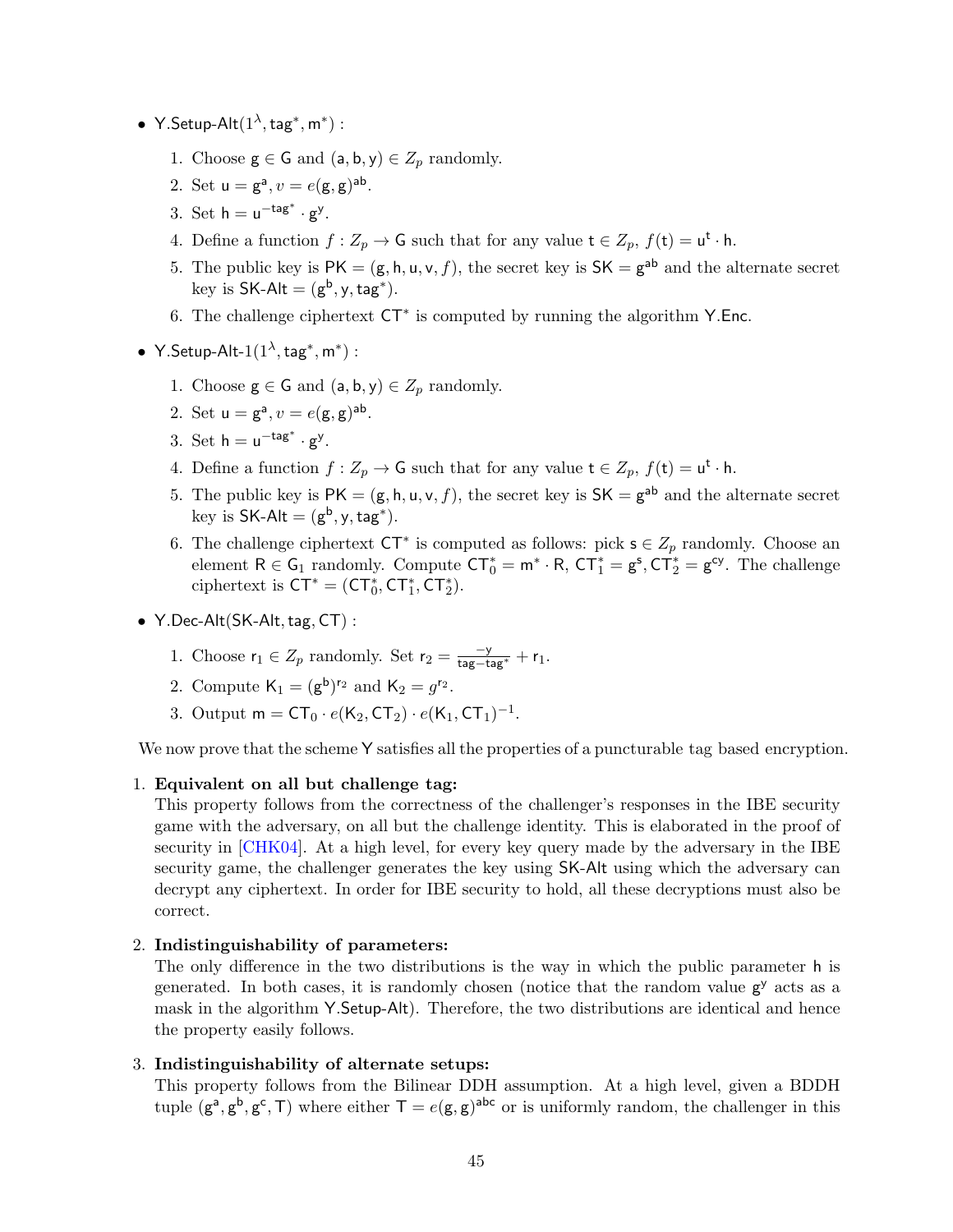game can do the following: use  $g^a$ ,  $g^b$  from the tuple as is. In the challenge ciphertext, set  $CT_0^* = m^*T$ ,  $CT_1^* = g^c$  and  $CT_2^* = g^{cy}$ . Now, if  $T = e(g, g)^{abc}$ , this corresponds to the distribution output by Y.Setup-Alt while if  $T$  is random, this corresponds to the distribution output by Y.Setup-Alt-1. In more detail, this is very similar to the proof of security in [\[CHK04\]](#page-35-0) where they show that the adversary can't guess the bit used in the challenge ciphertext without breaking the BDDH assumption.

### 4. Indistinguishability of messages:

Since the message m is masked by a uniformly random value R in the ciphertext, even an unbounded adversary can't win this game (defined in this property) except with negligible probability. Hence, the property holds.

### <span id="page-45-0"></span>D.1.2 **[\[CHK04\]](#page-35-0)** using any HIBE scheme

In this section, we show that when instantiated with any selective-id secure HIBE scheme, Y is a puncturable tag based encryption scheme.

**Notation:** Let the security parameter be n. Let  $HIBE = (HIBE. Setup, HIBE. Enc, HIBE. KeyGen,$ HIBE.Dec) be any selective-id seucre hierarchical identity-based encryption scheme. Let the identity space be the same as the space of all tags for the scheme Y. In particular, let's say each tag is of size  $n$ bits. Similarly, the messages spaces are also the same. The scheme  $Y = (Y \cdot Setup, Y \cdot \text{Cerc}, Y \cdot \text{Dec}, Y \cdot Setup - Alt, Y \cdot Setup - Alt)$ is as follows:

### Construction:

- Y.Setup $(1^{\lambda})$ :
	- 1. Generate  $(PK, SK) \leftarrow HIBE.Setup(1^n)$ .
- $Y.Enc(PK, tag, m)$ :
	- 1. Output  $CT = HIBE.Enc(PK, tag, m)$ . That is, set the identity as tag.
- $Y.Dec(SK, tag, CT)$ :
	- 1. Let's denote tag by the *n*-bit string  $(b_1b_2 \ldots b_n)$ .
	- 2. Denote  $\text{tag}_i = (\mathsf{b}_1 \dots \mathsf{b}_i).$
	- 3. Compute the private key for identity tag. That is, for  $i = 1, \ldots, n$ , compute  $SK_i =$ HIBE.KeyGen(S $K_{i-1}$ , tag<sub>i</sub>). Here SK<sub>0</sub> = SK.
	- 4. Set  $SK_{\text{tag}} = SK_n$ .
	- 5. Output  $m = HIBE.Dec(SK<sub>tar</sub>, CT)$ .
- Y.Setup-Alt $(1^{\lambda}, \text{tag}^*, \text{m}^*)$ :
	- 1. Generate  $(PK, SK) \leftarrow HIBE.Setup(1^n)$ .
	- 2. Let's denote  $\text{tag}^*$  by the *n*-bit string  $(b_1^*b_2^* \ldots b_n^*)$ .
	- 3. Let  $SK_{id}$  denote the private key for identity id.
	- $4. \text{ Compute SK-Alt} = \{\text{tag*}^*, \text{SK}_{b_1^*} \text{S} \text{K}_{b_1^* \overline{b_2^*}}, \text{SK}_{b_1^* b_2^* \overline{b_3^*}}, \dots, \text{SK}_{b_1^* b_2^* \dots b_{n-1}^* \overline{b_n^*}}\}.$
	- 5. Compute the challenge ciphertext as  $CT^* = HIBE_EC(PK, tag^*, m^*).$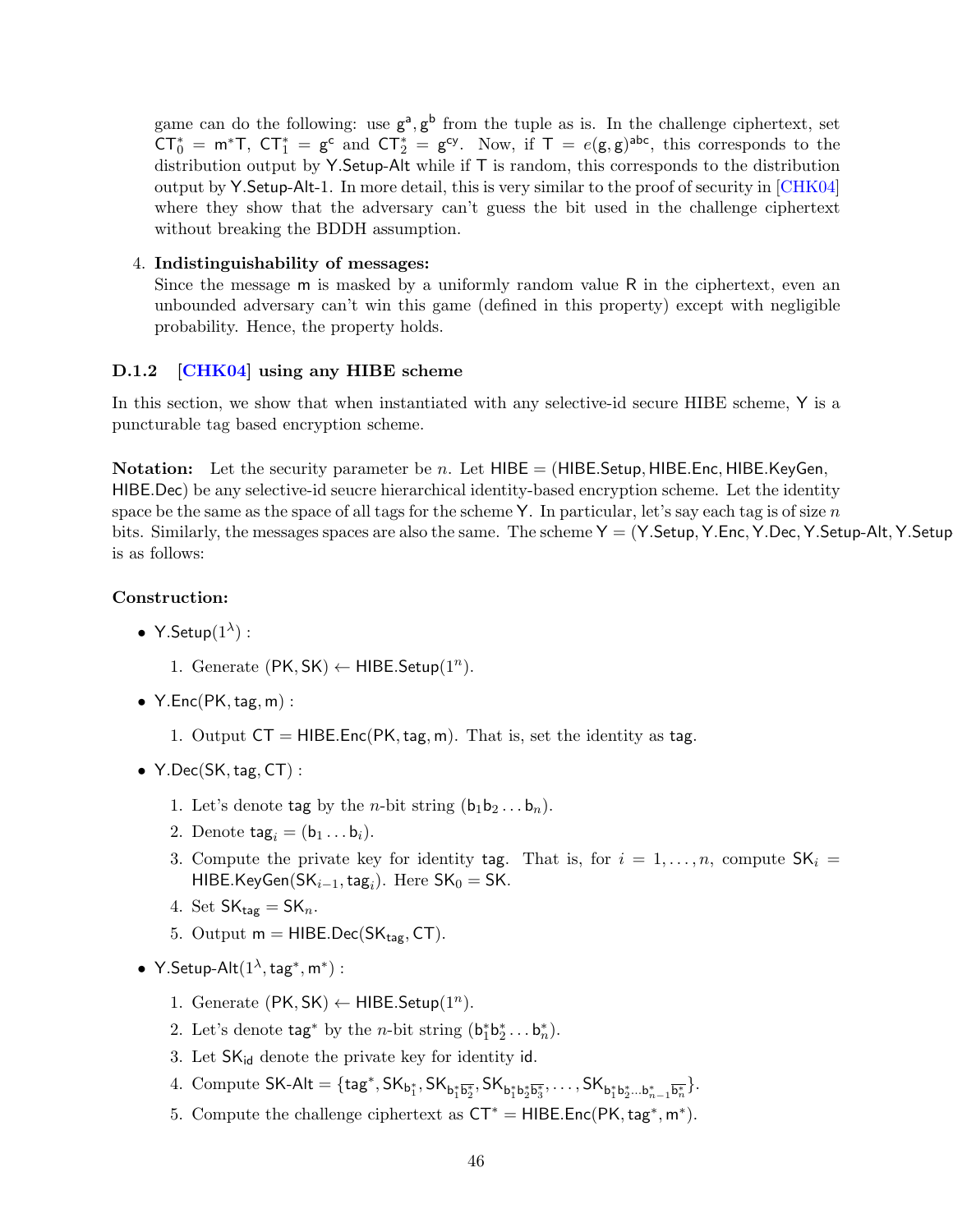- Y.Setup-Alt- $1(1^{\lambda}, \text{tag}^*, \text{m}^*)$ :
	- 1. This algorithm is same as the previous one Y.Setup-Alt $(1^{\lambda}, \text{tag}^*, m^*)$ .
- $Y.$  Dec-Alt $(SK$ -Alt, tag,  $CT$ ) :
	- 1. Recall that  $\mathsf{SK}\text{-}\mathsf{Alt} = \{\mathsf{tag}^*, \mathsf{SK}_{\mathsf{b}_1^*, \overline{\mathsf{b}_2^*}}, \mathsf{SK}_{\mathsf{b}_1^*\mathsf{b}_2^*\overline{\mathsf{b}_3^*}}, \dots, \mathsf{SK}_{\mathsf{b}_1^*\mathsf{b}_2^*\dots\mathsf{b}_{n-1}^*\overline{\mathsf{b}_n^*}}\}.$
	- 2. Let's denote tag by the *n*-bit string  $(c_1c_2 \ldots c_n)$ . We know that tag  $\neq$  tag<sup>\*</sup>.
	- 3. Also, denote  $\text{tag}_i = (c_1 \dots c_i)$ .
	- 4. Find the largest j such that  $(c_1 \dots c_j) = (b_1^* \dots b_{j-1}^* \overline{b_j^*}).$
	- 5. Compute the private key for identity tag as follows: That is, for  $i = (j + 1), \ldots, n$ ,  $\text{compute SK}_i = \textsf{HIBE.KeyGen}(\textsf{SK}_{i-1},\textsf{tag}_i). \text{ Here } \textsf{SK}_j = \textsf{SK}_{\textsf{b}_1^*\textsf{b}_2^*\dots \textsf{b}_{j-1}^*\overline{\textsf{b}_j^*}}.$
	- 6. Set  $SK_{\text{tag}} = SK_n$ .
	- 7. Output  $m = HIBE.Dec(SK_{tag}, CT)$ .

We now prove that the scheme Y satisfies all the properties of a puncturable tag based encryption.

## 1. Equivalent on all but challenge tag:

This property follows from the correctness of the HIBE scheme. That is, for all identities except the challenge identity, the two algorithms Y.Dec and Y.Dec-Alt in fact do the exact same operations.

## 2. Indistinguishability of parameters:

The values (PK, SK, CT<sup>\*</sup>) are generated the same way in both cases. Therefore, the property is trivially true.

3. Indistinguishability of alternate setups:

This is trivially true as both alternate setup algorithms are the same.

4. Indistinguishability of messages:

This property follows from the selective-id security of the underlying HIBE scheme. That is, the adversary is essentially getting the private key for all identities except the challenge identity and should not be able to distinguish between the two encryptions. Therefore, if the adversary can break this property, then we can break the security of the HIBE scheme which would be a contradiction.

## <span id="page-46-0"></span>D.2 Scheme in [[PW08](#page-36-0)]

Let X denote the CCA secure encryption scheme constructed by Peikert and Waters [\[PW08\]](#page-36-0). X is constructed by adding one time signatures to the below scheme Y (based on lossy trapdoor functions) exactly the way we convert any puncturable tag based encryption into a Special-CCA secure encryption scheme in [Section 7.2.](#page-25-0) Therefore, in order to prove that X is a Special-CCA secure encryption scheme, it is enough to prove that Y is a puncturable tag based encryption scheme. However, note that the scheme Y implicitly described in the work of [\[PW08\]](#page-36-0) has only three algorithms - Y.Setup, Y.Enc, Y.Dec. Therefore, in order to prove that it is a puncturable tag based encryption, we have to design three more algorithms Y.Setup-Alt, Y.Setup-Alt-1, Y.Dec-Alt that together satisfy the required properties.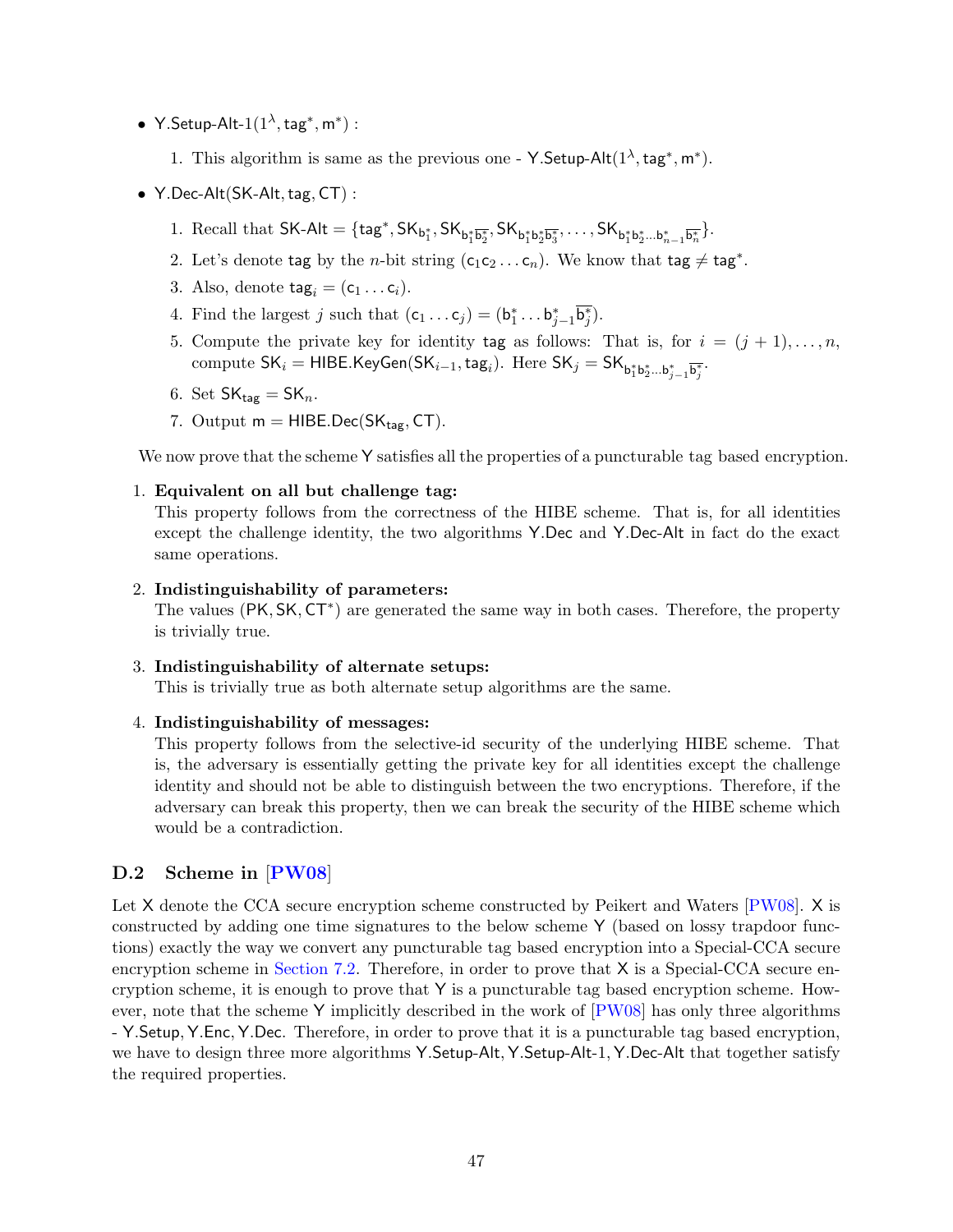**Notation:** Let the security parameter be  $\lambda$ . We refer the reader to [\[PW08\]](#page-36-0) for the definition of lossy trapdoor functions and ABO trapdoor functions. Let  $(S_{\text{tdf}}, F_{\text{tdf}}, F_{\text{tdf}}^{-1})$  give a collection of  $(n, k)$ -lossy trapdoor functions. Recall from the definition that this implicitly gives us two algorithms  $S_{\text{inj}}(\cdot) = S_{\text{ltdf}}(\cdot,0)$  and  $S_{\text{loss}}(\cdot) = S_{\text{ltdf}}(\cdot,1)$ . let  $(S_{\text{abo}}, G_{\text{abo}}, G_{\text{abo}}^{-1})$  give a collection of  $(n, k')$ -ABO trapdoor functions having branches  $B_{\lambda} = \{0,1\}^{\nu}$  (which contains the space of signature verification keys which is also the space of tags we use). We require that the total lossiness  $k + k' \geq (n + \kappa)$ for some  $\kappa = \kappa(n) = \omega(\log n)$ . Let H be a family of pairwise independent hash functions from  $\{0,1\}^n$  to  $\{0,1\}^l$ , where  $l \leq \kappa - 2\log(1/\epsilon)$  for some negligible  $\epsilon$  = negligible( $\lambda$ ). The message space is  $\{0,1\}^l$ .

The scheme  $Y = (Y.Setup, Y.Enc, Y.Setup-Alt, Y.Setup-Alt, Y.Setup-Alt-1, Y.Dec-Alt)$  is as follows:

## Construction:

- Y.Setup $(1^{\lambda})$ :
	- 1. First, generate an injective trapdoor function:  $(s,t) \leftarrow S_{\text{inj}}(1^{\lambda})$ .
	- 2. Then, generate an ABO trapdoor function having lossy branch  $0^{\vee}$ :  $(s', t') \leftarrow S_{\text{abo}}(1^{\lambda}, 0^{\nu})$ .
	- 3. Finally, choose a hash function  $h \leftarrow \mathcal{H}$ .
	- 4. The public key is  $PK = (s, s', h)$  and the secret key is  $SK = (t, PK)$ .
- $Y.Enc(PK, tag, m)$ :
	- 1. Choose  $x \in \{0,1\}^n$  uniformly at random.
	- 2. Compute  $CT_1 = F_{\text{ltdf}}(s, x)$ ,  $CT_2 = G_{\text{abo}}(s', \text{tag}, x)$  and  $CT_3 = m \oplus h(x)$ .
	- 3. Output  $CT = (CT_1, CT_2, CT_3)$ .
- $Y.Dec(SK, tag, CT)$ :
	- 1. Compute  $x = F_{\text{ltdf}}^{-1}(t, \text{CT}_1)$ .
	- 2. Check that  $CT_1 = F_{\text{tdef}}(s, x)$  and  $CT_2 = G_{\text{abo}}(s, \text{tag}, x)$ . If not true, output  $\perp$ .
	- 3. Else, output  $m = CT_3 \oplus h(x)$ .
- Y.Setup-Alt $(1^{\lambda}, \text{tag}^*, \text{m}^*)$ :
	- 1. First, generate an injective trapdoor function:  $(s,t) \leftarrow S_{\text{inj}}(1^{\lambda})$ .
	- 2. Then, generate an ABO trapdoor function having lossy branch  $\text{tag}^*: (s', t') \leftarrow \mathsf{S}_{\text{abo}}(1^{\lambda}, \text{tag}^*).$
	- 3. Finally, choose a hash function  $h \leftarrow \mathcal{H}$ .
	- 4. The public key is  $PK = (s, s', h)$ , the secret key is  $SK = (t, PK)$ , the alternate secret key is  $SK-Alt = (t', PK)$ .
	- 5. Compute the challenge ciphertext CT<sup>∗</sup> by running the algorithm Y.Enc.
	- 6. Output (PK, SK, SK-Alt, CT<sup>\*</sup>).
- Y.Setup-Alt- $1(1^{\lambda}, \text{tag}^*, \text{m}^*)$ :
	- 1. First, generate a lossy trapdoor function:  $(s, \perp) \leftarrow S_{\text{loss}}(1^{\lambda})$ .
	- 2. Then, generate an ABO trapdoor function having lossy branch  $\text{tag}^*: (s,t) \leftarrow \mathsf{S}_{\text{abo}}(1^{\lambda}, \text{tag}^*).$
	- 3. Finally, choose a hash function  $h \leftarrow \mathcal{H}$ .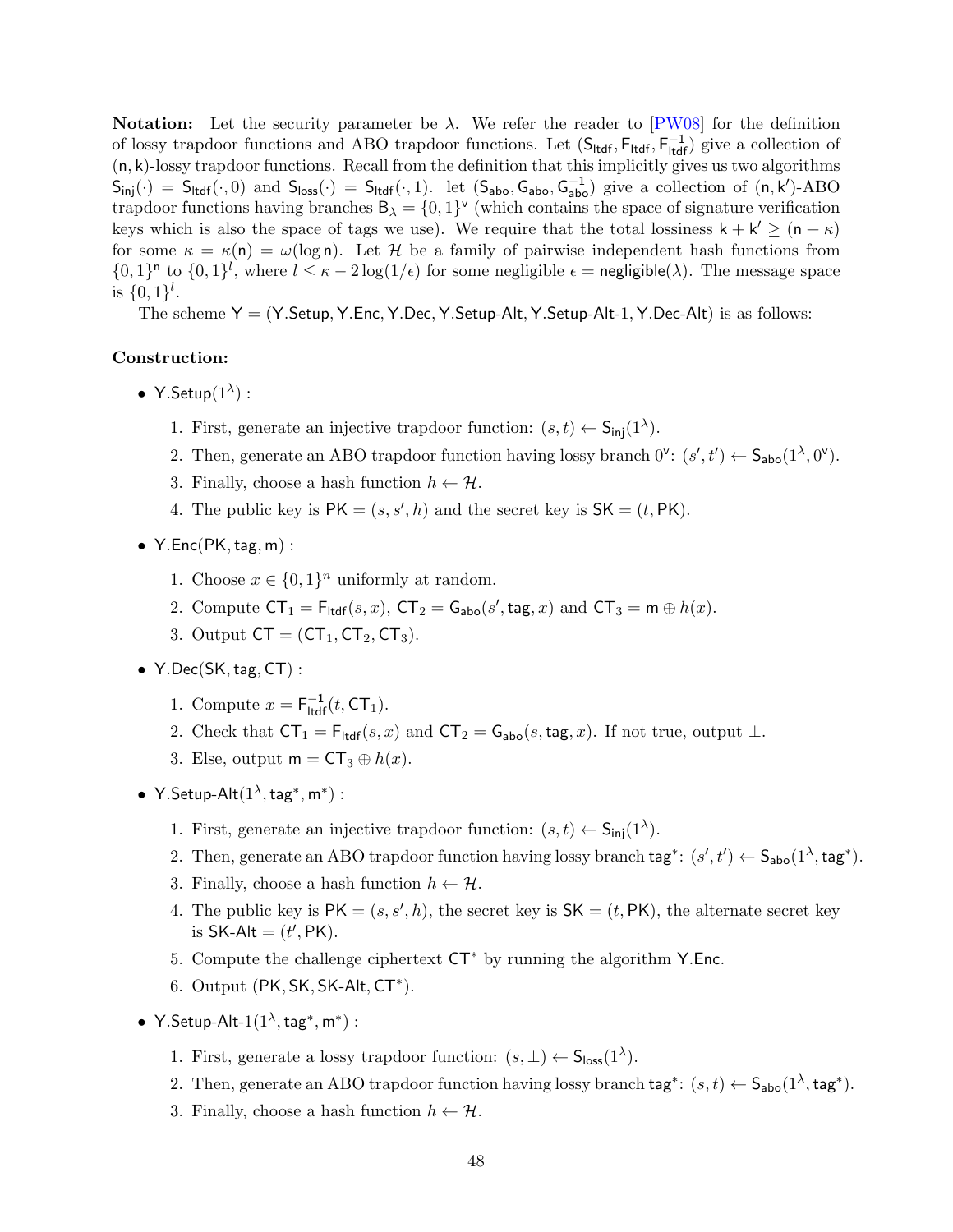- 4. The public key is  $PK = (s, s', h)$ , the secret key is  $SK = (\perp, PK)$ , the alternate secret key is  $SK-Alt = (t', PK)$ .
- 5. Compute the challenge ciphertext CT<sup>∗</sup> by running the algorithm Y.Enc.
- 6. Output (PK, SK, SK-Alt, CT<sup>\*</sup>).
- Y.Dec-Alt(SK-Alt, tag, CT) :
	- 1. Compute  $x = G_{\text{abo}}^{-1}(t, \text{tag}, \text{CT}_2)$ .
	- 2. Check that  $CT_1 = F_{\text{tdf}}(s, x)$  and  $CT_2 = G_{\text{abo}}(s, \text{tag}, x)$ . If not true, output  $\perp$ .
	- 3. Else, output  $m = CT_3 \oplus h(x)$ .

Correctness of the scheme follows directly from the correctness of the underlying primitives. We refer the reader to [\[PW08\]](#page-36-0) for a detailed description.

We now prove that the scheme Y satisfies all the properties of a puncturable tag based encryption.

#### 1. Equivalent on all but challenge tag:

This property follows from the proof of Claim 4.5 on page 21 of of [\[PW07\]](#page-36-15). [\[PW07\]](#page-36-15) is the Eprint version of the paper and the scheme is the same. Briefly, the two decryptions are always equal if the lossy and ABO collections are both perfect.

#### 2. Indistinguishability of parameters:

This property follows from the proof of Claim 4.4 on page 21 of [\[PW07\]](#page-36-15). Briefly, it follows from the hidden lossy branch property that the ABO trapdoor function returns computationally indistinguishable outputs.

#### 3. Indistinguishability of alternate setups:

This property follows from the proof of Claim 4.6 on page 22 of [\[PW07\]](#page-36-15). Briefly, it follows from the indistinguishability of the lossy and injective functions of the lossy TDF collection.

#### 4. Indistinguishability of messages:

This property follows from the proof of Claim 4.7 on page 22 of [\[PW07\]](#page-36-15). In fact, the two distributions can't be distinguished even by an unbounded adversary. Briefly, this follows from an information theoretic argument due to the "lossiness" of the underlying functions.

Remark: Note that here we crucially use the fact that we have 2 alternate setup algorithms that allow us to switch from using the original secret key to an alternate punctured secret key - that is, in the first algorithm PTBE.Setup-Alt, we can puncture the ABO trapdoor function on the branch tag<sup>∗</sup> while still maintaining the same secret key t generating using the lossy trapdoor function to guarantee the indistinguishability of parameters property. Then, in the next algorithm PTBE.Setup-Alt-1, we can switch the lossy trapdoor function from being in the injective mode to lossy mode and here, we no longer need the original secret key to prove any property.

## <span id="page-48-0"></span>E Key Only FE-Compatibility

<span id="page-48-1"></span>In this section, we define a weaker notion of FE-compatibility for a public key encryption scheme that we call Key Only FE-Compatibility. Informally, this states that given a public key encryption scheme, we can retain only the setup algorithm and design new encryption, decryption and function secret key generation algorithms for the FE scheme. Additionally, we will also work in the CRS model. That is, there exists a one time universal setup algorithm CRS.Setup that generates a CRS which will be made part of the public key. Formally: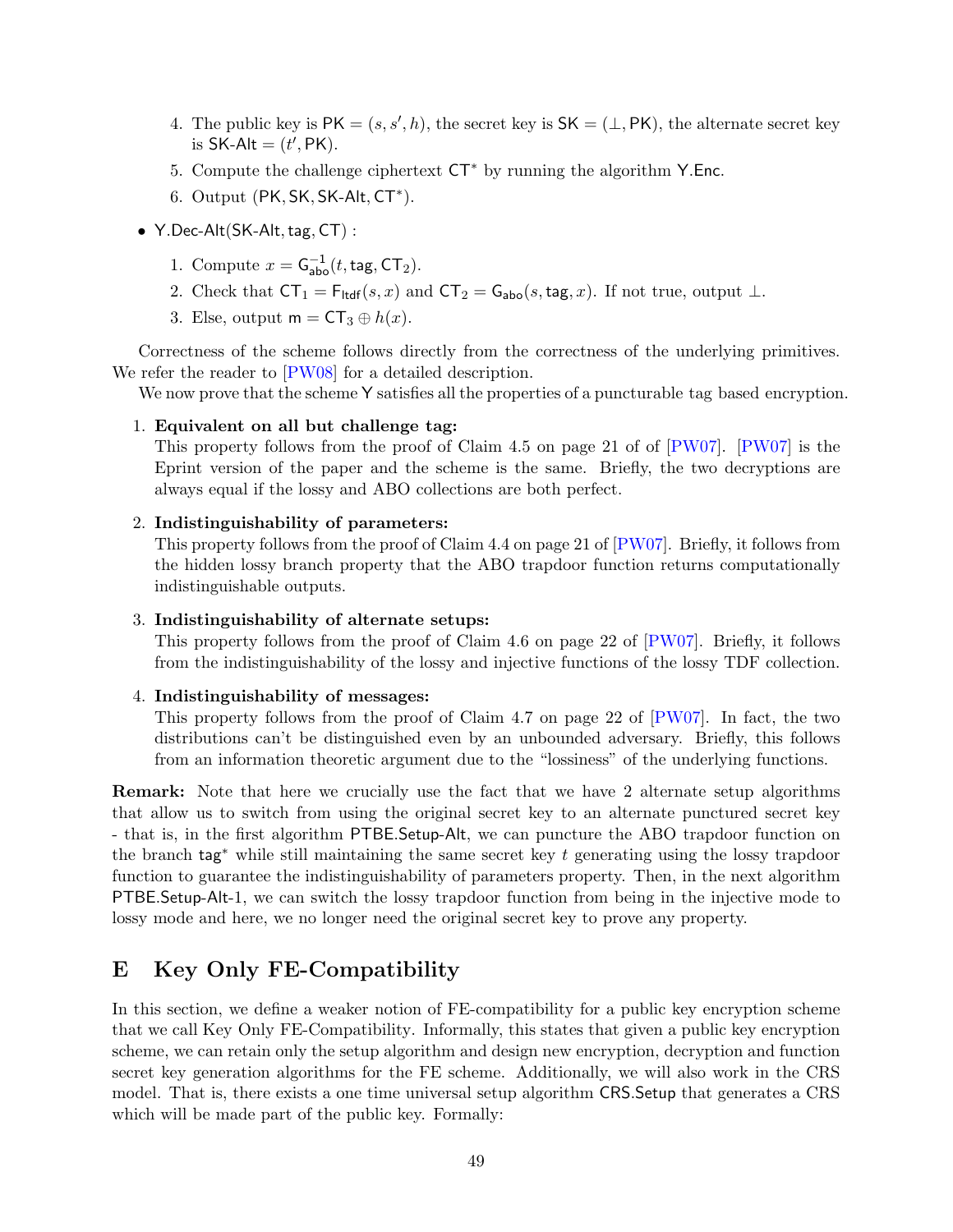**Definition 11.** Given a one time universal setup algorithm  $CRS.$  Setup( $\cdot$ ) that, on input the security parameter outputs a common random string CRS, a public key encryption scheme  $PKE =$ (PKE.Setup, PKE.Enc, PKE.Dec) is said to be selective/adaptive Key Only FE-Compatible relative to a family of functions  $\mathcal F$  if there exists three algorithms (FE.Enc, FE.Keygen, FE.Dec) such that (FE.Setup, FE.Enc, FE.Keygen, FE.Dec) is a selectively/adaptively secure functional encryption scheme for the family  $\mathcal F$  where:

• If PKE.Setup(n) outputs (PK, SK), the output of FE.Setup(n) is MPK = (PK, CRS) and MSK = (SK, CRS).

Note that unlike the case of FE-Compatibility, here, the resulting FE scheme may not be compact.

## <span id="page-49-0"></span>E.1 Construction from iO

In this section, we show that every public key encryption scheme is Key Only FE-Compatible. That is, we construct a one time setup algorithm CRS.Setup relative to which, every public key encryption scheme can be upgraded into a functional encryption scheme. To achieve this, we use the construction of functional encryption from indistinguishability obfuscation given by Garg et al.  $[GGH^+13]$  $[GGH^+13]$ . Formally, we show that :

**Theorem 9.** In the common random string model, every public key encryption scheme is selective Key Only FE-Compatible for any function family  $\mathcal{F}_n$  and poly(n) function key queries assuming the existence of polynomially secure versions of the following:

- 1. Indistinguishability obfuscation,
- 2. Public key encryption and
- 3. Statistically simulation sound non-interactive zero knowledge proofs (SSS-NIZKs)

**Notation:** Let n be the security parameter. Let  $PKE = (PKE \cdot Setup, PKE \cdot Enc, PKE \cdot Dec)$  be any public key encryption scheme that encrypts messages of length  $p(n)$ . Let CPA = (Setup<sub>CPA</sub>, Enc<sub>CPA</sub>, Dec<sub>CPA</sub>) be a fixed public key encryption scheme that also encrypts messages of length  $p(n)$ . Let NIZK = (NIZK.Setup, NIZK.Prove, NIZK.Verify) be a SSS-NIZK system. The construction is as follows:

- CRS.Setup $(1^n)$ :
	- 1. Compute  $(PK_{CPA}, SK_{CPA}) \leftarrow$  Setup<sub>CPA</sub> $(1^n)$ .
	- 2. Compute  $CRS_{NIZK} \leftarrow NIZK.Setup(1^n)$ .
	- 3. Output  $CRS = (PK<sub>CPA</sub>, CRS<sub>NIZK</sub>)$ .
- FE.Setup( $1^n$ ) : Compute (PK, SK)  $\leftarrow$  PKE.Setup( $1^n$ ) and output MPK = (PK, CRS) and  $MSK = (SK, CRS).$
- FE.Enc(m, MPK):
	- 1. Parse MPK =  $(PK, PK<sub>CPA</sub>, CRS<sub>NIZK</sub>)$ .
	- 2. Compute  $CT_1 = PKE.Enc(m, PK; r_1)$  and  $CT_2 = Enc_{CPA}(m, PK_{CPA}; r_2)$  using randomness  $r_1$  and  $r_2$  respectively.